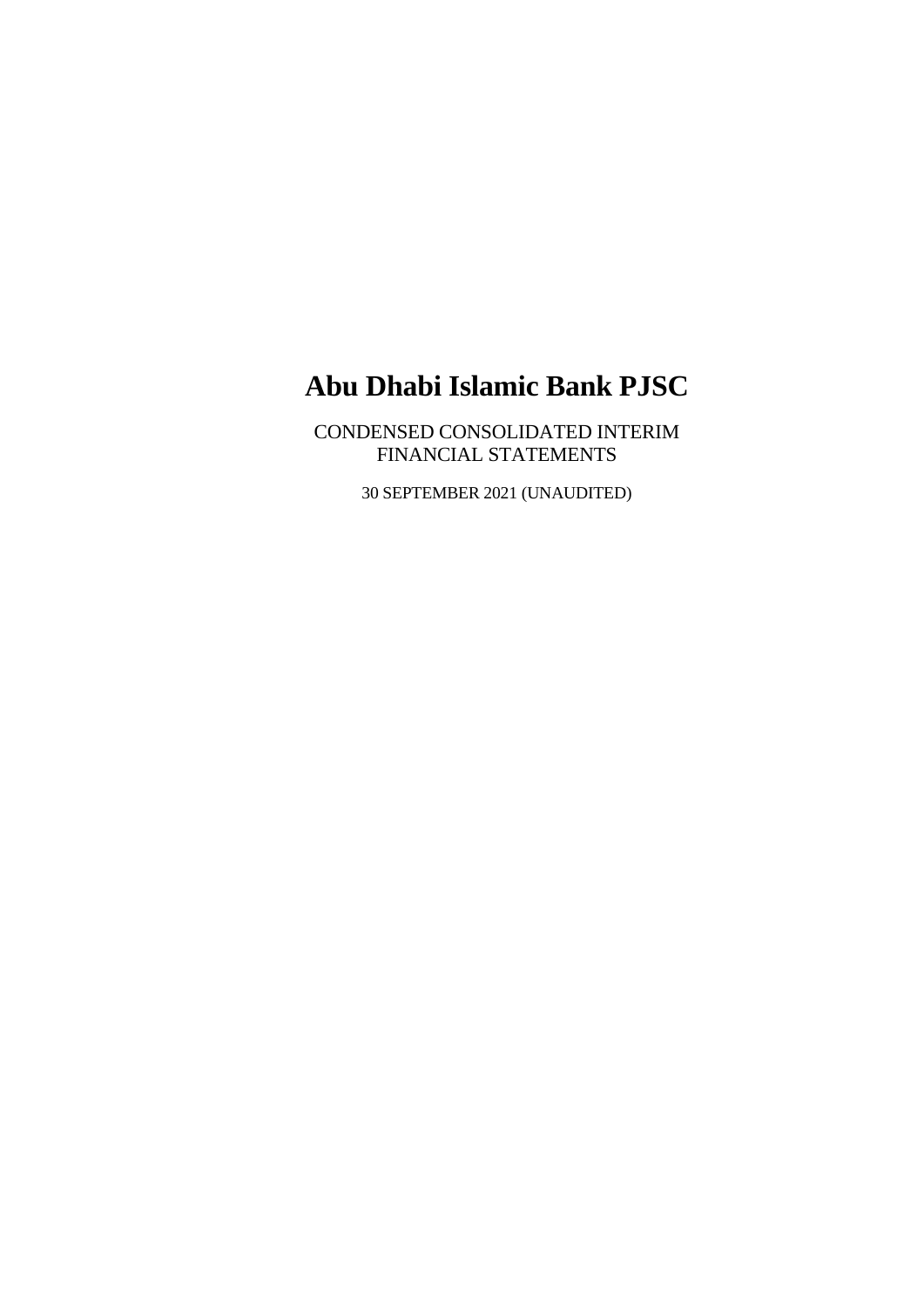| <b>Contents</b>                                                  | Page           |
|------------------------------------------------------------------|----------------|
| Independent auditor's review report                              |                |
| Condensed Consolidated interim income statement                  | 2              |
| Condensed Consolidated interim statement of comprehensive income | 3              |
| Condensed Consolidated interim statement of financial position   | $\overline{4}$ |
| Condensed Consolidated interim statement of changes in equity    | 5              |
| Condensed Consolidated interim statement of cash flows           | 6              |
| Notes to the condensed consolidated interim financial statements | $7 - 50$       |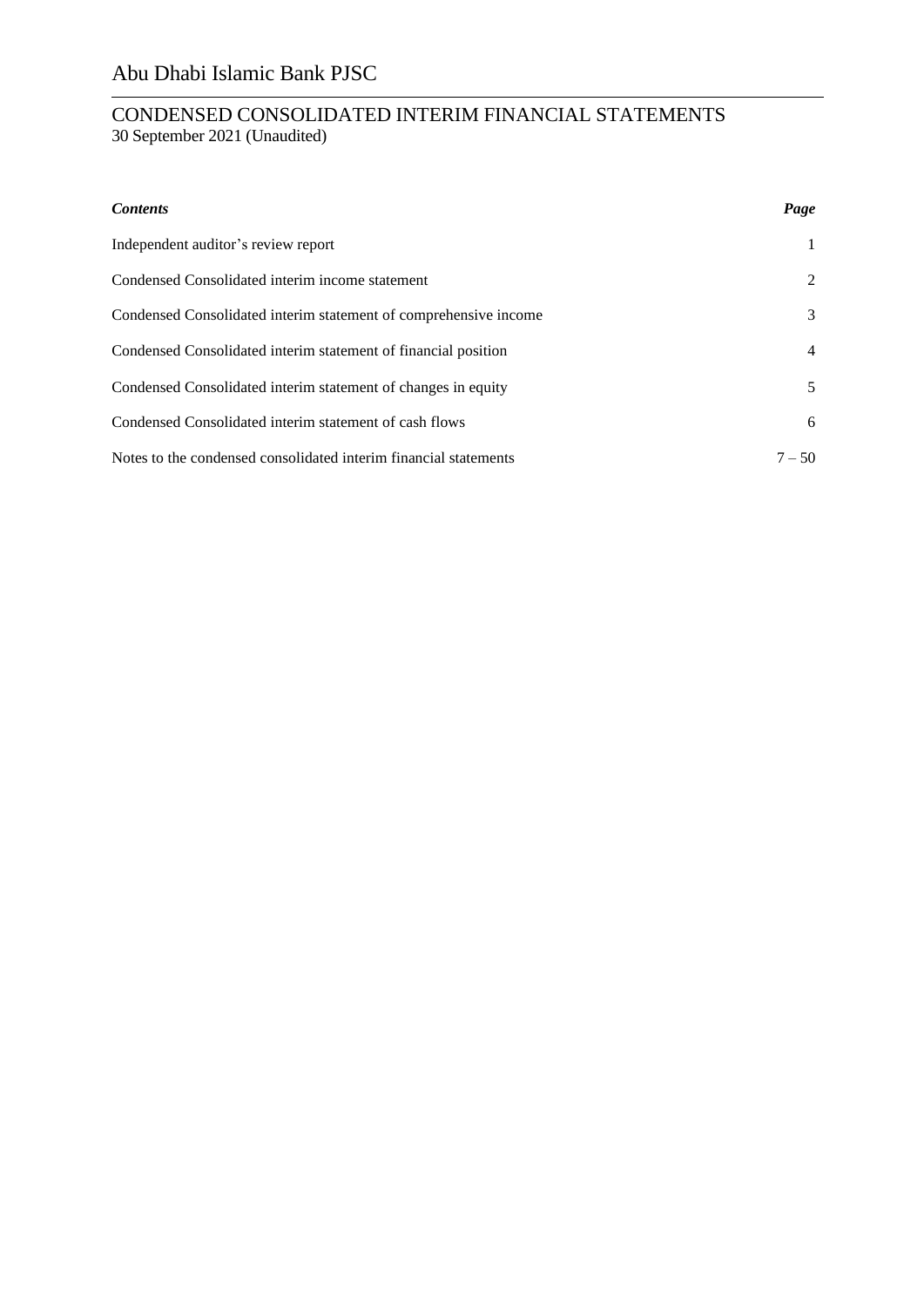

Deloitte & Touche (M.E.) Level 11, Al Sila Tower Abu Dhabi Global Market Square Al Maryah Island P.O. Box 990 Abu Dhabi United Arab Emirates

Tel: +971 (0) 2 408 2424 Fax:+971 (0) 2 408 2525 www.deloitte.com

### **REPORT ON REVIEW OF INTERIM FINANCIAL INFORMATION TO THE BOARD OF DIRECTORS OF ABU DHABI ISLAMIC BANK PJSC**

#### *Introduction*

We have reviewed the accompanying interim financial information of Abu Dhabi Islamic Bank PJSC ("the Bank") and its subsidiaries (together "the Group") as at 30 September 2021, comprising the interim consolidated statement of financial position as at 30 September 2021 and the related interim consolidated income statement, interim consolidated statement of comprehensive income, interim consolidated statement of changes in equity and interim consolidated statement of cash flows for the nine-month period then ended. Management is responsible for the preparation and presentation of these interim financial information in accordance with International Accounting Standard IAS 34 *"Interim Financial Reporting"*  ("IAS 34"). Our responsibility is to express a conclusion on these interim financial information based on our review.

#### *Scope of review*

We conducted our review in accordance with the International Standard on Review Engagements 2410, *"Review of Interim Financial Information Performed by the Independent Auditor of the Entity"*. A review of interim financial information consists of making inquiries, primarily of persons responsible for financial and accounting matters, and applying analytical and other review procedures. A review is substantially less in scope than an audit conducted in accordance with International Standards on Auditing and consequently does not enable us to obtain assurance that we would become aware of all significant matters that might be identified in an audit. Accordingly, we do not express an audit opinion.

#### *Conclusion*

Based on our review, nothing has come to our attention that causes us to believe that the accompanying interim financial information is not prepared, in all material respects, in accordance with IAS 34.

Deloitte & Touche (M.E.)

Mohammad Khamees Al Tah Registration No. 717 31 October 2021 Abu Dhabi United Arab Emirates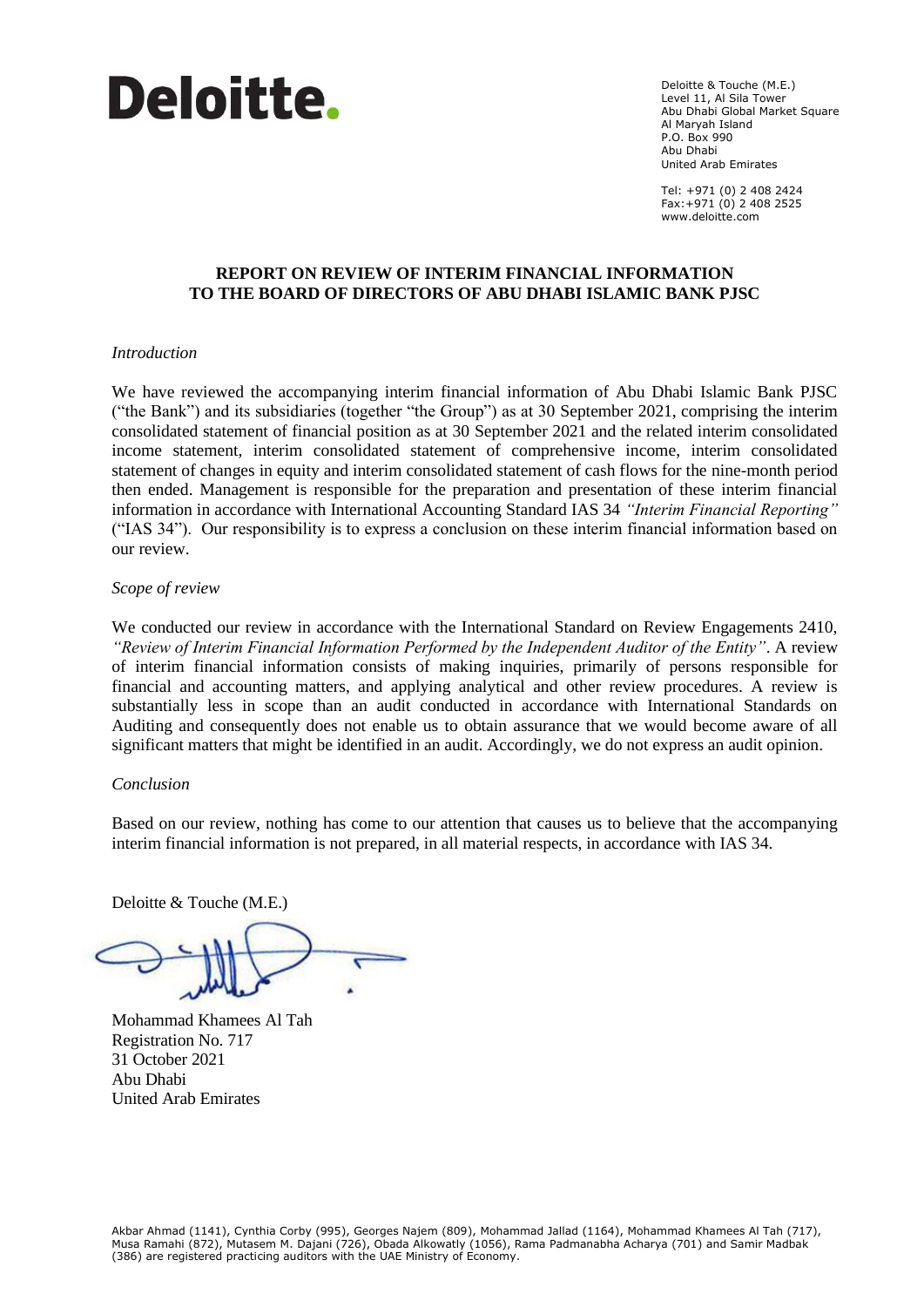### CONDENSED CONSOLIDATED INTERIM INCOME STATEMENT Three months and nine months ended 30 September 2021 (Unaudited)

|                                                   |              |                 | <b>Three months ended</b><br>30 September |                 | Nine months ended<br>30 September |  |
|---------------------------------------------------|--------------|-----------------|-------------------------------------------|-----------------|-----------------------------------|--|
|                                                   |              | 2021            | 2020                                      | 2021            | 2020                              |  |
|                                                   | <b>Notes</b> | <b>AED</b> '000 | <b>AED '000</b>                           | <b>AED</b> '000 | <b>AED</b> '000                   |  |
| <b>OPERATING INCOME</b>                           |              |                 |                                           |                 |                                   |  |
| Income from murabaha, mudaraba and wakala         |              |                 |                                           |                 |                                   |  |
| with financial institutions                       |              | 9,805           | 9,929                                     | 28,292          | 53,380                            |  |
| Income from murabaha, mudaraba, ijara and         |              |                 |                                           |                 |                                   |  |
| other Islamic financing from customers            | 5            | 1,024,090       | 912,987                                   | 2,764,161       | 2,851,053                         |  |
| Income from sukuk measured at amortised cost      |              | 108,204         | 95,511                                    | 369,410         | 372,308                           |  |
| Income from investments measured at fair value    | 6            | 37,821          | 64,928                                    | 135,217         | 118,153                           |  |
| Share of results of associates and joint ventures |              | 39,188          | 12,125                                    | 134,115         | 30,712                            |  |
| Fees and commission income, net                   | 7            | 227,996         | 300,804                                   | 689,487         | 717,944                           |  |
| Foreign exchange income                           |              | 66,643          | 52,578                                    | 183,462         | 146,631                           |  |
| Income from investment properties                 |              | 9,291           | 16,104                                    | 27,849          | 36,746                            |  |
| Other income                                      |              | 1,766           | 7,030                                     | 8,364           | 13,341                            |  |
|                                                   |              |                 |                                           |                 |                                   |  |
|                                                   |              | 1,524,804       | 1,471,996                                 | 4,340,357       | 4,340,268                         |  |
|                                                   |              |                 |                                           |                 |                                   |  |
| <b>OPERATING EXPENSES</b>                         |              |                 |                                           |                 |                                   |  |
| Employees' costs                                  | 8            | (359, 887)      | (371, 164)                                | (1,077,662)     | (1,140,316)                       |  |
| General and administrative expenses               | 9            | (132,008)       | (161, 192)                                | (431, 808)      | (484, 396)                        |  |
| Depreciation                                      |              | (61, 672)       | (67, 418)                                 | (178, 637)      | (206, 210)                        |  |
| Amortisation of intangibles                       | 25           | (13,800)        | (13,763)                                  | (40, 951)       | (40,989)                          |  |
| Provision for impairment, net                     | 10           | (384, 204)      | (245, 468)                                | (751,008)       | (954,109)                         |  |
|                                                   |              | (951,571)       | (859,005)                                 | (2,480,066)     | (2,826,020)                       |  |
|                                                   |              |                 |                                           |                 |                                   |  |
| PROFIT FROM OPERATIONS, BEFORE                    |              |                 |                                           |                 |                                   |  |
| <b>DISTRIBUTION TO DEPOSITORS</b>                 |              | 573,233         | 612,991                                   | 1,860,291       | 1,514,248                         |  |
|                                                   |              |                 |                                           |                 |                                   |  |
| Distribution to depositors                        | 11           | (76, 471)       | (95, 963)                                 | (247,748)       | (407, 649)                        |  |
|                                                   |              |                 |                                           |                 |                                   |  |
| PROFIT FOR THE PERIOD BEFORE ZAKAT AND TAX        |              | 496,762         | 517,028                                   | 1,612,543       | 1,106,599                         |  |
| Zakat and tax                                     | 12           | (3,829)         | 16,746                                    | (10, 816)       | 14,796                            |  |
|                                                   |              |                 |                                           |                 |                                   |  |
| PROFIT FOR THE PERIOD AFTER ZAKAT AND TAX         |              | <u>492,933</u>  | 533,774                                   | 1,601,727       | 1,121,395                         |  |
|                                                   |              |                 |                                           |                 |                                   |  |
| Attributable to:                                  |              |                 |                                           |                 |                                   |  |
| Equity holders of the Bank                        |              | 492,629         | 533,434                                   | 1,601,032       | 1,120,521                         |  |
| Non-controlling interest                          |              | 304             | 340                                       | 695             | 874                               |  |
|                                                   |              |                 |                                           | 1,601,727       |                                   |  |
|                                                   |              | 492,933         | 533,774                                   |                 | 1,121,395                         |  |
| Basic and diluted earnings per share attributable |              |                 |                                           |                 |                                   |  |
| to ordinary shares (AED)                          | 13           | 0.109           | 0.120                                     | 0.378           | 0.242                             |  |
|                                                   |              |                 |                                           |                 |                                   |  |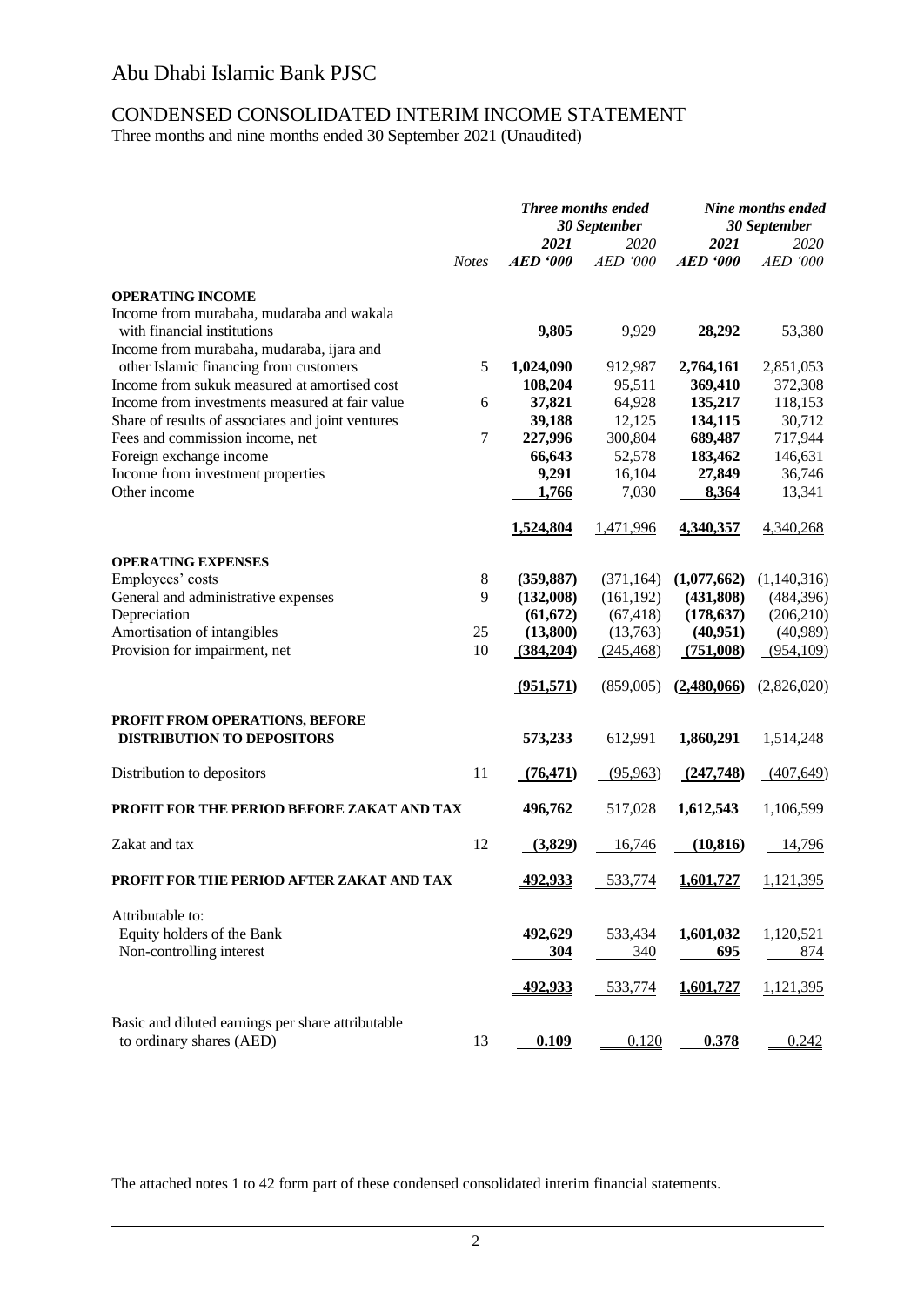### CONDENSED CONSOLIDATED INTERIM STATEMENT OF COMPREHENSIVE INCOME

Three months and nine months ended 30 September 2021 (Unaudited)

|                                                                                                        |              |                 | Three months ended<br>30 September |                         | Nine months ended<br>30 September |
|--------------------------------------------------------------------------------------------------------|--------------|-----------------|------------------------------------|-------------------------|-----------------------------------|
|                                                                                                        | <b>Notes</b> | 2021<br>AED 900 | 2020<br>AED '000                   | 2021<br><b>AED '000</b> | <b>2020</b><br>AED '000           |
| PROFIT FOR THE PERIOD AFTER ZAKAT<br><b>AND TAX</b>                                                    |              | 492,933         | 533,774                            | 1,601,727               | 1,121,395                         |
| Other comprehensive (loss) gain                                                                        |              |                 |                                    |                         |                                   |
| Items that will not be reclassified to consolidated<br><i>income statement</i>                         |              |                 |                                    |                         |                                   |
| Net movement on valuation of equity investments<br>carried at fair value through other comprehensive   | 30           |                 | 401                                |                         | 494                               |
| income<br>Directors' remuneration paid                                                                 | 36           | 1,068           |                                    | 1,703<br>(7,350)        | (7, 350)                          |
| Items that may be subsequently reclassified to consolidated<br><i>income statement</i>                 |              |                 |                                    |                         |                                   |
| Net movement in valuation of investments in sukuk<br>carried at fair value through other comprehensive |              |                 |                                    |                         |                                   |
| income<br>Exchange differences arising on translation                                                  | 30           | (5,235)         | 16,872                             | (27,366)                | 9,404                             |
| of foreign operations                                                                                  | 30           | (1,883)         | 22,127                             | (3,566)                 | (1,089)                           |
| Gain (loss) on hedge of foreign operations                                                             | 30           | 1,834           | (14, 368)                          | 4,151                   | 2,913                             |
| Fair value loss on cash flow hedge                                                                     | 30           | (532)           | (2,849)                            | (1,481)                 | (1,162)                           |
| OTHER COMPREHENSIVE (LOSS) GAIN                                                                        |              |                 |                                    |                         |                                   |
| <b>FOR THE PERIOD</b>                                                                                  |              | (4,748)         | 22,183                             | (33,909)                | 3,210                             |
| <b>TOTAL COMPREHENSIVE INCOME</b>                                                                      |              |                 |                                    |                         |                                   |
| <b>FOR THE PERIOD</b>                                                                                  |              | <u>488,185</u>  | 555,957                            | <u>1,567,818</u>        | 1,124,605                         |
| Attributable to:                                                                                       |              |                 |                                    |                         |                                   |
| Equity holders of the Bank                                                                             |              | 487,881         | 555,617                            | 1,567,123               | 1,123,731                         |
| Non-controlling interest                                                                               |              | 304             | 340                                | 695                     | 874                               |
|                                                                                                        |              | 488,185         | 555,957                            | 1,567,818               | 1,124,605                         |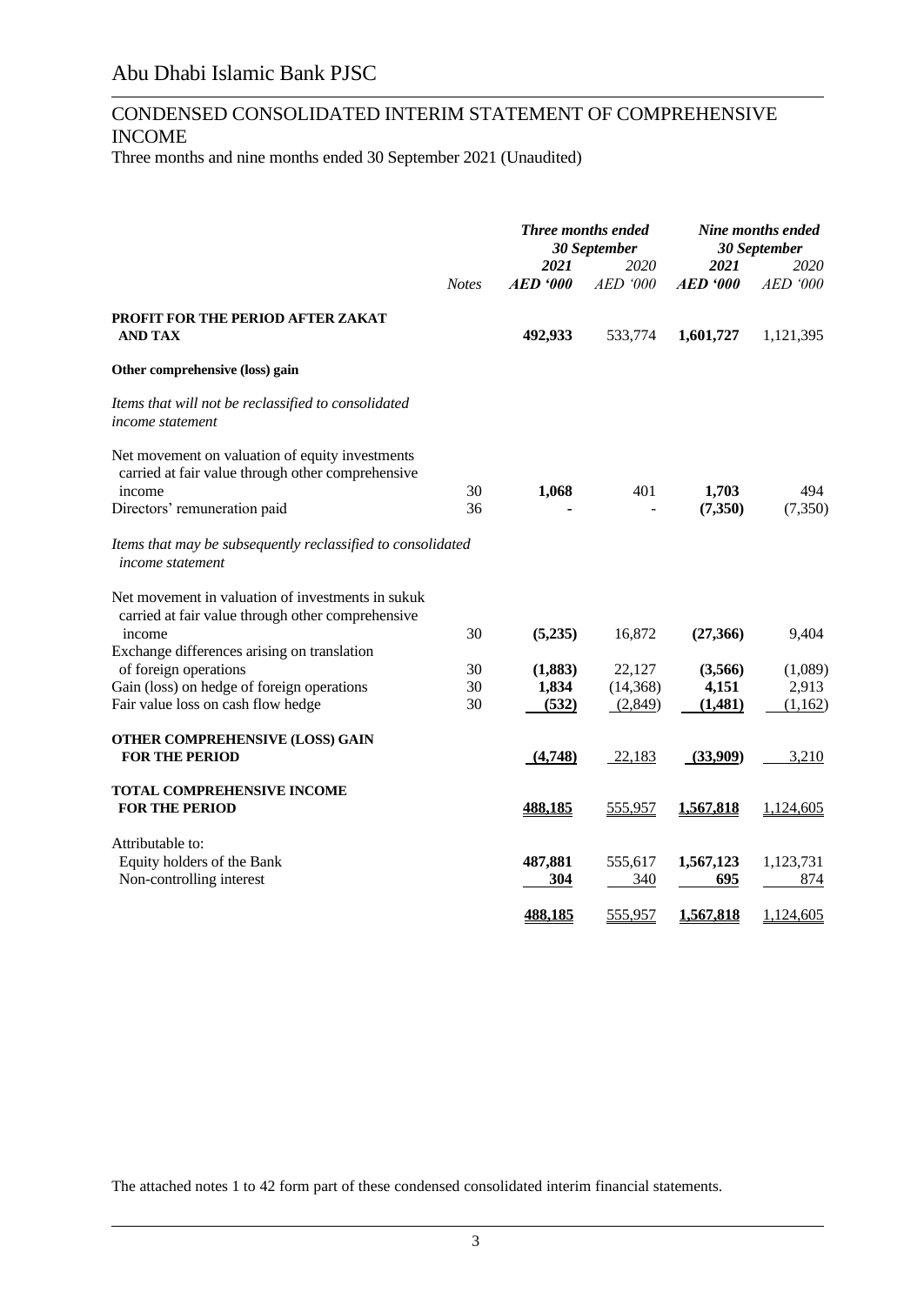#### CONDENSED CONSOLIDATED INTERIM STATEMENT OF FINANCIAL POSITION At 30 September 2021 (Unaudited)

|                                                            |              |                        | <b>Audited</b>     |
|------------------------------------------------------------|--------------|------------------------|--------------------|
|                                                            |              | 30 September           | <b>31 December</b> |
|                                                            |              | 2021                   | 2020               |
|                                                            | <b>Notes</b> | <i><b>AED '000</b></i> | <b>AED 000</b>     |
| <b>ASSETS</b>                                              |              |                        |                    |
| Cash and balances with central banks                       | 14           | 21,109,572             | 19,579,524         |
| Balances and wakala deposits with                          |              |                        |                    |
| Islamic banks and other financial institutions             | 15           | 3,703,311              | 2,287,134          |
| Murabaha and mudaraba with financial institutions          | 16           | 984,003                | 132,864            |
| Murabaha and other Islamic financing                       | 17           | 38,894,292             | 35,978,091         |
| Ijara financing                                            | 18           | 45,524,787             | 47,431,270         |
| Investment in sukuk measured at amortised cost             | 19           | 9,346,400              | 10,350,377         |
| Investments measured at fair value                         | 20           | 4,073,792              | 3,458,194          |
| Investment in associates and joint ventures                | 21           | 1,424,153              | 1,301,662          |
| Investment properties                                      | 22           | 1,292,613              | 1,310,347          |
| Development properties                                     | 23           | 713,701                | 713,701            |
| Other assets                                               | 24           | 3,813,184              | 2,820,609          |
| Property and equipment                                     |              | 2,341,767              | 2,251,278          |
| Goodwill and intangibles                                   | 25           | 160,136                | 201,087            |
| TOTAL ASSETS                                               |              | 133,381,711            | 127,816,138        |
| <b>LIABILITIES</b>                                         |              |                        |                    |
| Due to financial institutions                              | 26           | 2,920,126              | 3,773.245          |
| Depositors' accounts                                       | 27           | 107,004,739            | 101,276,128        |
| Other liabilities                                          | 28           | 3,528,859              | 3,604.881          |
| <b>Total liabilities</b>                                   |              | 113,453,724            | <u>108,654,254</u> |
| <b>EQUITY</b>                                              |              |                        |                    |
| Share capital                                              | 29           | 3,632,000              | 3,632,000          |
| Legal reserve                                              |              | 2,640,705              | 2,640,705          |
| General reserve                                            |              | 2,407,016              | 2,407.016          |
| Credit risk reserve                                        |              | 400,000                | 400,000            |
| Retained earnings                                          |              | 6,357,551              | 5,671,295          |
| Other reserves                                             | 30           | (274, 564)             | (354, 766)         |
| Tier 1 sukuk                                               | 31           | 4,754,375              | 4,754,375          |
| Equity attributable to the equity and Tier 1 sukuk holders |              |                        |                    |
| of the Bank                                                |              | 19,917,083             | 19,150,625         |
| Non-controlling interest                                   |              | 10,904                 | 11.259             |
| <b>Total equity</b>                                        |              | 19,927,987             | 19, 161, 884       |
| <b>TOTAL LIABILITIES AND EQUITY</b>                        |              | 133,381.711            | 127.816.138        |
| <b>CONTINGENT LIABILITIES AND COMMITMENTS</b>              | 32           | 12,844,043             | 13.913.242         |

To the best of our knowledge, the condensed consolidated interim financial statements present fairly in all material respects the financial condition, results of operation and cash flows of the Group as of, and for, the pe

**Group Chief Financial Officer** 

Chairman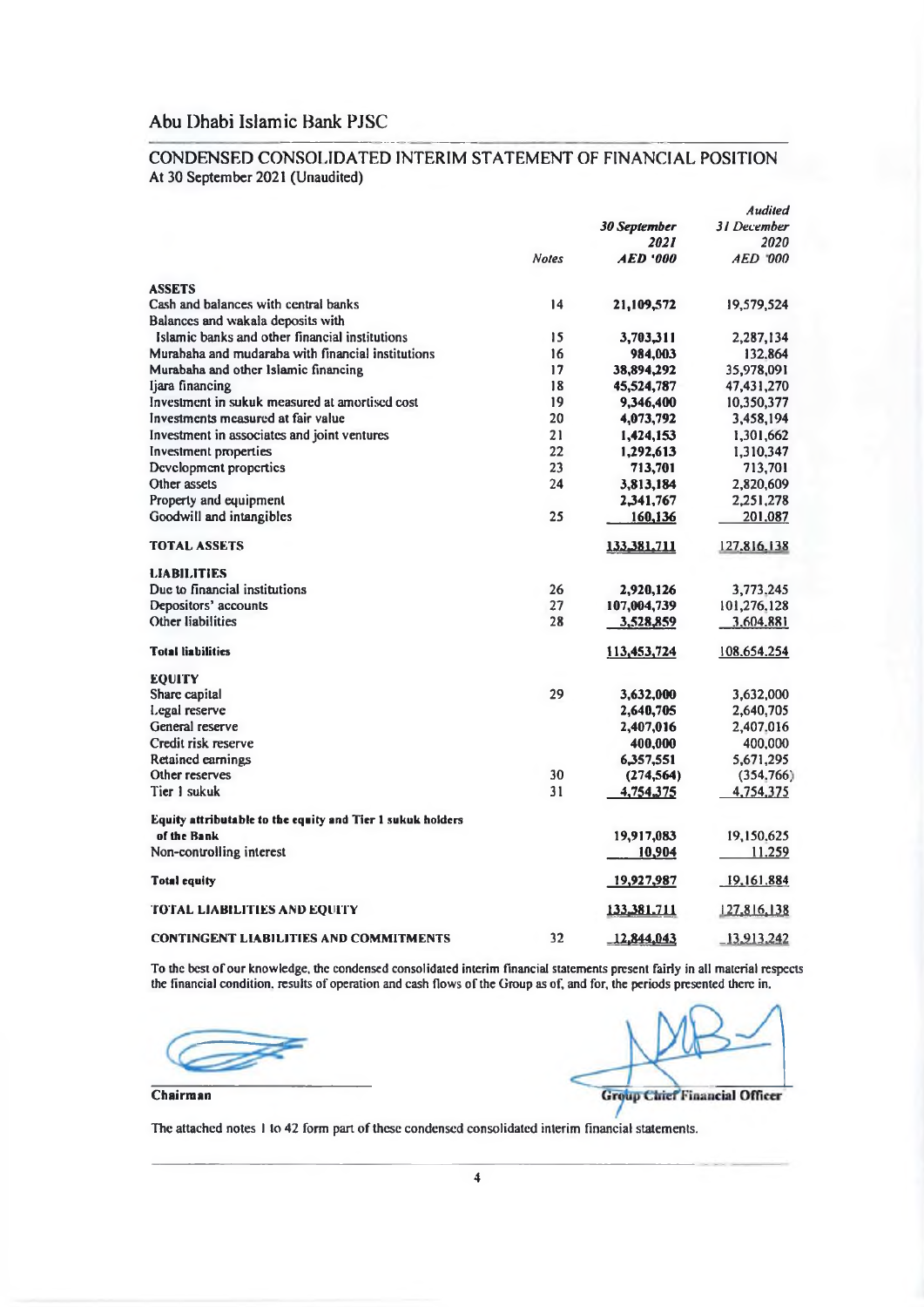# CONDENSED CONSOLIDATED INTERIM STATEMENT OF CHANGES IN EQUITY

Nine months ended 30 September 2021 (Unaudited)

|                                                          | <b>Notes</b> |                                    |                                     |                                       | Attributable to the equity and Tier 1 sukuk holders of the Bank |                                                |                                     |                                    |                         |                                                      |                                           |
|----------------------------------------------------------|--------------|------------------------------------|-------------------------------------|---------------------------------------|-----------------------------------------------------------------|------------------------------------------------|-------------------------------------|------------------------------------|-------------------------|------------------------------------------------------|-------------------------------------------|
|                                                          |              | <b>Share</b><br>capital<br>AED 900 | Legal<br>reserve<br><b>AED</b> '000 | General<br>reserve<br><b>AED</b> '000 | Credit<br>risk<br>reserve<br><b>AED</b> '000                    | <b>Retained</b><br>earnings<br><b>AED</b> '000 | <b>Other</b><br>reserves<br>AED 900 | Tier 1<br>sukuk<br><b>AED</b> '000 | <b>Total</b><br>AED 900 | $Non-$<br>controlling<br>interest<br><b>AED</b> '000 | <b>Total</b><br>equity<br><b>AED</b> '000 |
| Balance at 1 January 2021 - audited                      |              | 3,632,000                          | 2,640,705                           | 2,407,016                             | 400,000                                                         | 5,671,295                                      | (354,766)                           | 4,754,375                          | 19,150,625              | 11,259                                               | 19,161,884                                |
| Profit for the period                                    |              |                                    |                                     |                                       |                                                                 | 1,601,032                                      |                                     | $\overline{\phantom{a}}$           | 1,601,032               | 695                                                  | 1,601,727                                 |
| Other comprehensive loss                                 |              |                                    |                                     |                                       |                                                                 | (7,350)                                        | (26, 559)                           | $\overline{\phantom{a}}$           | (33,909)                |                                                      | (33,909)                                  |
| Profit paid on Tier 1 sukuk - Listed (second issue)      | 31           |                                    |                                     |                                       |                                                                 | (196, 250)                                     |                                     | $\overline{\phantom{a}}$           | (196, 250)              |                                                      | (196, 250)                                |
| Profit paid on Tier 1 sukuk – Government<br>of Abu Dhabi | 31           |                                    |                                     |                                       |                                                                 | (30, 830)                                      |                                     | $\overline{\phantom{a}}$           | (30, 830)               |                                                      | (30, 830)                                 |
| Zakat payable                                            |              |                                    |                                     |                                       | $\blacksquare$                                                  | 193,758                                        |                                     | $\overline{\phantom{a}}$           | 193,758                 | $\blacksquare$                                       | 193,758                                   |
| Dividends paid                                           | 40           |                                    |                                     |                                       |                                                                 | (747, 343)                                     |                                     | $\overline{\phantom{a}}$           | (747, 343)              | (1,050)                                              | (748, 393)                                |
| Dividends paid to charity                                |              |                                    |                                     |                                       |                                                                 | (20,000)                                       |                                     |                                    | (20,000)                |                                                      | (20,000)                                  |
| Transfer from Impairment reserve - General               | 30           |                                    |                                     |                                       |                                                                 | 17,218                                         | (17,218)                            |                                    |                         |                                                      |                                           |
| Transfer to Impairment reserve - Specific                | 30           |                                    |                                     |                                       |                                                                 | (123, 979)                                     | 123,979                             |                                    |                         |                                                      |                                           |
| Balance at 30 September 2021 - unaudited                 |              | 3,632,000                          | 2.640.705                           | 2,407,016                             | 400.000                                                         | 6,357,551                                      | (274, 564)                          | 4.754.375                          | 19,917,083              | 10,904                                               | 19.927.987                                |
| Balance at 1 January 2020 - audited                      |              | 3,632,000                          | 2,640,705                           | 2,250,033                             | 400,000                                                         | 5,776,978                                      | (361,775)                           | 4,754,375                          | 19,092,316              | 11,101                                               | 19,103,417                                |
| Profit for the period                                    |              |                                    |                                     |                                       |                                                                 | 1,120,521                                      |                                     |                                    | 1,120,521               | 874                                                  | 1,121,395                                 |
| Other comprehensive income                               |              |                                    |                                     |                                       |                                                                 | (7,350)                                        | 10,560                              | $\overline{\phantom{a}}$           | 3,210                   |                                                      | 3,210                                     |
| Profit paid on Tier 1 sukuk – Listed (second issue)      | 31           |                                    |                                     |                                       |                                                                 | (196, 250)                                     |                                     | $\overline{\phantom{a}}$           | (196,250)               |                                                      | (196, 250)                                |
| Profit paid on Tier 1 sukuk – Government<br>of Abu Dhabi | 31           |                                    |                                     |                                       |                                                                 | (45,979)                                       |                                     |                                    | (45,979)                |                                                      | (45,979)                                  |
| Dividends paid                                           | 40           |                                    |                                     |                                       | $\sim$                                                          | (994, 313)                                     |                                     | $\overline{\phantom{a}}$           | (994, 313)              | $\overline{\phantom{a}}$                             | (994, 313)                                |
| Dividends paid to charity                                |              |                                    |                                     |                                       |                                                                 | (20,000)                                       |                                     |                                    | (20,000)                |                                                      | (20,000)                                  |
| Transfer to Impairment reserve - General                 | 30           |                                    |                                     |                                       |                                                                 | (129, 533)                                     | 129,533                             |                                    |                         |                                                      |                                           |
| Transfer to Impairment reserve - Specific                | 30           |                                    |                                     |                                       |                                                                 | (68, 508)                                      | 68,508                              |                                    |                         |                                                      |                                           |
| Balance at 30 September 2020 - unaudited                 |              | 3,632,000                          | 2,640,705                           | 2,250,033                             | 400,000                                                         | 5,435,566                                      | (153, 174)                          | 4,754,375                          | 18,959,505              | 11,975                                               | 18,971,480                                |

The attached notes 1 to 42 form part of these condensed consolidated interim financial statements.

l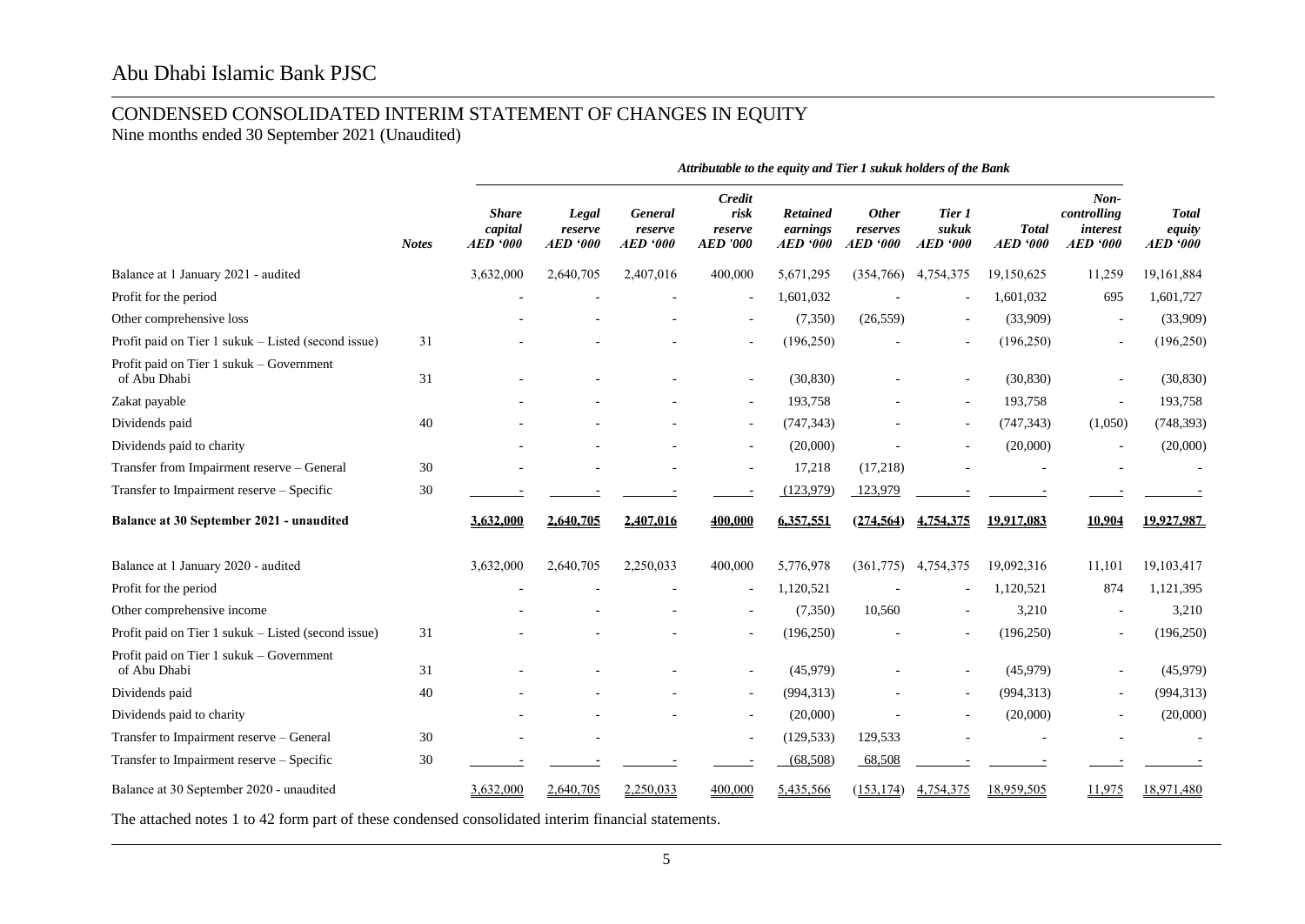### CONDENSED CONSOLIDATED INTERIM STATEMENT OF CASH FLOWS Nine months ended 30 September 2021 (Unaudited)

\_\_\_\_\_\_\_\_\_\_\_\_\_\_\_\_\_\_\_\_\_\_\_\_\_\_\_\_\_\_\_\_\_\_\_\_\_\_\_\_\_\_\_\_\_\_\_\_\_\_\_\_\_\_\_\_\_\_\_\_\_\_\_\_\_\_\_\_\_\_\_\_\_\_\_\_\_\_\_\_\_\_\_\_\_\_\_\_\_\_\_\_\_\_\_\_\_\_\_\_\_\_\_\_\_\_\_\_\_\_\_\_\_\_\_\_\_\_\_\_\_\_\_\_\_\_\_\_\_\_\_\_\_\_\_\_\_\_\_\_\_\_\_\_\_\_\_\_\_\_\_\_\_\_\_\_\_\_\_\_\_\_\_\_\_\_\_\_\_\_\_\_\_\_\_\_\_\_\_\_\_\_\_\_\_\_\_\_\_\_\_\_\_\_\_\_\_\_\_\_\_\_\_\_\_\_

|                                                                                      |              | Nine months          | Nine months           |
|--------------------------------------------------------------------------------------|--------------|----------------------|-----------------------|
|                                                                                      |              | ended                | ended                 |
|                                                                                      |              | 30 September         | 30 September          |
|                                                                                      |              | 2021                 | 2020                  |
|                                                                                      | <b>Notes</b> | <b>AED</b> '000      | <b>AED</b> '000       |
| <b>OPERATING ACTIVITIES</b>                                                          |              |                      |                       |
| Profit for the period                                                                |              | 1,601,727            | 1,121,395             |
| Adjustments for:                                                                     |              |                      |                       |
| Depreciation on investment properties                                                | 22           | 6,837                | 12,812                |
| Depreciation on property and equipment                                               |              | 118,076              | 143,955               |
| Depreciation on right-of-use assets                                                  |              | 53,724               | 49,443                |
| Amortisation of intangibles                                                          | 25           | 40,951               | 40,989                |
| Share of results of associates and joint ventures                                    |              | (134, 115)           | (30,712)              |
| Realised (gain)/loss on investments carried at fair value through profit or loss     | 6            | (22, 531)            | 9,033                 |
| Unrealised loss/(gain) on investments carried at fair value through profit or loss   | 6            | 4,630                | (21, 114)             |
| Realised gain on sukuk carried at fair value through other comprehensive income      | 6            | (27, 632)            | (29, 811)             |
| Dividend income                                                                      | 6            | (1,776)              | (200)                 |
| Finance cost on lease liabilities                                                    | 9            | 7,978                | 6,963                 |
| Provision for impairment, net                                                        | 10           | 751,008              | 954,109               |
| Gain on disposal of investment properties                                            |              |                      | (6,507)               |
|                                                                                      |              |                      |                       |
| Operating profit before changes in operating assets and liabilities                  |              | 2,398,877            | 2,250,355             |
| (Increase)/decrease in balances with central banks                                   |              | (4,351,579)          | 3,415,967             |
| (Increase)/decrease in balances and wakala deposits with                             |              |                      |                       |
| Islamic banks and other financial institutions                                       |              | (1,161,233)          | 278,540               |
| Increase murabaha and mudaraba with financial institutions                           |              | (700, 013)           | (45, 522)             |
| Increase in murabaha and other Islamic financing                                     |              | (3,200,197)          | (1,509,604)           |
| Decrease/(increase) in ijara financing                                               |              | 1,458,382            | (1,414,646)           |
| Net movement in investments carried at fair value through profit or loss             |              | (462,757)            | (731,904)             |
| Increase in other assets                                                             |              | (992, 970)           | (132, 473)            |
| (Decrease)/increase due to financial institutions                                    |              | (307, 347)           | 1,297,378             |
| Increase/(decrease) in depositors' accounts                                          |              | 5,732,762            | (685,773)             |
| Increase in other liabilities                                                        |              | 108,260              | 317,811               |
|                                                                                      |              | (1,477,815)          | 3,040,129             |
| Cash (used in) from operations<br>Directors' remuneration paid                       |              | (7,350)              | (7,350)               |
|                                                                                      |              |                      |                       |
| Net cash (used in) from operating activities                                         |              | (1,485,165)          | 3,032,779             |
| <b>INVESTING ACTIVITIES</b>                                                          |              |                      |                       |
| Net movement in investments carried at fair value through other comprehensive income |              | (134, 184)           | (419, 287)            |
| Net movement in investments carried at amortised cost                                |              | 986,419              | 601,033               |
| Dividend received from an associate                                                  |              | 8,333                | 10,416                |
| Dividend income received                                                             | 6            | 1,776                | 200                   |
| Proceeds from disposal of investment properties                                      |              |                      | 15,800                |
| Purchase of property and equipment                                                   |              | (262, 289)           | (158, 503)            |
| Net cash from investing activities                                                   |              | 600,055              | 49,659                |
| <b>FINANCING ACTIVITIES</b>                                                          |              |                      |                       |
| Profit paid on Tier 1 sukuk – Listed (second issue)                                  | 31           | (196,250)            | (196,250)             |
| Profit paid on Tier 1 sukuk to Government of Abu Dhabi                               | 31           |                      |                       |
| Finance cost on lease liability                                                      | 9            | (30, 830)<br>(7,978) | (45,979)              |
| Dividends paid                                                                       |              | (749,602)            | (6,963)<br>(998, 647) |
|                                                                                      |              |                      |                       |
| Net cash used in financing activities                                                |              | (984,660)            | (1,247,839)           |
| (DECREASE)/INCREASE IN CASH AND CASH EQUIVALENTS                                     |              | (1,869,770)          | 1,834,599             |
| Cash and cash equivalents at 1 January                                               |              | 6,929,656            | 6,515,417             |
| CASH AND CASH EQUIVALENTS AT 30 SEPTEMBER                                            | 35           | 5,059,886            | 8,350,016             |

Operating cash flows from profit on balances and wakala deposits with Islamic banks and other financial institutions, murabaha and mudaraba with financial institutions, customer financing, sukuk and customer deposits are as follows:

| Profit received                             | 3,248,943 | 2,975,471 |
|---------------------------------------------|-----------|-----------|
| Profit paid to depositors and sukuk holders | 242.630   | 428,492   |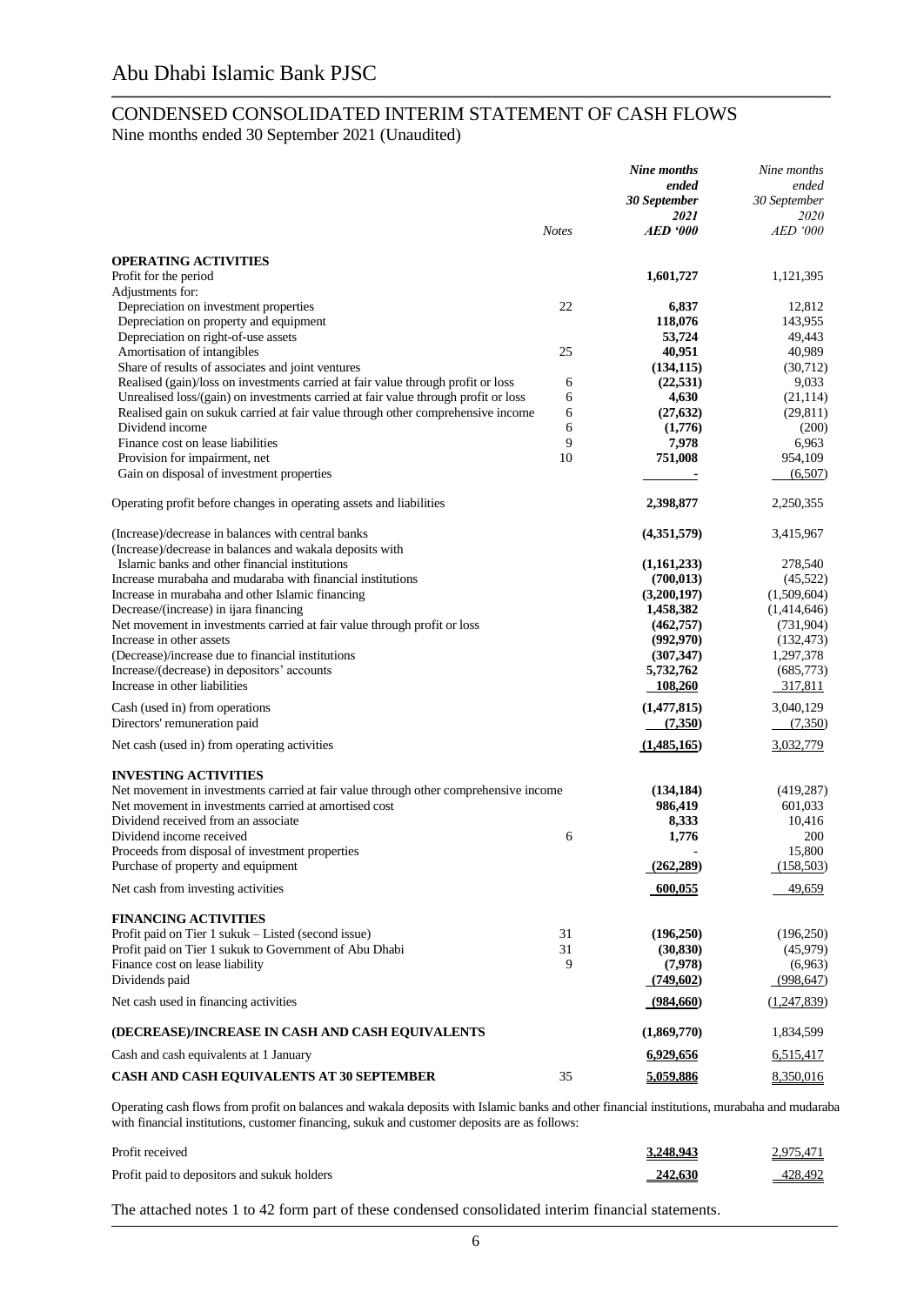### NOTES TO THE CONDENSED CONSOLIDATED INTERIM FINANCIAL STATEMENTS 30 September 2021 (Unaudited)

#### **1 LEGAL STATUS AND PRINCIPAL ACTIVITIES**

Abu Dhabi Islamic Bank PJSC the ("Bank") was incorporated in the Emirate of Abu Dhabi, United Arab Emirates (UAE), as a public joint stock company with limited liability, in accordance with the provisions of the UAE Federal Commercial Companies Law No. (8) of 1984 (as amended) and the Amiri Decree No. 9 of 1997. The Federal Law No. 2 of 2015, concerning Commercial Companies has replaced the existing Federal Law No. 8 of 1984. The Federal Decree-Law No. 26 of 2020 on the amendment of certain provisions of Federal Law No. 2 of 2015 on Commercial Companies was issued on 27 September 2020 and shall take effect starting from the 2 January 2021. The Bank shall apply and adjust their status in accordance with the provisions thereof by no later than one year from the date on which this Decree-Law takes effect.

On 23 September 2018, a new Decretal Federal Law No 14 of 2018 regarding the Central Bank and Organization of Financial Institutions and Activities was issued. As per the transitional provisions of the new law, financial institutions are to ensure compliance within 3 years from the date of issuance of the decretal law. The Bank is in the process of adopting the new decretal federal law and will be fully compliant before the transitional provisions deadline.

The Bank and its subsidiaries the ("Group") carry out full banking services, financing and investing activities through various Islamic instruments such as Murabaha, Istisna'a, Mudaraba, Musharaka, Ijara, Wakalah, Sukuk etc. The activities of the Bank are conducted in accordance with Islamic Shari'a, which prohibits usury as determined by the Fatwa and Shari'a Supervisory Board of the Bank, and within the provisions of the Articles and Memorandum of Association of the respective entities within the Group.

In addition to its main office in Abu Dhabi, the Bank operates through its 63 branches in UAE (2020: 69 branches) and 3 overseas branches in Iraq, Qatar and Sudan and subsidiaries in the UAE and the United Kingdom. The condensed consolidated interim financial statements combine the activities of the Bank's head office, its branches and subsidiaries.

The registered office of the Bank is at P O Box 313, Abu Dhabi, UAE.

The condensed consolidated interim financial statements of the Group were authorised for issue by the Board of Directors on 31 October 2021.

#### **2 DEFINITIONS**

The following terms are used in the condensed consolidated interim financial statements with the meanings specified:

#### **Murabaha**

A sale contract, in which the Group sells to a customer a physical asset, goods, or shares already owned and possessed (either physically or constructively) at a selling price that consists of the purchase cost plus a mark-up profit.

#### **Istisna'a**

A sale contract, in which the Group (Al Saanee) sells an asset to be developed using its own materials to a customer (Al Mustasnee) according to pre-agreed upon precise specification, at a specific price, installments dates and to be delivered on a specific date. This developed asset can be either developed directly by the Group or through a subcontractor and then it is handed over to the customer on the pre-agreed upon date.

#### **Ijara**

A lease contract whereby the Group (the Lessor) leases to a customer (the Lessee) a service or the usufruct of an owned or rented physical asset that either exists currently or to be constructed in future (forward lease) for a specific period of time at specific rental installments. The lease contract could be ended by transferring the ownership of a leased physical asset through an independent mode to the lessee.

#### **Qard Hasan**

A non-profit bearing loan that enables the borrower to use the borrowed amount for a specific period of time, at the end of which the same borrowed amounts would be repaid free of any charges or profits.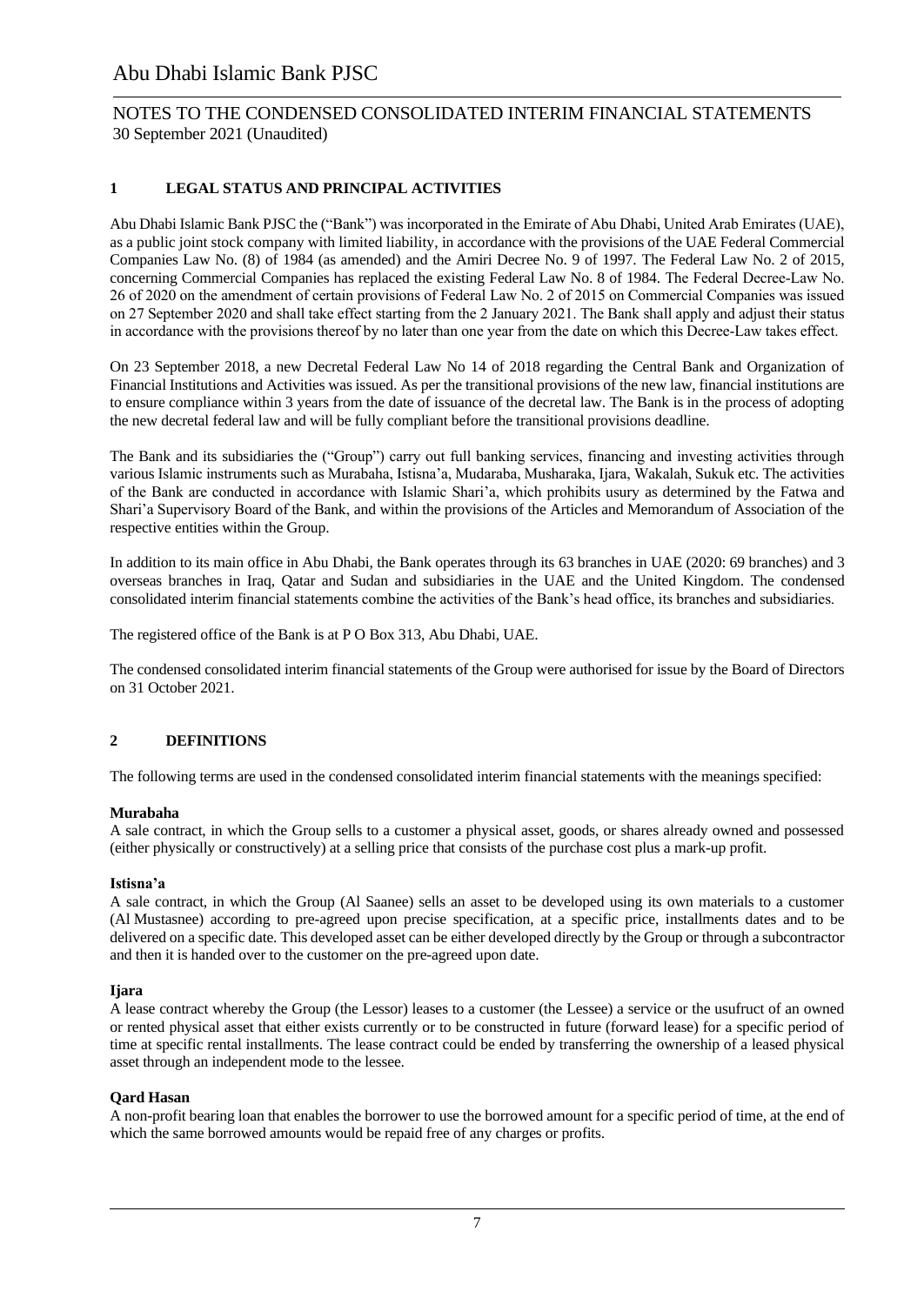### **2 DEFINITIONS** continued

### **Musharaka**

A contract between the Group and a customer to entering into a partnership in an existing project (or to be established), or in the ownership of a specific asset, either on ongoing basis or for a limited time, during which the Group enters in particular arrangements with the customer to sell to him/her its share in this partnership until he/she becomes the sole owner of it (diminishing musharaka). Profits are distributed according to the mutual agreement of the parties as stipulated in the contract; however, losses are borne according to the exact shares in the Musharaka capital on a prorata basis.

### **Mudaraba**

A contract between the Group and a customer, whereby one party provides the funds (Rab Al Mal) and the other party (the Mudarib) invests the funds in a project or a particular activity and any generated profits are distributed between the parties according to the profit shares that were pre-agreed upon in the contract. The Mudarib is responsible of all losses caused by his misconduct, negligence or violation of the terms and conditions of the Mudaraba; otherwise, losses are borne by Rab Al Mal.

### **Wakalah**

A contract between the Group and a customer whereby one party (the principal: the Muwakkil) appoints the other party (the agent: Wakil) to invest certain funds according to the terms and conditions of the Wakala for a fixed fee in addition to any profit exceeding the expected profit as an incentive for the Wakil for the good performance. Any losses as a result of the misconduct or negligence or violation of the terms and conditions of the Wakala are borne by the Wakil; otherwise, they are borne by the principal.

### **Sukuk**

Certificates which are equal in value and represent common shares in the ownership of a specific physical asset (leased or to be leased either existing or to be constructed in future), or in the ownership of cash receivables of selling an existing-owned asset, or in the ownership of goods receivables, or in the ownership of the assets of Mudaraba or Partnership companies. In all these cases, the Sukuk holders shall be the owners of their common shares in the leased assets, or in the cash receivables, or the goods receivable, or in the assets of the Partnership or the Mudaraba.

### **3 BASIS OF PREPARATION**

### **3.1 (a) Statement of compliance**

The condensed consolidated interim financial statements have been prepared in accordance with International Accounting Standard 34 Interim Financial Reporting and in compliance with general principles of the Shari'a as determined by the Group's Fatwa and Shari'a Supervisory Board.

### **3.1 (b) Accounting convention**

The condensed consolidated interim financial statements have been prepared under the historical cost convention except for investments carried at fair value through profit or loss, investments carried at fair value through other comprehensive income, Shari'a compliant alternatives of derivative financial instruments which have been measured at fair value and land, held as property and equipment, which has been carried at revalued amount.

The condensed consolidated interim financial statements have been presented in UAE Dirhams (AED), which is the functional currency of the Bank and all values are rounded to the nearest thousand AED except where otherwise indicated.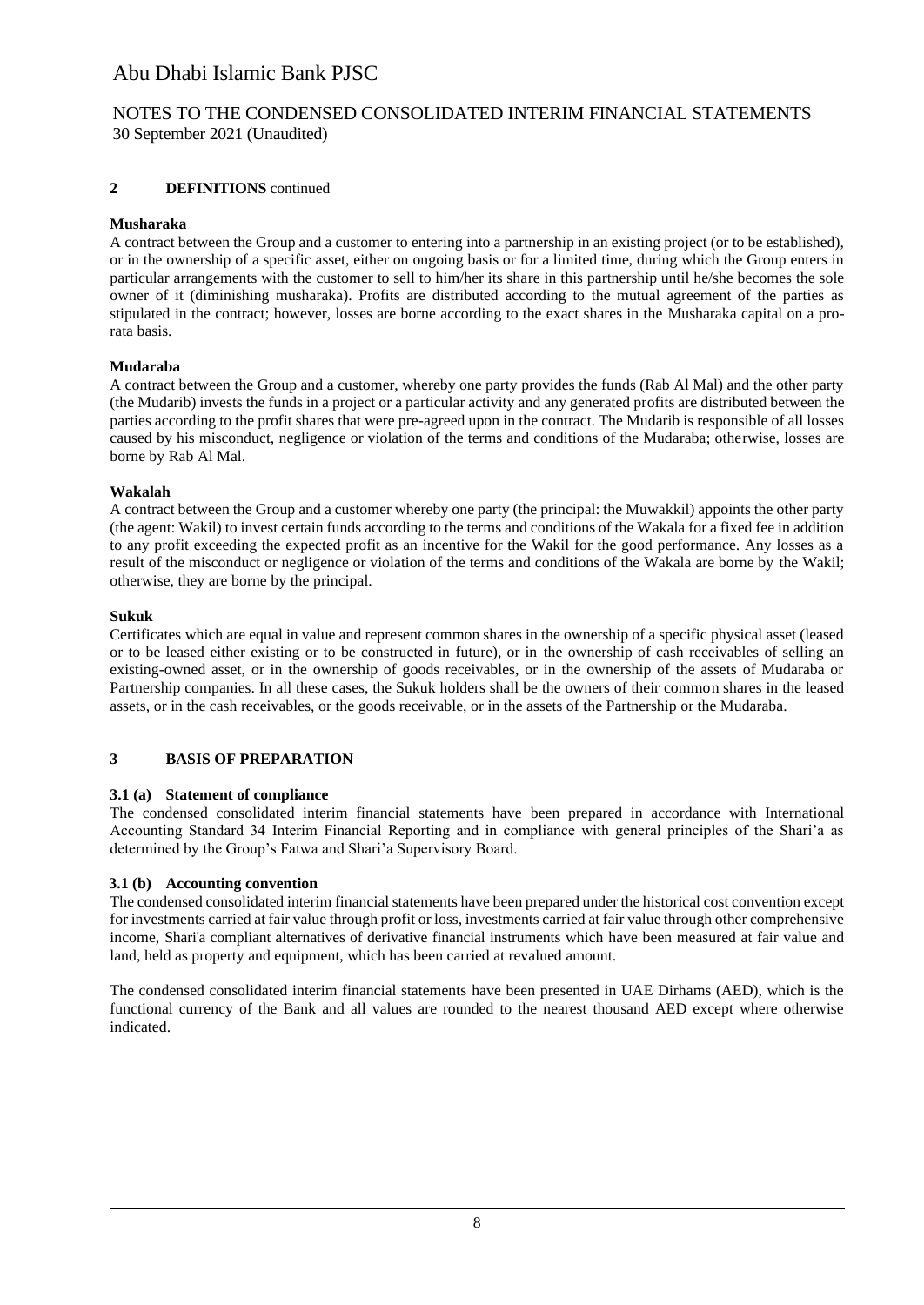### NOTES TO THE CONDENSED CONSOLIDATED INTERIM FINANCIAL STATEMENTS 30 September 2021 (Unaudited)

#### **3 BASIS OF PREPARATION** continued

#### **3.1 (c) Basis of consolidation**

The condensed consolidated interim financial statements comprise the financial statements of the Bank and those of its following subsidiaries:

|                                                 | Activity                  | Country                        |      | Percentage of holding |
|-------------------------------------------------|---------------------------|--------------------------------|------|-----------------------|
|                                                 |                           | of incorporation               | 2021 | 2020                  |
| Abu Dhabi Islamic Securities Company LLC        | Equity brokerage services | <b>United Arab Emirates</b>    | 95%  | 95%                   |
| <b>Burooj Properties LLC</b>                    | Real estate investments   | <b>United Arab Emirates</b>    | 100% | 100%                  |
| <b>MPM Properties LLC</b>                       | Real estate services      | <b>United Arab Emirates</b>    | 100% | 100%                  |
| <b>ADIB</b> Invest 1                            | Equity brokerage services | <b>BVI</b>                     | 100% | 100\%                 |
| Kawader Services LLC                            | Manpower supply           | <b>United Arab Emirates</b>    | 100% | 100%                  |
| ADIB (UK) Limited                               | Other services            | United Kingdom                 | 100% | 100%                  |
| ADIB Holdings (Jersey) Ltd* (under liquidation) | Special purpose vehicle   | <b>British Channel Islands</b> |      |                       |
| ADIB Sukuk Company Ltd*                         | Special purpose vehicle   | Cayman Island                  |      |                       |
| ADIB Sukuk Company II Ltd*                      | Special purpose vehicle   | Cayman Island                  |      |                       |
| ADIB Capital Invest 1 Ltd*                      | Special purpose vehicle   | Cayman Island                  |      |                       |
| ADIB Capital Invest 2 Ltd*                      | Special purpose vehicle   | Cayman Island                  |      |                       |
| ADIB Alternatives Ltd*                          | Special purpose vehicle   | Cayman Island                  |      |                       |

\*The Bank does not have any direct holding in these entities and they are considered to be a subsidiary by virtue of control.

These condensed consolidated interim financial statements include the operations of the subsidiaries over which the Bank has control. Subsidiaries are fully consolidated from the date of acquisition, being the date on which the Group obtains control, and continue to be consolidated until the date that such control ceases.

The financial statements of the subsidiaries are prepared for the same reporting year as the Bank, using consistent accounting policies. All intra-group balances, transactions, income and expenses and gains and losses resulting from intra-group transactions are eliminated in full.

Non-controlling interest represent the portion of the net income or loss and net assets of the subsidiaries not held by the Group and are presented separately in the consolidated statement of comprehensive income and within equity in the consolidated statement of financial position, separately from shareholders' equity of the Bank.

#### **3.2 Significant judgements and estimates**

The preparation of the condensed consolidated interim financial statements in conformity with the International Financial Reporting Standards requires management to make judgment, estimates and assumptions that affect the application of accounting policies and reported amounts of financial assets and liabilities and the disclosure of contingent liabilities. These judgments, estimates and assumptions also affect the revenue, expenses and provisions as well as fair value changes.

These judgments, estimates and assumptions may affect the reported amounts in subsequent financial years. Estimates and judgments are currently evaluated and are based on historical experience and other factors. In order to reduce the element of subjectivity, the Group has laid down clear criteria to enable estimation of future cash flows. As estimates are based on judgments, actual results may differ, resulting in future changes in such provisions.

In preparing these condensed consolidated interim financial statements, the significant judgments made by management in applying the Group's accounting policies and the key sources of estimation uncertainty are the same as those applied to the consolidated financial statements as at and for the year ended 31 December 2020.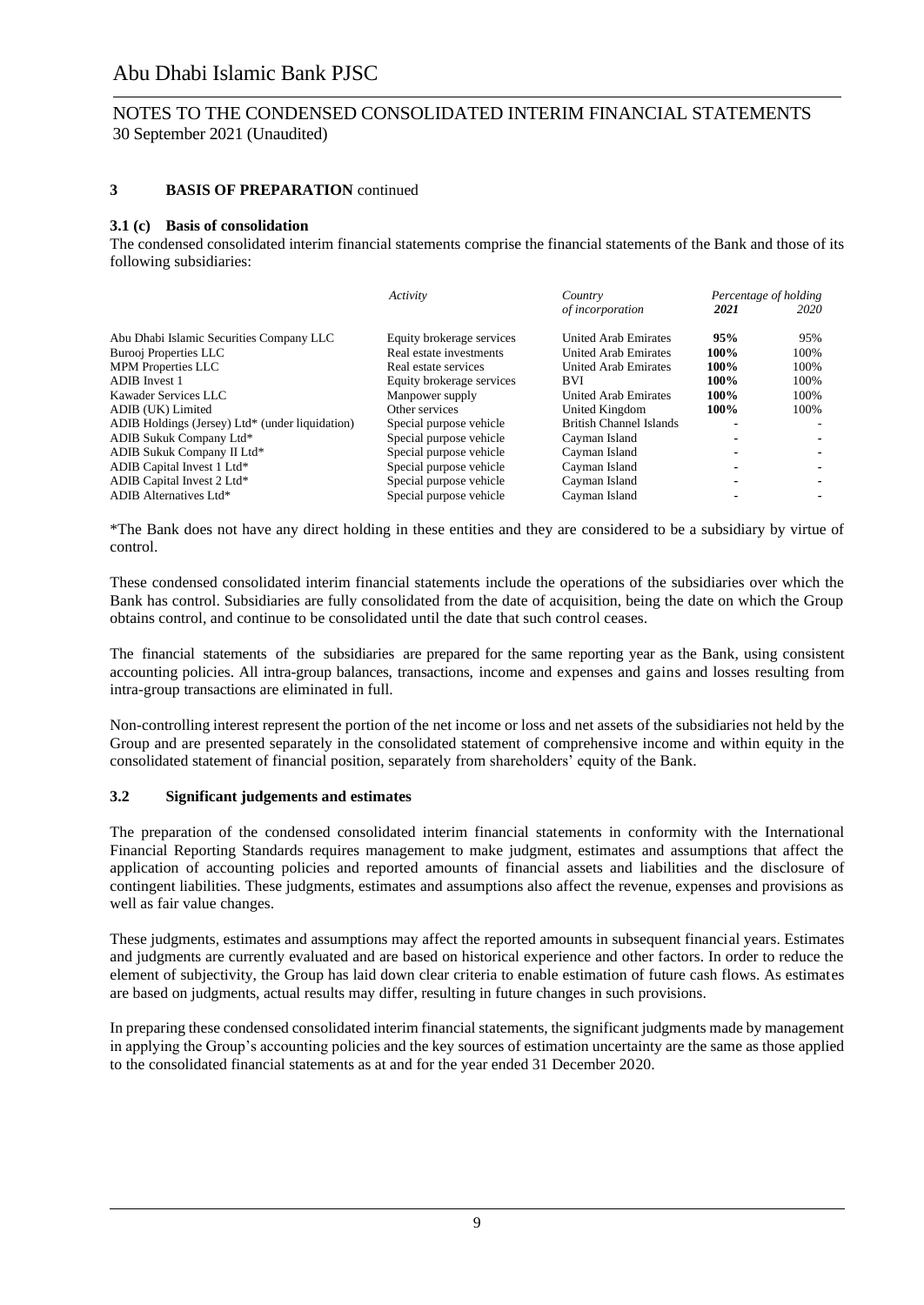### NOTES TO THE CONDENSED CONSOLIDATED INTERIM FINANCIAL STATEMENTS 30 September 2021 (Unaudited)

### **4 SIGNIFICANT ACCOUNTING POLICIES**

The condensed consolidated interim financial statements do not contain all information and disclosures required for full consolidated financial statements prepared in accordance with International Financial Reporting Standards, and should be read in conjunction with the Group's annual consolidated financial statements as at 31 December 2020. In addition, results for the nine months ended 30 September 2021 are not necessarily indicative of the results that may be expected for the financial year ending 31 December 2021.

As required by Securities and Commodities Authority of UAE ("SCA") notification no. 2635/2008 dated 12 October 2008, accounting policies related to financial instruments as disclosed in the annual consolidated financial statements are provided below:

The accounting policies used in the preparation of the condensed consolidated interim financial statements are consistent with those used in the preparation of the Group's annual consolidated financial statements for the year ended 31 December 2020.

#### **Changes in accounting policies after the adoption of IFRS**

In the current period, the Group has applied the following amendments to IFRSs issued by the International Accounting Standards Board ("IASB") that are mandatorily effective for an accounting period that begins on or after 1 January 2021. The application of these amendments to IFRSs has not had any material impact on the amounts reported for the current period but may affect the accounting for the Group's future transactions or arrangements.

#### *Amendments to References to the Conceptual Framework in IFRS Standards*

Amendments to IFRS 2, IFRS 3, IFRS 6, IFRS 14, IAS 1, IAS 8, IAS 34, IAS 37, IAS 38, IFRIC 12, IFRIC 19, IFRIC 20, IFRIC 22, and SIC-32 to update those pronouncements with regard to references to and quotes from the framework or to indicate where they refer to a different version of the Conceptual Framework.

#### *Amendment to IFRS 3 Business Combinations relating to definition of a business*

The amendments in Definition of a Business (Amendments to IFRS 3) are changes to Appendix A Defined terms, the application guidance, and the illustrative examples of IFRS 3 only.

#### *Amendments to IAS 1 and IAS 8 relating to Definition of Material*

The amendments in Definition of Material (Amendments to IAS 1 and IAS 8) clarify the definition of 'material' and align the definition used in the Conceptual Framework and the standards.

#### *Covid-19-related Rent Concessions (Amendment to IFRS 16)*

The amendment was published by International Accounting Standard Board in May 2020 to provide practical relief to lessees in accounting for rent concessions arising as a result of Covid-19.

#### *Profit Rate Benchmark Reform (Amendments to IFRS 9, IAS 39 and IFRS 7)*

The impact of the replacement of interbank offered rates (IBOR) with alternative benchmark risk-free rates on the Group's products and services remains a key area of focus. The Group has exposure to contracts referencing benchmark rates, such as LIBOR and EIBOR, extending past 2021 when it is likely that these benchmark rates will cease being published. The Group's exposure to cash flow hedges and fair value hedges linked to benchmark rates maturing beyond the year 2021 is not considered material.

Management has commenced a project to ensure the Group's transition to new benchmark rate regimes after 2021 by considering changes in its products, services, systems and reporting. The project is significant in terms of scale and complexity and will impact all facets of its operations from customer contracts and dealings to banks risk management processes and earnings. The Group continues to engage with internal and external stakeholders to support an orderly transition and to mitigate the risks resulting from the transition.

Management anticipates that these new standards, interpretations and amendments will be adopted in the Group's condensed consolidated interim financial statements as and when they are applicable and adoption of these new standards and amendments may have no material impact on the condensed consolidated interim financial statements of the Group in the period of initial application.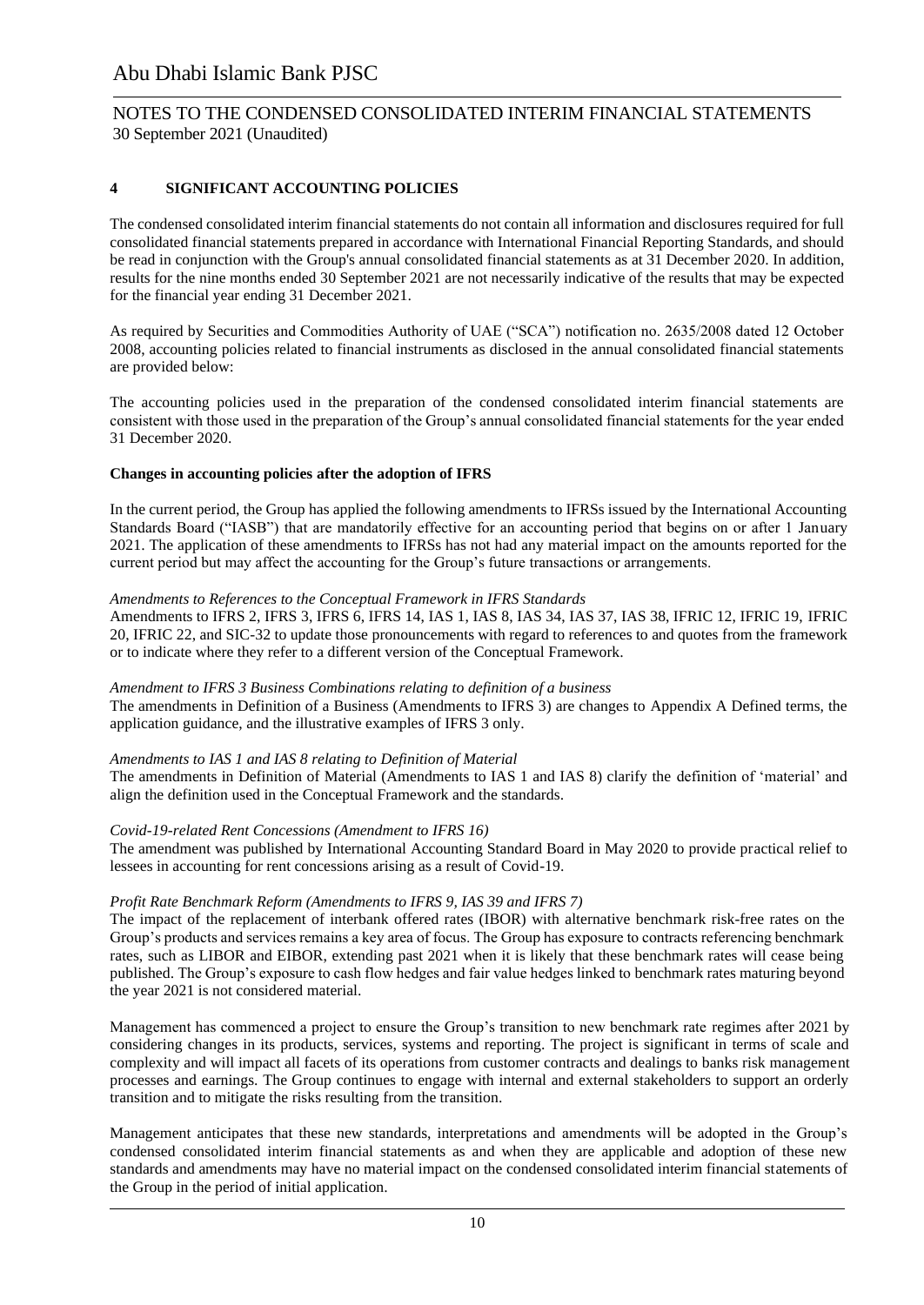### NOTES TO THE CONDENSED CONSOLIDATED INTERIM FINANCIAL STATEMENTS 30 September 2021 (Unaudited)

#### **4 SIGNIFICANT ACCOUNTING POLICIES** continued

#### **New and revised IFRS in issue but not yet effective and not early adopted**

The Group has not early adopted the following new and revised IFRSs that have been issued but are not yet effective:

| New and revised IFRSs                                                                                                                                                                                                                                     | <b>Effective for</b><br>annual periods<br>beginning on or after          |
|-----------------------------------------------------------------------------------------------------------------------------------------------------------------------------------------------------------------------------------------------------------|--------------------------------------------------------------------------|
|                                                                                                                                                                                                                                                           |                                                                          |
| Amendments to IAS 16 <i>Property, Plant and Equipment</i> , Proceeds before<br>intended use                                                                                                                                                               | 1 January 2022                                                           |
| Annual Improvements 2018-2020 cycle                                                                                                                                                                                                                       | 1 January 2022                                                           |
| Amendments to IFRS 3 Business Combination                                                                                                                                                                                                                 | 1 January 2022                                                           |
| Amendments to IAS 37 Onerous Contracts, Cost of fulfilling a contract                                                                                                                                                                                     | 1 January 2022                                                           |
| Amendments to IAS 1 Classification of Liabilities as Current or Non-Current                                                                                                                                                                               | 1 January 2023                                                           |
| <b>IFRS</b> 17 <i>Insurance Contracts</i>                                                                                                                                                                                                                 | 1 January 2023                                                           |
| Amendments to IFRS 10 <i>Financial Statements</i> and IAS 28 <i>Investments in</i><br><i>Associates and Joint Ventures</i> (2011) relating to the treatment of the sale or<br>contribution of assets from and investor to its associate or joint venture. | Effective date deferred<br>indefinitely. Adoption is still<br>permitted. |

Management anticipates that these new standards, interpretations and amendments will be adopted in the Group's consolidated financial statements as and when they are applicable and adoption of these new standards and amendments may have no material impact on the condensed consolidated interim financial statements of the Group in the period of initial application.

#### **Financial instruments**

#### *Recognition and measurement*

Financial instruments comprise financial assets and financial liabilities. Financial assets of the Group are further analysed as:

- Customer financing;
- Balances and wakala deposits with Islamic banks and other financial institutions;
- Murabaha and mudaraba with financial institutions;
- Investment in sukuk;
- Investment in equity instruments;
- Trade and other receivables; and
- Sharia compliant alternatives of derivatives.

The Group's customer financing comprise the following:

- Murabaha and other Islamic financing; and
- Ijara financing.

Financial assets are classified in their entirety on the basis of the Group's business model for managing the financial assets and the contractual cash flow characteristics of the financial assets. Financial assets are measured either at amortised cost or fair value.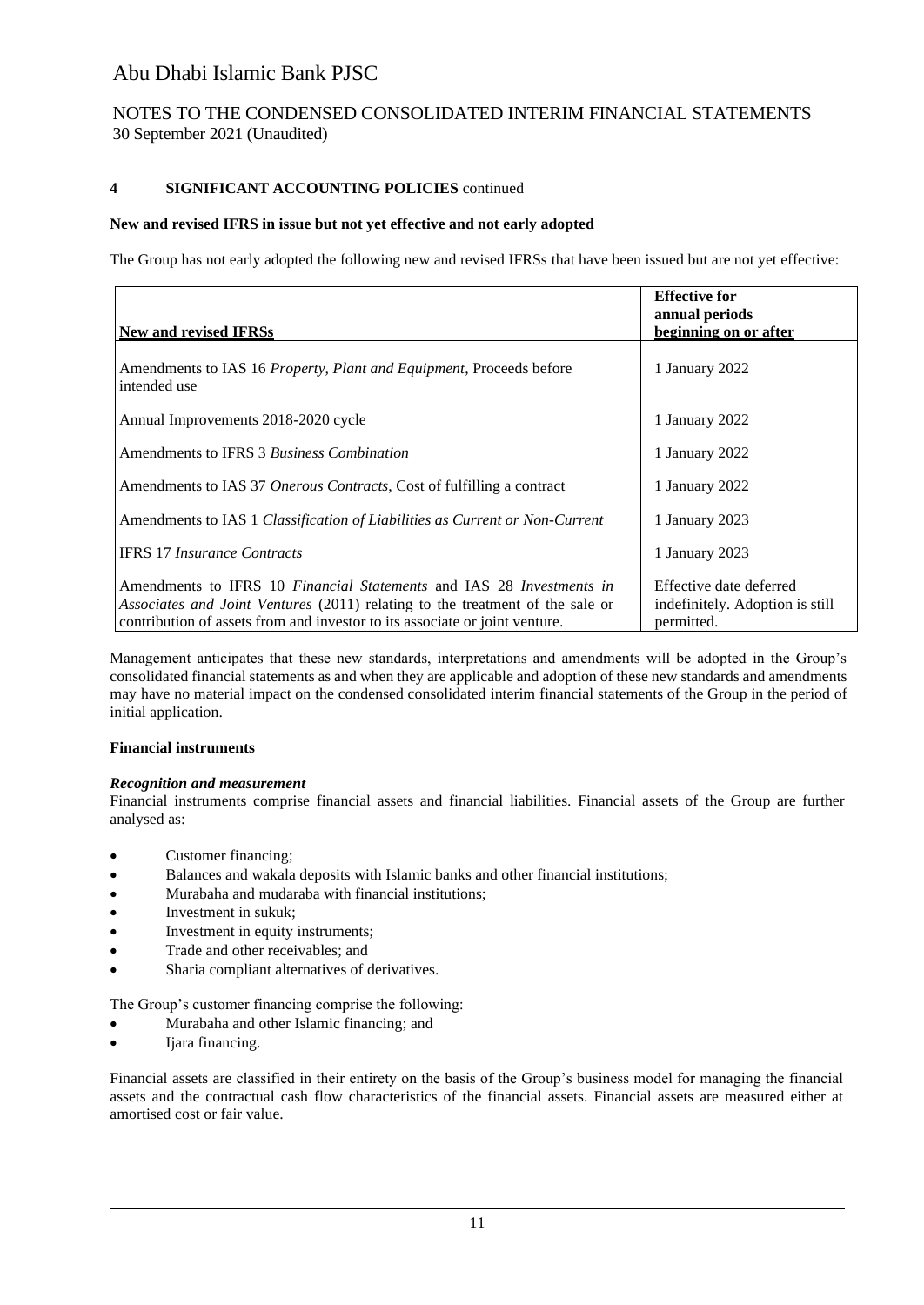### NOTES TO THE CONDENSED CONSOLIDATED INTERIM FINANCIAL STATEMENTS 30 September 2021 (Unaudited)

### **4 SIGNIFICANT ACCOUNTING POLICIES** continued

#### **Financial instruments** continued

#### *Classification*

#### *Financial assets at amortised cost*

Balances and wakala deposits with Islamic banks and other financial institutions, Murabaha and mudaraba with financial institutions, Acceptances, Murahaba and other Islamic financing (excluding Istisna'a) and investment in sukuk, are measured at amortised cost, if both the following conditions are met:

- the asset is held within a business model whose objective is to hold assets in order to collect contractual cash flows; and
- the contractual terms of the financial asset give rise on specified dates to cash flows that are solely payments of principal and profit on the principal amount outstanding.

#### All other financial assets are subsequently measured at fair value.

#### *Financial assets at fair value through profit or loss ("FVTPL")*

Investments in equity instruments are classified as FVTPL, unless the Group designates an investment that is not held for trading as at fair value through other comprehensive income ("FVTOCI") on initial recognition.

Other financial assets that do not meet the amortised cost criteria are classified as FVTPL. In addition, certain financial assets that meet the amortised cost criteria but at initial recognition are designated as FVTPL in line with the business model of the Group. As a fair value option, a financial asset may be designated as at FVTPL upon initial recognition if such designation eliminates or significantly reduces a measurement or recognition inconsistency that would arise from measuring assets or liabilities or recognizing the gains or losses on them on different basis.

Financial assets are reclassified from amortised cost to FVTPL when the business model is changed such that the amortised cost criteria are no longer met. Reclassification of financial assets that are designated as FVTPL on initial recognition as fair value option is not allowed.

#### *Financial assets at fair value through other comprehensive income ("FVTOCI")*

At initial recognition, the Group can make an irrevocable election (on instrument-by-instrument basis) to designate investments in equity instruments as FVTOCI.

A financial asset is FVTPL if:

- it has been acquired principally for the purpose of selling in the near term;
- on initial recognition it is part of identified financial instrument that the Group manages together and has evidence of a recent actual pattern of short-term profit-taking; or
- it is a Shari'a compliant alternatives of derivative financial instruments and not designated and effective as a hedging instrument or a financial guarantee.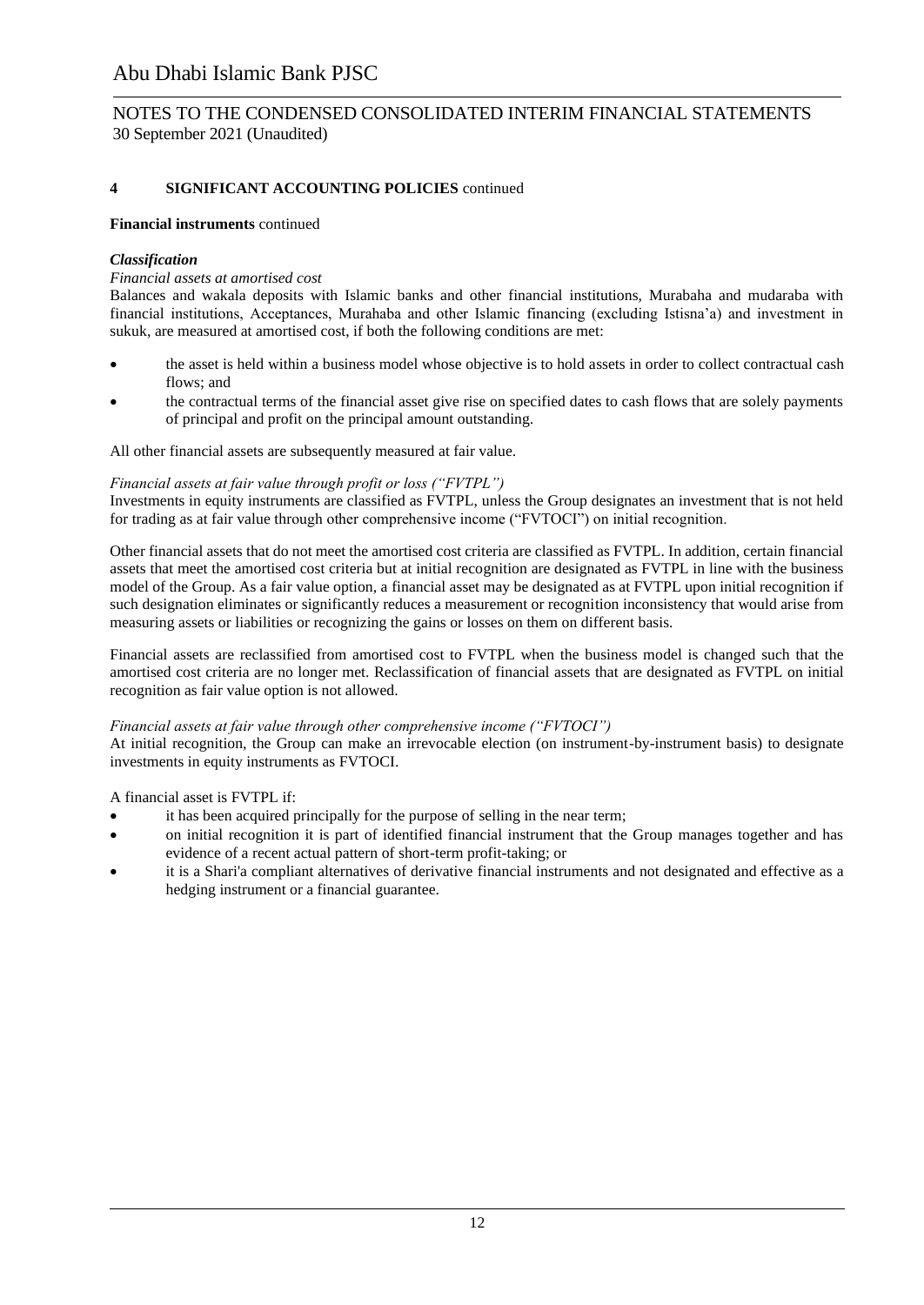### NOTES TO THE CONDENSED CONSOLIDATED INTERIM FINANCIAL STATEMENTS 30 September 2021 (Unaudited)

### **4 SIGNIFICANT ACCOUNTING POLICIES** continued

#### **Financial instruments** continued

#### *Measurement*

#### *Financial assets or financial liabilities carried at amortised cost*

Financial assets are recorded at amortised cost, which includes Balances and wakala deposits with Islamic banks and other financial institutions, Murabaha and mudaraba with financial institutions, Acceptances, Murahaba and other Islamic financing (excluding Istisna'a) and investment in sukuk, less any reduction for impairment. Amortised cost is calculated using the effective profit rate method. Premiums and discounts, including initial transaction costs, are included in the carrying amount of the related instrument and amortised based on the effective profit rate of the instrument.

Balances and deposits with banks and other financial institutions, Murabaha and Mudaraba with financial institutions, Murabaha, Ijara, Mudaraba and certain other Islamic financing are financial assets with fixed or expected profit payments. These assets are not quoted in an active market. They arise when the Group provides funds directly to a customer with no intention of trading the receivable. Financial liabilities are liabilities where the Group has a contractual obligation to deliver cash or another financial asset or exchange financial instruments under conditions that are potentially unfavourable to the Group.

Balances and wakala deposits with Islamic banks and other financial institutions are stated at amortised cost less amounts written off and provision for impairment, if any.

Murabaha and mudaraba with financial institutions are stated at amortised cost (which excludes deferred income or expected profits) less provisions for impairment.

Islamic financing consist of murabaha receivables, mudaraba, Istisna'a, Islamic covered cards (murabaha based) and other Islamic financing.

Istisna'a cost is measured and reported in the consolidated financial statements at a value not exceeding the cash equivalent value.

Other Islamic financing are stated at amortised cost (which excludes deferred income) less any provisions for impairment.

The Ijara is classified as a finance lease, when the Bank undertakes to sell the leased assets to the lessee using an independent agreement upon the maturity of the lease and the sale results in transferring all the risks and rewards incident to an ownership of the leased assets to the lessee. Leased assets represents finance lease of assets for periods, which either approximate or cover a major part of the estimated useful lives of such assets. Leased assets are stated at amounts equal to the net investment outstanding in the leases including the income earned thereon less impairment provisions.

#### *Financial assets at fair value through profit or loss ("FVTPL")*

Financial assets at FVTPL are measured at fair value at the end of each reporting period, with any gains or losses arising on remeasurement recognised in the consolidated income statement. The net gain or loss recognised in the consolidated income statement is included within 'investment income' in the consolidated income statement.

#### *Financial assets at fair value through other comprehensive income ("FVTOCI")*

Investments in equity instruments are initially measured at fair value plus transaction costs. Subsequently they are measured at fair value with gains and losses arising from changes in fair value recognised in the consolidated statement of other comprehensive income and accumulated in the cumulative changes in fair values within equity.

Where the assets are disposed off, except for sukuk measured at FVTOCI, the cumulative gain or loss previously accumulated in the cumulative changes in fair values is not transferred to the consolidated income statement, but is reclassified to retained earnings. Financial assets (equity instruments) measured at FVTOCI are not required to be tested for impairment.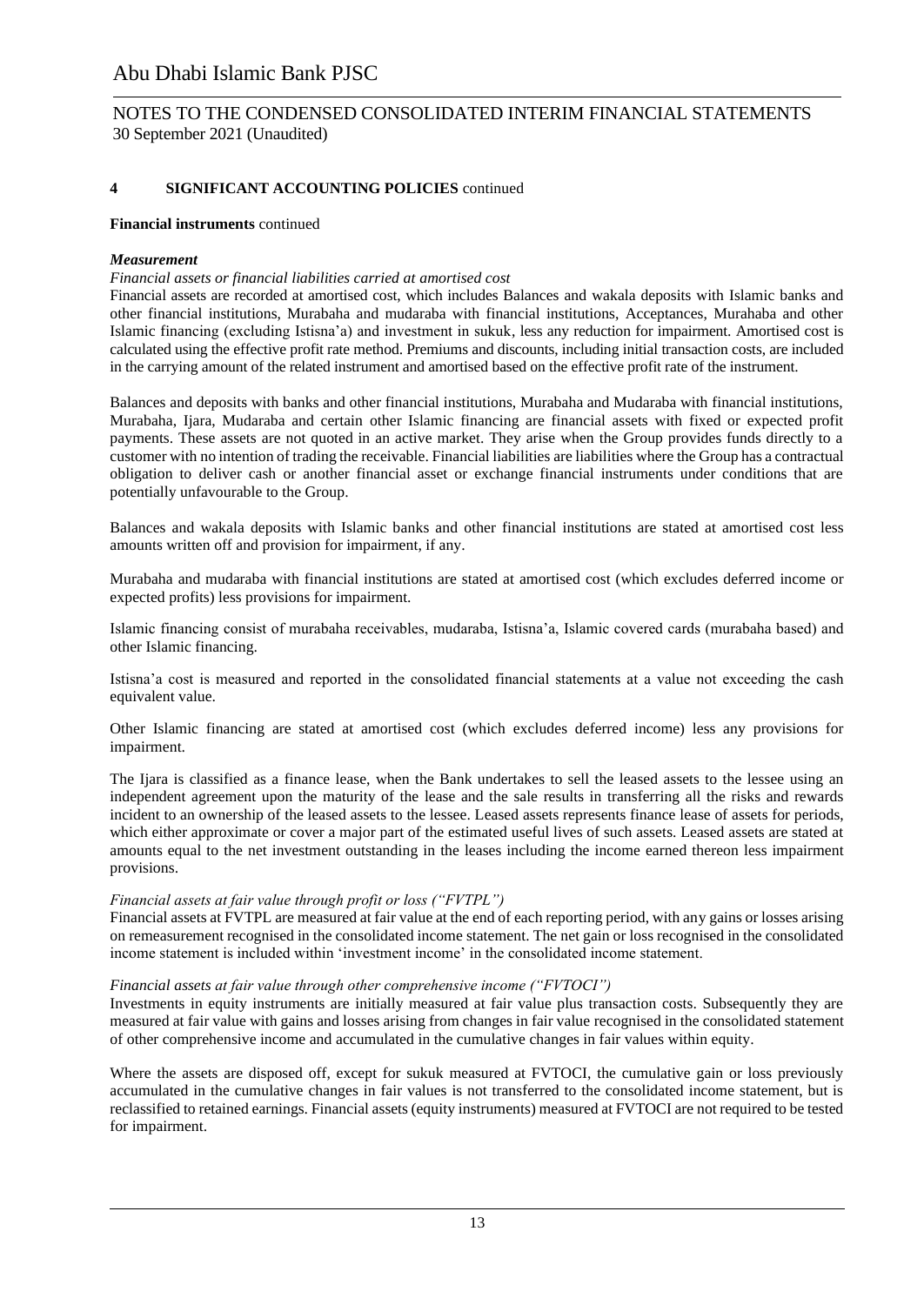### NOTES TO THE CONDENSED CONSOLIDATED INTERIM FINANCIAL STATEMENTS 30 September 2021 (Unaudited)

### **4 SIGNIFICANT ACCOUNTING POLICIES** continued

#### **Financial instruments** continued

#### *Measurement* (continued)

*Financial assets at fair value through other comprehensive income ("FVTOCI") continued* For sukuk measured at FVTOCI which are disposed off, the cumulative gain or loss previously recognised in the consolidated statement of other comprehensive income is reclassified from equity to consolidated income statement. Financial assets (Sukuk instruments) measured at FVTOCI are tested for impairment.

For investments quoted in active market, fair value is determined by reference to quoted market prices.

For other investments, where there is no active market, fair value is normally based on one of the following:

- the expected cash flows discounted at current profit rates applicable for items with similar terms and risk characteristics
- brokers' quotes
- recent market transactions

Dividends on investment in equity instruments are recognised in the consolidated income statement when the Group's right to receive the dividend is established, unless the dividends clearly represent a recovery of part of the cost of investment.

#### *(i) Recognition / De-recognition*

The Group initially recognises financial assets at fair value through profit or loss, financial assets at amortised cost and financial assets at fair value through other comprehensive income on the settlement date at which the Group becomes a party to the contractual provisions of the instrument.

Financing to customers are recognised on the day they are disbursed. A financial liability is recognised on the date the Group becomes a party to contractual provisions of the instrument.

A financial asset is de-recognised when the contractual rights to the cash flows from the financial asset expires or when it transfers the financial asset. A financial liability is de-recognised when it is extinguished i.e. when the obligation specified in the contract is discharged or cancelled or expires.

Financial assets designated at fair value through profit or loss, and financial assets at fair value through other comprehensive income that are sold are de-recognised and corresponding receivables from the buyer for the payment are recognised as at the date the Group commits to sell the assets. The Group uses the specific identification method to determine the gain or loss on de-recognition.

#### *(ii) Offsetting of financial instruments*

Financial assets and financial liabilities are only offset and the net amount reported in the consolidated statement of financial position when there is a legally enforceable right and under Sharia'a framework to set off the recognized amounts and the Group intends to either settle on a net basis, or to realize the asset and settle the liability simultaneously.

#### *Impairment assessment*

The Group assesses whether financial assets carried at amortised cost and carried at FVTOCI are credit-impaired. A financial asset is 'credit impaired' when one or more events that have a detrimental impact on the estimated future cash flows of the financial asset have occurred. Evidence that a financial asset is credit-impaired includes the following observable data:

- significant financial difficulty of the finance customer or issuer;
- a breach of contract such as a default or past due event;
- the restructuring of a financing by the Group on terms that the Group would not consider otherwise;
- it is becoming probable that the finance customer will enter bankruptcy or other financial reorganization; or
- the disappearance of an active market for a security because of financial difficulties.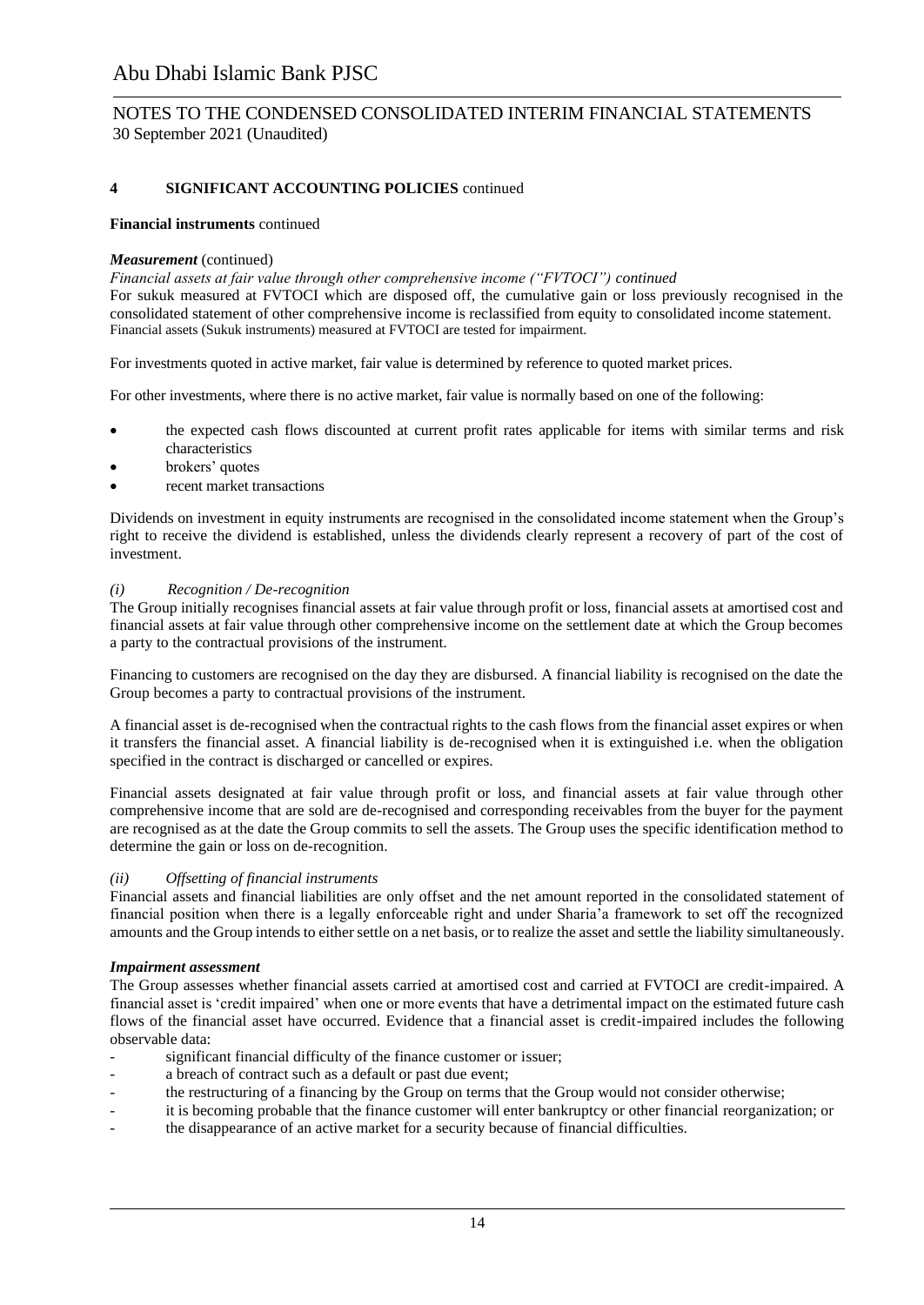### NOTES TO THE CONDENSED CONSOLIDATED INTERIM FINANCIAL STATEMENTS 30 September 2021 (Unaudited)

### **4 SIGNIFICANT ACCOUNTING POLICIES** continued

#### **Financial instruments** continued

#### *Impairment assessment* continued

#### *Measurement of Expected Credit Losses (ECL):*

The impairment of financial assets are calculated in accordance with IFRS 9 expected credit loss (ECL) model. The standard introduces a new single model for the measurement of impairment losses on all financial assets including financing and sukuk measured at amortized cost or at fair value through OCI. The ECL model contains a three stage approach which is based on the change in credit quality of financial assets since initial recognition. The ECL model is forward looking and requires the use of reasonable and supportable forecasts of future economic conditions in the determination of significant increases in credit risk and measurement of ECL.

**Stage 1:** 12-month ECL applies to all financial assets that have not experienced a significant increase in credit risk (SICR) since origination and are not credit impaired. The ECL will be computed using a factor that represents the Probability of Default (PD) occurring over the next 12 months and Loss Given Default (LGD).

**Stage 2:** Under Stage 2, where there has been a SICR since initial recognition but the financial instruments are not considered credit impaired, an amount equal to the lifetime ECL will be recorded which is computed using lifetime PD, LGD and Exposure at Default (EAD) measures. Provisions are expected to be higher in this stage because of an increase in risk and the impact of a longer time horizon being considered compared to 12 months in Stage 1.

**Stage 3:** Under the Stage 3, where there is objective evidence of impairment at the reporting date these financial instruments will be classified as credit impaired and an amount equal to the lifetime ECL will be recorded for the financial assets.

The Group measures loss allowances at an amount equal to lifetime ECL, except for financial instruments on which credit risk has not increased significantly since their initial recognition. 12-month ECL are the portion of life time ECL that result from default events on a financial instrument that are possible within the 12 months after reporting date.

ECL is calculated by multiplying three main components, being the probability of default (PD), loss given default (LGD) and the exposure at default (EAD), and discounting at the initial effective profit rate. The Group has developed a range of models to estimate these parameters. For the portfolios where sufficient historical data was available, the Group developed a statistical model and for other portfolios judgmental models were developed.

#### **Renegotiated financing facilities**

Where possible, the Bank seeks to restructure financing facilities rather than to take possession of collateral. This may involve extending the payment arrangements and the agreement of new conditions. Management continually reviews renegotiated facilities to ensure that all future payments are highly expected to occur.

When the terms of a financial asset are renegotiated or modified or an existing financial asset is replaced with a new one due to financial difficulties of the finance customer, then an assessment is made of whether the financial asset should be derecognized and ECL are measured as follows:

- If the expected restructuring will not result in derecognition of the exiting asset, then the expected cash flows arising from the modified financial asset are included in calculating the gross carrying amount of the financial asset as the present value of the renegotiated or modified cash flows, that are discounted at the financial asset at the original effective profit rate and shall recognize the modification gain or loss in the profit or loss.
- If the expected restructuring will result in derecognition of the existing asset, then the expected fair value of the new asset is treated as the final cash flow from the existing financial asset at the time of its derecognition. This amount is included in calculating the cash shortfalls from the existing financial asset. The cash shortfalls are discounted from the expected date of derecognition to the reporting date using the original effective profit rate of the existing financial asset.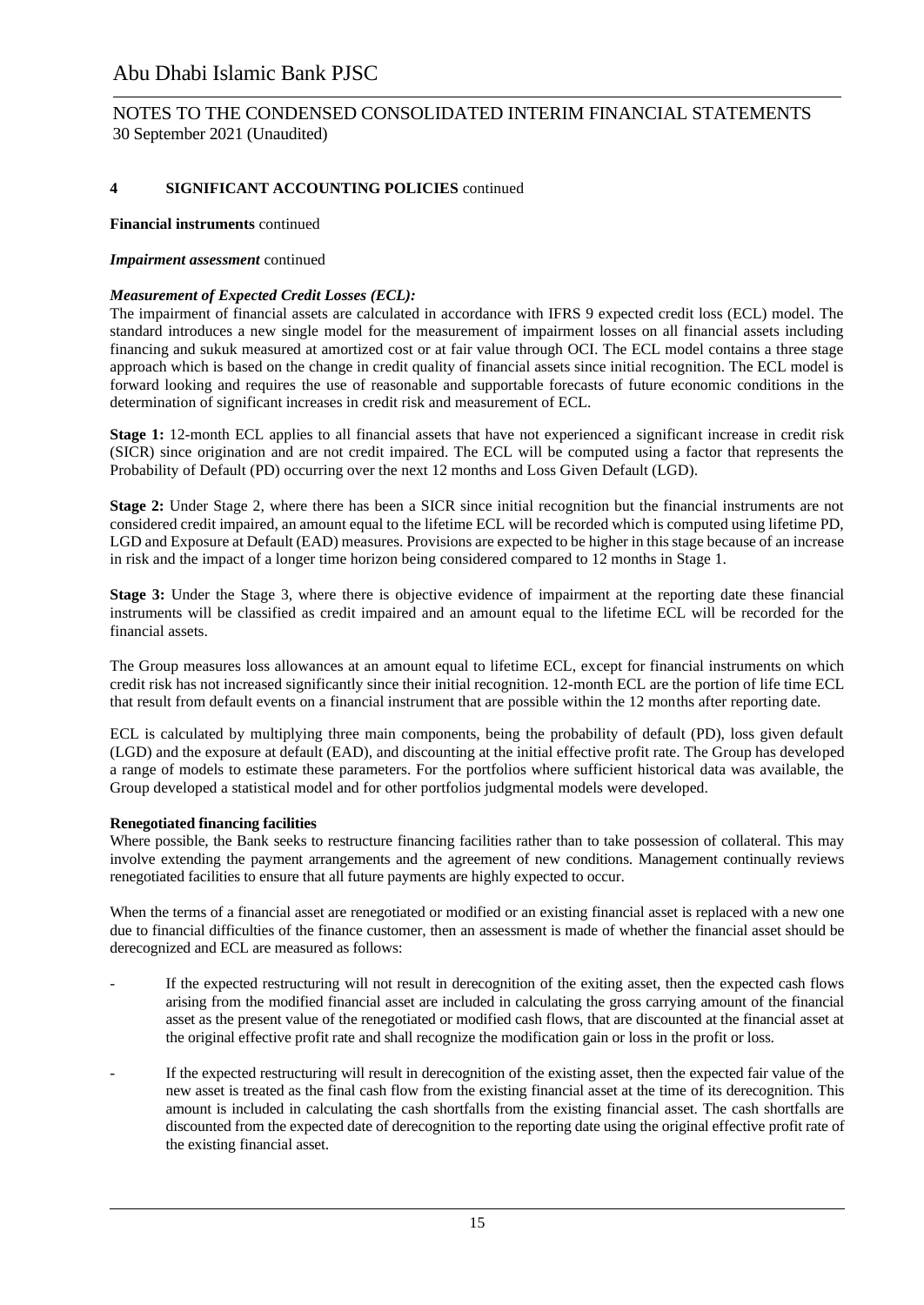### NOTES TO THE CONDENSED CONSOLIDATED INTERIM FINANCIAL STATEMENTS 30 September 2021 (Unaudited)

### **4 SIGNIFICANT ACCOUNTING POLICIES** continued

#### **Financial instruments** continued

#### **Purchased or originated credit impaired assets (POCI)**

POCI assets are financial assets that are credit impaired on initial recognition. POCI assets are recorded at fair value at original recognition and profit income is subsequently recognized based on a credit-adjusted expected profit rate. Lifetime ECLs are only recognised or released to the extent that there is a subsequent change in the ECL.

#### **Covered card facilities**

The Group's product offering includes a variety of covered cards facilities, in which the Group has the right to cancel and/or reduce the facilities at a short notice. The Group does not limit its exposure to credit losses to the contractual notice period, but, instead calculates ECL over a period that reflects the Group's expectations of the customer behavior, its likelihood of default and the Group's future risk mitigation procedures, which could include reducing or cancelling the facilities.

Based on past experience and the Group's expectations, the period over which the Group calculates ECLs for these products, is estimated based on the period over which the Group is exposed to credit risk and where the credit losses would not be mitigated by management actions.

#### **Write-off**

Financial assets are written off (either partially or in full) when there is no realistic prospect of recovery. This is generally the case when the Group has exhausted all legal and remedial efforts to recover from the customers. However, financial assets that are written off could still be subject to enforcement activities in order to comply with the Group's procedures for recovery of amounts due.

#### **Zakat**

As the Bank is not required to dispose Zakat by UAE laws or by its Articles and Memorandum of Association or by a decision of the General Assembly, each shareholder is responsible of his or her own Zakat. In accordance with the Articles and Memorandum of Association of the Bank, Zakat is computed by the Bank and it is approved by the Fatwa and Shari'a Supervisory Board of the Bank. However, in few jurisdictions, Zakat of the Bank's branches and subsidiaries is mandatory by laws to be paid to a governmental entity responsible of Zakat, therefore, the Bank acts accordingly to these laws and pays the Zakat to these entities on behalf of the Shareholders and deducts the amount paid as Zakat from the total zakat amount and the Zakat amount per each outstanding share.

Zakat per share is calculated in accordance with AAOIFI's Accounting Standard number 9 & Shari'a Standard number 35, and the Group's Fatwa and Shari'a Supervisory Board Resolutions.

In accordance with the Memorandum of Association, the Group communicates the amount of Zakat per share and it is the responsibility of each shareholder to dispose personally his/her own Zakat (note 33).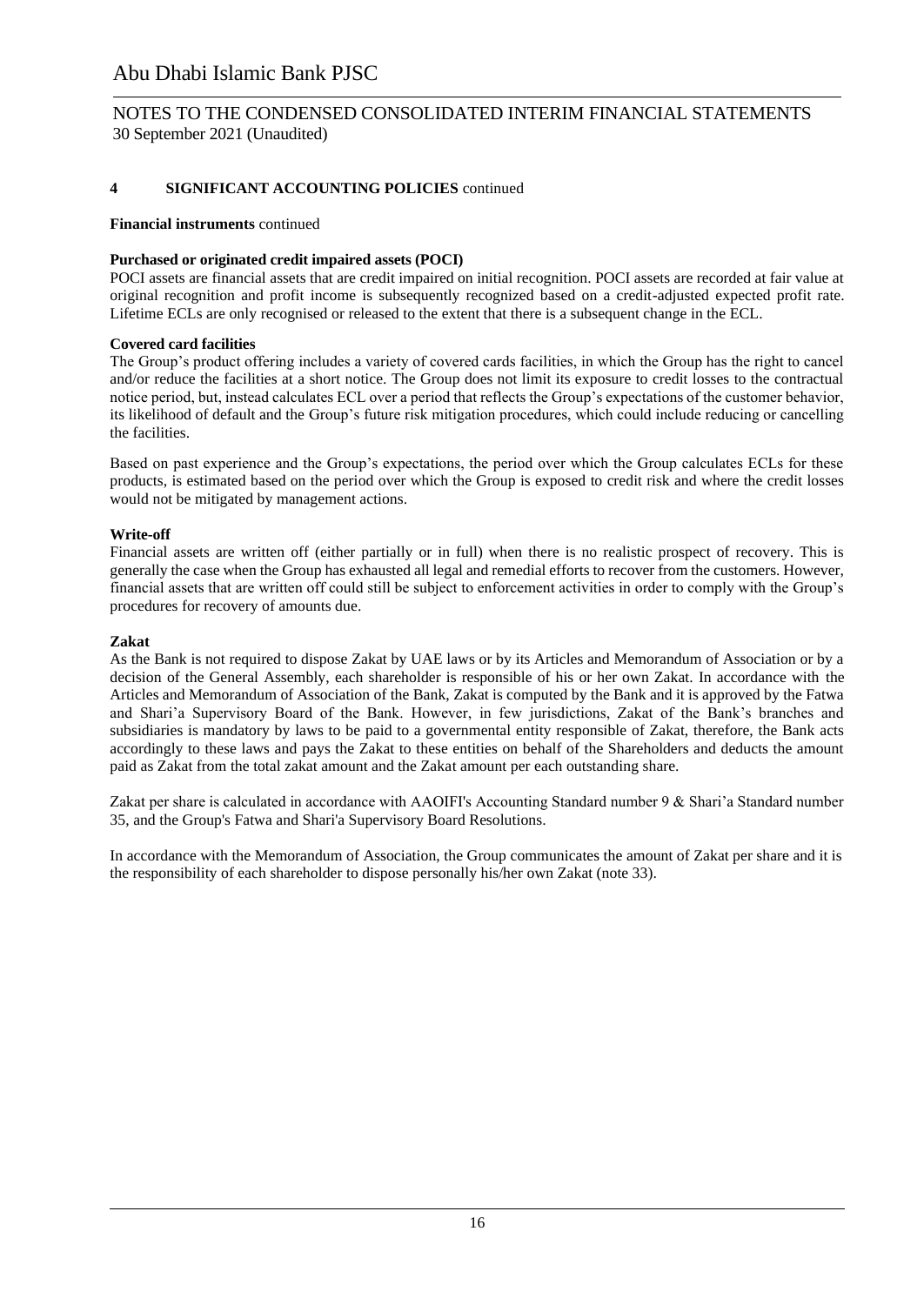#### **5 INCOME FROM MURABAHA, MUDARABA, IJARA AND OTHER ISLAMIC FINANCING FROM CUSTOMERS**

|                                  | <b>Three months ended</b><br>30 September |            | Nine months ended<br>30 September |                 |      |      |
|----------------------------------|-------------------------------------------|------------|-----------------------------------|-----------------|------|------|
|                                  |                                           |            |                                   |                 |      |      |
|                                  | 2021<br>2020                              |            |                                   |                 | 2021 | 2020 |
|                                  | <b>AED</b> '000                           | AED<br>000 | $AED \textit{'}000$               | <i>AED</i> '000 |      |      |
| Vehicle murabaha                 | 56,126                                    | 58,045     | 168,458                           | 174,219         |      |      |
| Goods murabaha                   | 41,707                                    | 24,919     | 117,288                           | 91,770          |      |      |
| Share murabaha                   | 211,603                                   | 236,464    | 652,010                           | 726,882         |      |      |
| Commodities murabaha - Al Khair  | 87,139                                    | 87,805     | 264,758                           | 271,507         |      |      |
| Islamic covered cards (murabaha) | 72,816                                    | 68,097     | 203,657                           | 215,072         |      |      |
| Other murabaha                   | 54,876                                    | 47,421     | 145,930                           | 129,694         |      |      |
| Total murabaha                   | 524,267                                   | 522,751    | 1,552,101                         | 1,609,144       |      |      |
| Mudaraba                         |                                           | 98         | 36                                | 290             |      |      |
| Wakala                           | 4,688                                     | 5,580      | 14,860                            | 17,078          |      |      |
| Ijara                            | 495,135                                   | 384,498    | 1,197,145                         | 1,224,356       |      |      |
| Istisna'a                        |                                           | 60         | 19                                | 185             |      |      |
|                                  | <u>1.024.090</u>                          | 912,987    | 2.764.161                         | 2,851,053       |      |      |

#### **6 INCOME FROM INVESTMENTS MEASURED AT FAIR VALUE**

|                                                        | <b>Three months ended</b><br>30 September |             | Nine months ended<br>30 September |                 |  |
|--------------------------------------------------------|-------------------------------------------|-------------|-----------------------------------|-----------------|--|
|                                                        | 2021                                      | 2020        | 2021                              | 2020            |  |
|                                                        | $AED \text{ } '000$                       | AED.<br>000 | $AED \cdot 000$                   | <i>AED</i> '000 |  |
| Income from sukuk measured at fair value through       |                                           |             |                                   |                 |  |
| profit or loss                                         | 14,168                                    | 12,021      | 40,040                            | 41,448          |  |
| Income from sukuk measured at fair value through       |                                           |             |                                   |                 |  |
| other comprehensive income                             | 15,220                                    | 16,029      | 42,352                            | 40,714          |  |
| Realised gain/(loss) on sale of investments carried at |                                           |             |                                   |                 |  |
| fair value through profit or loss                      | 3,734                                     | (4,270)     | 22,531                            | (9,033)         |  |
| Unrealised (loss)/gain on investments carried at       |                                           |             |                                   |                 |  |
| fair value through profit or loss                      | (5,405)                                   | 19,092      | (4,630)                           | 21,114          |  |
| Realised gain on sale of sukuk carried at              |                                           |             |                                   |                 |  |
| fair value through other comprehensive income          | 3,934                                     | 22,096      | 27,632                            | 29,811          |  |
| Gain/(loss) from other investment assets               | 4,485                                     | (40)        | 5,516                             | (6,101)         |  |
| Dividend income                                        | 1,685                                     |             | 1,776                             | <b>200</b>      |  |
|                                                        | 37,821                                    | 64,928      | 135.217                           | 118,153         |  |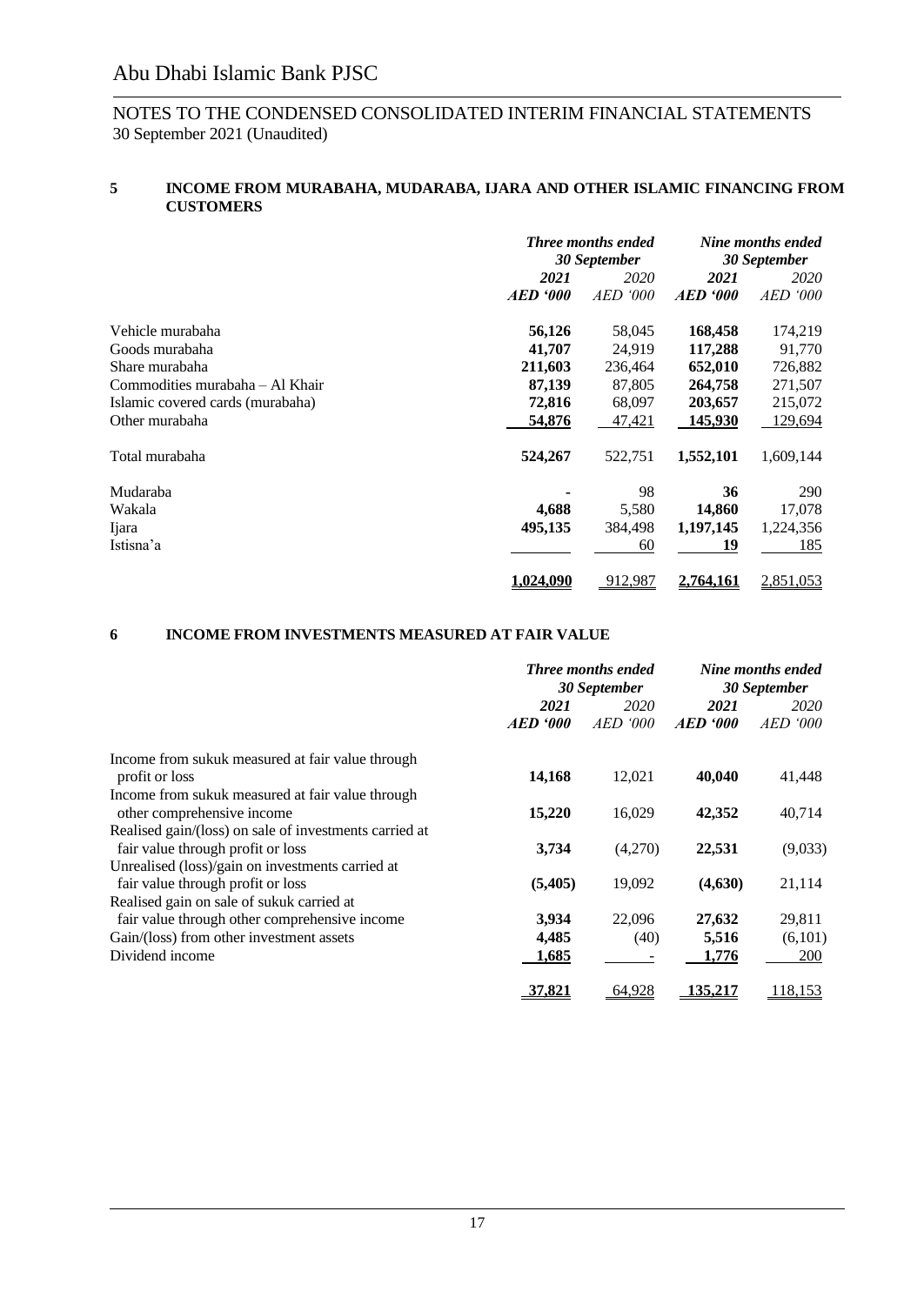### NOTES TO THE CONDENSED CONSOLIDATED INTERIM FINANCIAL STATEMENTS 30 September 2021 (Unaudited)

### **7 FEES AND COMMISSION INCOME, NET**

|                                           | <b>Three months ended</b><br>30 September |            | Nine months ended<br>30 September |                 |
|-------------------------------------------|-------------------------------------------|------------|-----------------------------------|-----------------|
|                                           | 2021<br>2020                              |            | 2021                              | 2020            |
|                                           | $AED \cdot 000$                           | AED<br>000 | <b>AED</b> '000                   | <b>AED</b> '000 |
| <b>Fees and commission income</b>         |                                           |            |                                   |                 |
| Fees and commission income on cards       | 229,289                                   | 192,787    | 616,521                           | 514,534         |
| Trade related fees and commission         | 15,830                                    | 13,128     | 48,571                            | 47,327          |
| Takaful related fees                      | 5,131                                     | 63,281     | 43,246                            | 129,759         |
| Accounts services fees                    | 23,198                                    | 18,282     | 68,182                            | 55,454          |
| Projects and property management fees     | 10,913                                    | 10,664     | 32,759                            | 30,123          |
| Risk participation and arrangement fees   | 9,844                                     | 40,554     | 43,048                            | 77,291          |
| Brokerage fees and commission             | 6,533                                     | 6,321      | 18,460                            | 14,949          |
| Other fees and commissions                | 110,154                                   | 96,809     | 306,669                           | 263,268         |
| Total fees and commission income          | 410,892                                   | 441,826    | 1,177,636                         | 1,132,705       |
| <b>Fees and commission expenses</b>       |                                           |            |                                   |                 |
| Card related fees and commission expenses | (157,249)                                 | (127, 621) | (412,346)                         | (371,992)       |
| Other fees and commission expenses        | (25, 647)                                 | (13,401)   | (75,803)                          | (42,769)        |
| Total fees and commission expenses        | (182, 896)                                | (141, 022) | (488, 149)                        | (414,761)       |
| Fees and commission income, net           | 227,996                                   | 300,804    | <u>689,487</u>                    | 717,944         |

### **8 EMPLOYEES' COSTS**

|                         |          | <b>Three months ended</b><br>30 September |           | Nine months ended<br>30 September |
|-------------------------|----------|-------------------------------------------|-----------|-----------------------------------|
|                         | 2021     | 2020                                      | 2021      | 2020                              |
|                         | AED '000 | <i>AED '000</i>                           | AED '000  | <i>AED '000</i>                   |
| Salaries and wages      | 322,422  | 337,029                                   | 967,894   | 1,033,235                         |
| End of service benefits | 15.422   | 16,153                                    | 45,882    | 49,531                            |
| Other staff expenses    | 22,043   | 17,982                                    | 63,886    | 57,550                            |
|                         | 359,887  | 371.164                                   | 1.077.662 | ,140,316                          |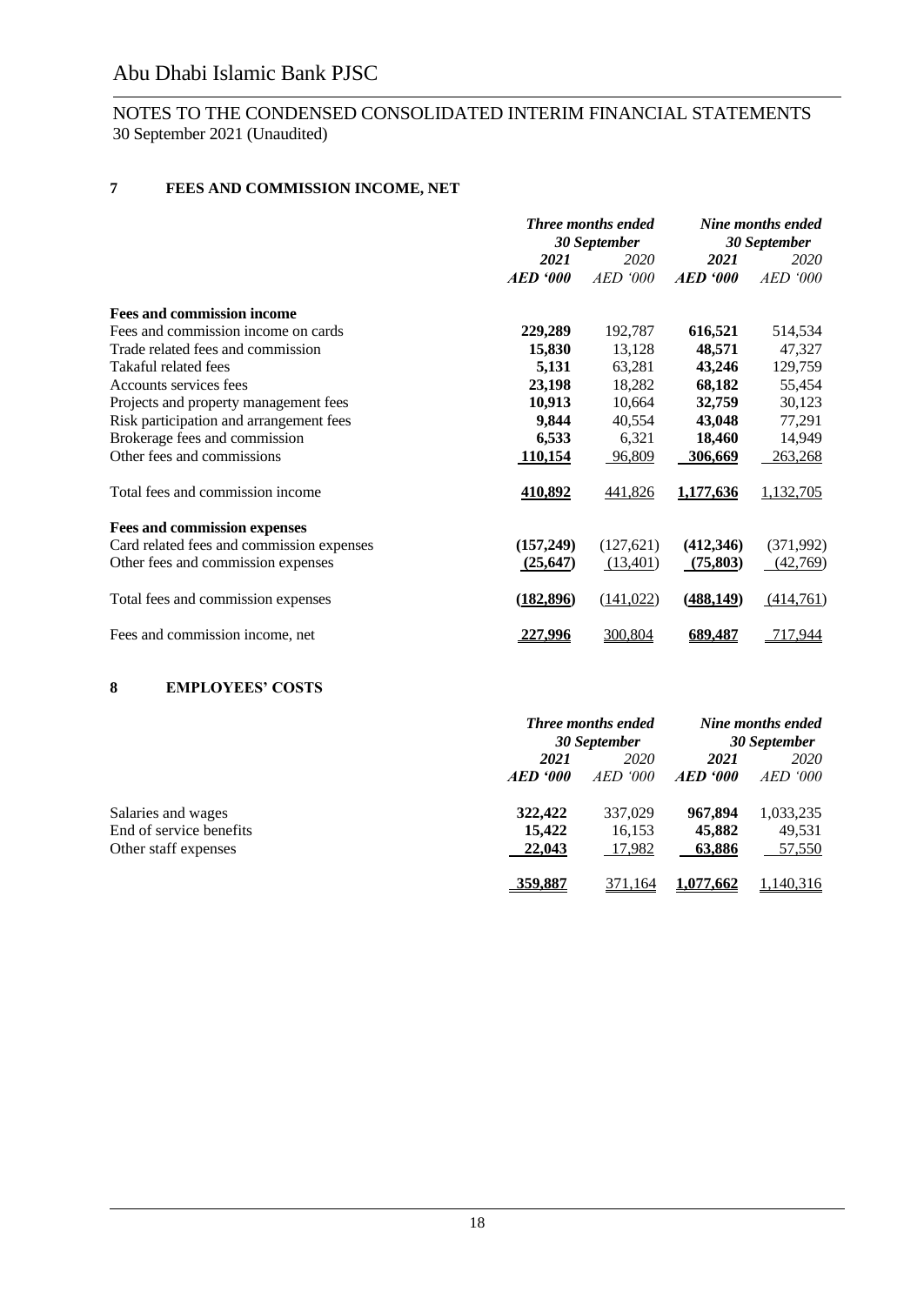### NOTES TO THE CONDENSED CONSOLIDATED INTERIM FINANCIAL STATEMENTS 30 September 2021 (Unaudited)

### **9 GENERAL AND ADMINISTRATIVE EXPENSES**

|                                    | <b>Three months ended</b><br>30 September |                          | Nine months ended<br>30 September |         |
|------------------------------------|-------------------------------------------|--------------------------|-----------------------------------|---------|
|                                    | 2021                                      | 2020                     | 2021                              | 2020    |
|                                    | $AED \textit{'}000$                       | <i>AED</i><br><i>000</i> | $AED \textit{'}000$               | AED 000 |
| Legal and professional expenses    | 20,772                                    | 34,774                   | 62.934                            | 91,991  |
| Premises expenses                  | 18.928                                    | 27.647                   | 57,301                            | 81,019  |
| Marketing and advertising expenses | 11,910                                    | 13,098                   | 40,591                            | 42,697  |
| Communication expenses             | 22,585                                    | 22,518                   | 65,054                            | 62,503  |
| Technology related expenses        | 38,619                                    | 38,732                   | 127.082                           | 115,561 |
| Finance cost on lease liabilities  | 1.508                                     | 448                      | 7.978                             | 6,963   |
| Other operating expenses           | 17,686                                    | 23,975                   | <b>70,868</b>                     | 83,662  |
|                                    | <b>132.008</b>                            | 161,192                  | 431.808                           | 484,396 |

### **10 PROVISION FOR IMPAIRMENT, NET**

|                                      |                | <b>Three months ended</b> |              | Nine months ended |
|--------------------------------------|----------------|---------------------------|--------------|-------------------|
|                                      | 30 September   |                           | 30 September |                   |
|                                      | 2021           | 2020                      | 2021         | <i>2020</i>       |
|                                      | AED '000       | <i>AED '000</i>           | AED '000     | AED 000           |
| Murabaha and other Islamic financing | 117,162        | 17.849                    | 298,241      | 209,843           |
| Ijara financing                      | 239,189        | 209,460                   | 448.101      | 629,792           |
| Recoveries, net of direct write-off  | 356            | 3.809                     | (14,245)     | (12, 148)         |
| Others                               | 27,497         | 14,350                    | 18,911       | 126,622           |
|                                      | <u>384.204</u> | 245,468                   | 751.008      | 954,109           |

### **11 DISTRIBUTION TO DEPOSITORS**

|                     |                     | <b>Three months ended</b><br>30 September |                     | Nine months ended<br><b>30 September</b> |  |
|---------------------|---------------------|-------------------------------------------|---------------------|------------------------------------------|--|
|                     | 2021                | 2020                                      | 2021                | 2020                                     |  |
|                     | $AED \textit{'}000$ | <i>AED '000</i>                           | $AED \textit{'}000$ | <i>AED '000</i>                          |  |
| Saving accounts     | 46.511              | 45.223                                    | 144,327             | 136,023                                  |  |
| Investment accounts | 29,960              | 50,740                                    | <u>103,421</u>      | 271,626                                  |  |
|                     | 76.471              | 95.963                                    | 247.748             | 407,649                                  |  |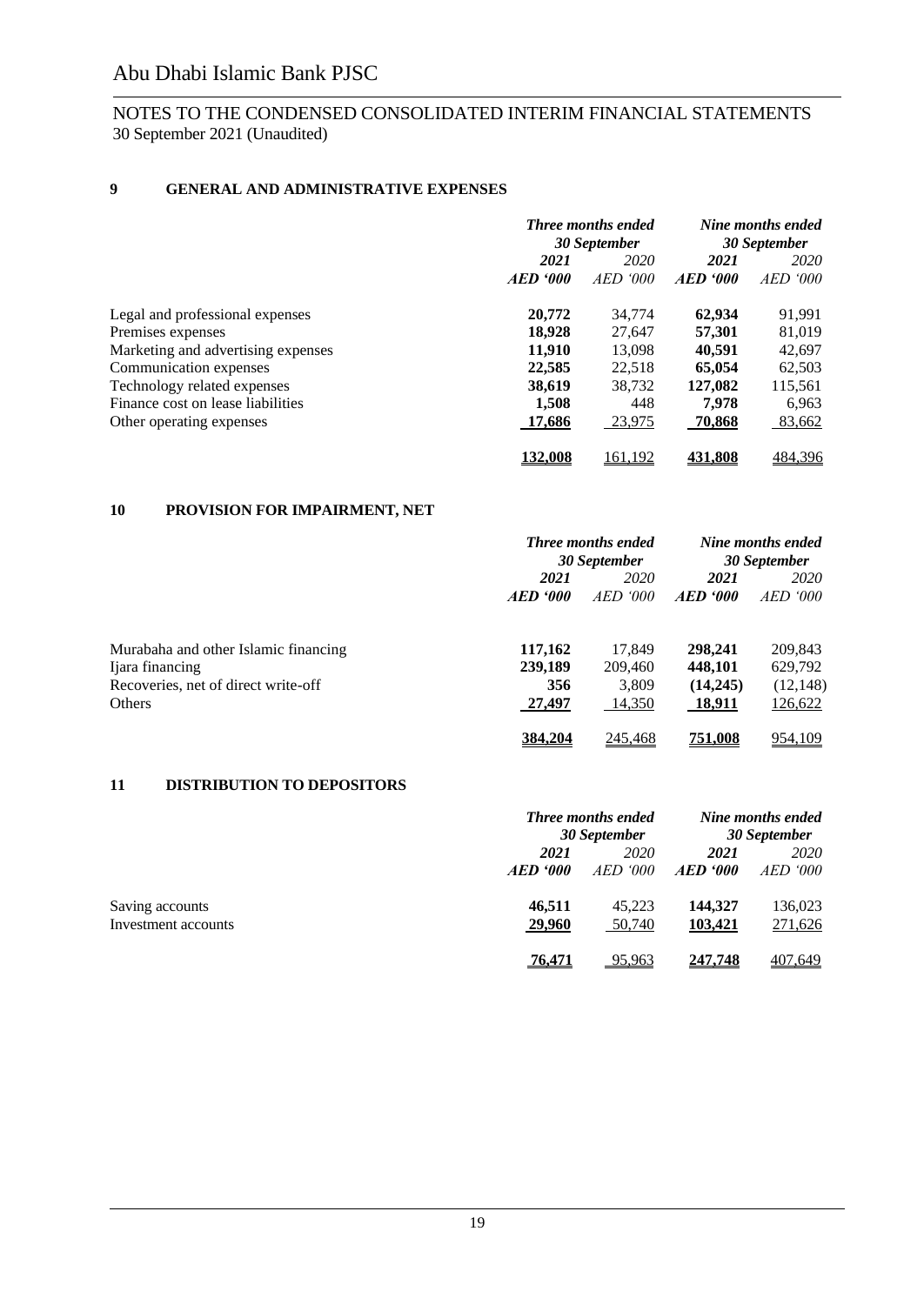### NOTES TO THE CONDENSED CONSOLIDATED INTERIM FINANCIAL STATEMENTS 30 September 2021 (Unaudited)

### **12 ZAKAT AND TAX**

#### **Zakat**

In few jurisdictions, Zakat of the Bank's branches and subsidiaries is mandatory by laws to be paid to a governmental entity responsible of Zakat, therefore, the Bank acts accordingly to these laws and pays the Zakat to these.

As the Bank is not required to dispose Zakat by UAE laws or by its Articles and Memorandum of Association or by a decision of the General Assembly, each shareholder is responsible of his or her own Zakat.

#### **Tax**

Bank pays tax only on its international branches and subsidiary in accordance with the tax laws prevailing in those countries.

#### **13 BASIC AND DILUTED EARNINGS PER SHARE**

Basic earnings per share amounts are calculated by dividing the profit for the period are attributable to ordinary equity holders of the Bank by the weighted average number of ordinary shares outstanding during the period.

Diluted earnings per share are calculated by dividing the profit for the period attributable to ordinary equity holders of the Bank by the weighted average number of ordinary shares outstanding during the period, adjusted for the effects of any financial instruments with dilutive effects.

The following reflects the income and shares data used in the earnings per share computations:

|                                                                                                                              |              |           | <b>Three months ended</b><br>30 September |                        | Nine months ended<br>30 September |
|------------------------------------------------------------------------------------------------------------------------------|--------------|-----------|-------------------------------------------|------------------------|-----------------------------------|
|                                                                                                                              | <b>Notes</b> | 2021      | 2020                                      | 2021                   | 2020                              |
| Profit for the period attributable<br>to equity holders - $(AED '000)$<br>Less: profit attributable to Tier 1 sukuk:         |              | 492,629   | 533.434                                   | 1,601,032              | 1,120,521                         |
| Listed (second issue) - (AED '000)<br>Government of Abu Dhabi - (AED '000)                                                   | 31<br>31     | (98, 125) | (98, 125)                                 | (196,250)<br>(30, 830) | (196, 250)<br>(45,979)            |
| Profit for the period attributable to<br>ordinary shareholders after deducting profit<br>relating to Tier 1 sukuk (AED '000) |              | 394.504   | 435,309                                   | 1,373,952              | 878,292                           |
| Weighted average number of ordinary shares<br>in issue $(000's)$                                                             |              | 3.632.000 | 3,632,000                                 | 3.632.000              | 3,632,000                         |
| Basic and diluted earnings per share (AED)                                                                                   |              | 0.109     | 0.120                                     | 0.378                  | 0.242                             |

The Bank does not have any instruments which would have a dilutive impact on earnings per share when converted or exercised. Profit on Tier 1 sukuk is reflected in the EPS computation on the payment of such profit.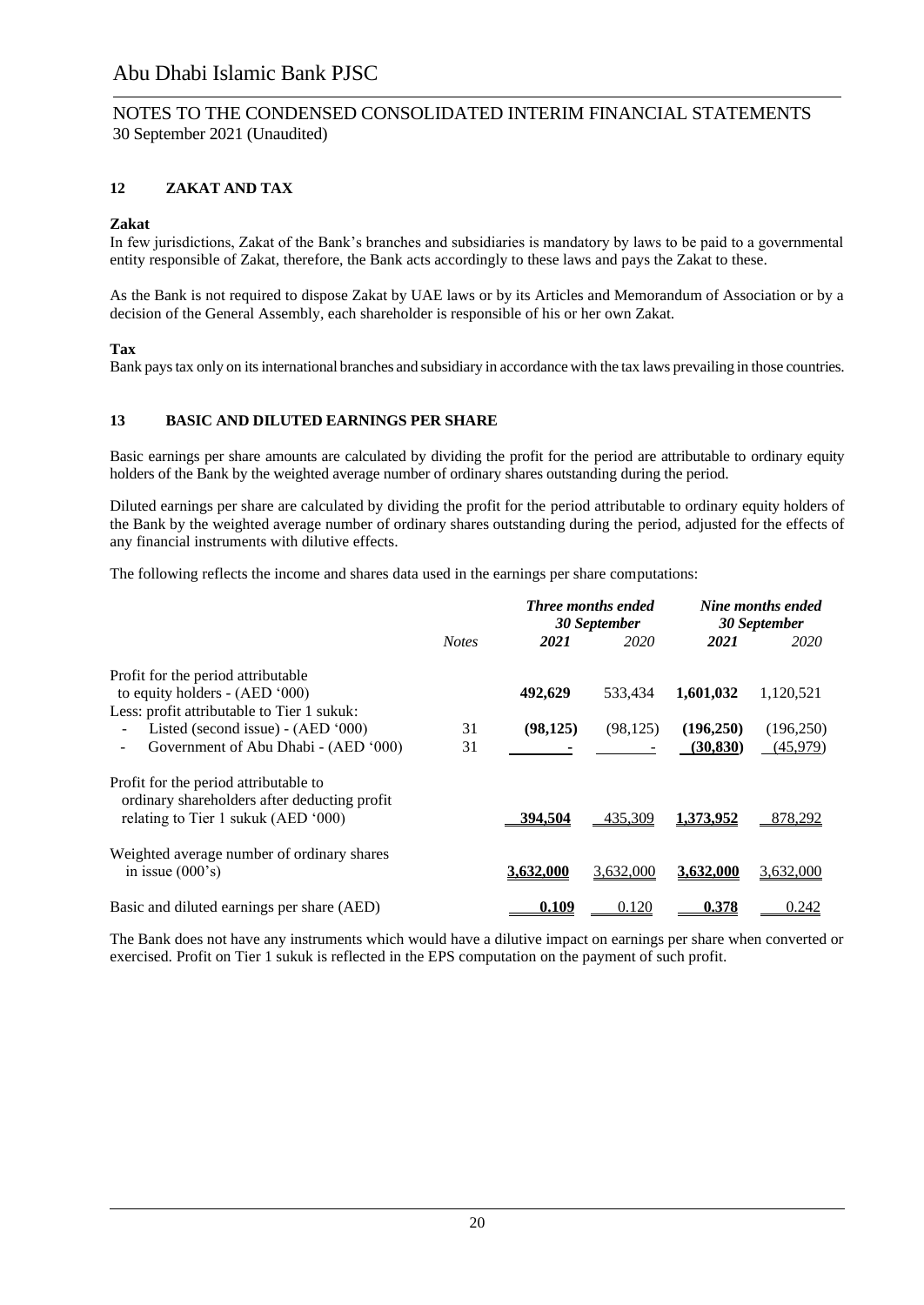### **14 CASH AND BALANCES WITH CENTRAL BANKS**

|                                   |              | Audited         |
|-----------------------------------|--------------|-----------------|
|                                   | 30 September | 31 December     |
|                                   | 2021         | <i>2020</i>     |
|                                   | AED 900      | <i>AED</i> '000 |
| Cash on hand                      | 1,863,069    | 1,541,178       |
| Balances with central banks:      |              |                 |
| - Current accounts                | 1,080,740    | 1,023,920       |
| - Statutory reserve               | 9,363,472    | 9,013,897       |
| - Islamic certificate of deposits | 8,802,291    | 8,000,529       |
|                                   | 21,109,572   | 19,579,524      |

The Bank is required to maintain statutory reserves with the Central Bank of the UAE, Iraq and Sudan on demand, time and other deposits. The statutory reserves are not available for use in the Bank's day-to-day operations and cannot be withdrawn without the approval of the Central Bank. Cash on hand and current accounts are not profit-bearing. Islamic certificate of deposits are profit bearing, which is based on entering into international commodities Murabaha transaction in which Central Bank of the UAE and Central Bank of Iraq are the buyers and the Bank is the seller.

The distribution of the cash and balances with central banks by geographic region is as follows:

|                         |              | Audited         |
|-------------------------|--------------|-----------------|
|                         | 30 September | 31 December     |
|                         | 2021         | 2020            |
|                         | AED 900      | <i>AED</i> '000 |
| <b>UAE</b>              | 19,688,475   | 18,217,266      |
| Rest of the Middle East | 1,313,322    | 1,187,942       |
| Others                  | 107,775      | 174,316         |
|                         | 21.109.572   | 19,579,524      |

#### **15 BALANCES AND WAKALA DEPOSITS WITH ISLAMIC BANKS AND OTHER FINANCIAL INSTITUTIONS**

|                                     | 30 September<br>2021<br>$AED \text{ } '000$ | Audited<br>31 December<br>2020<br><i>AED</i> '000 |
|-------------------------------------|---------------------------------------------|---------------------------------------------------|
| Current accounts<br>Wakala deposits | 532,700<br>3,185,007                        | 430,049<br>1,871,662                              |
| Less: provision for impairment      | 3,717,707<br>(14,396)                       | 2,301,711<br>(14, 577)                            |
|                                     | 3.703.311                                   | 2,287,134                                         |

In accordance with Shari'a principles, deposits are invested only with Islamic financial institutions. The Bank does not earn profits on current accounts with banks and financial institutions.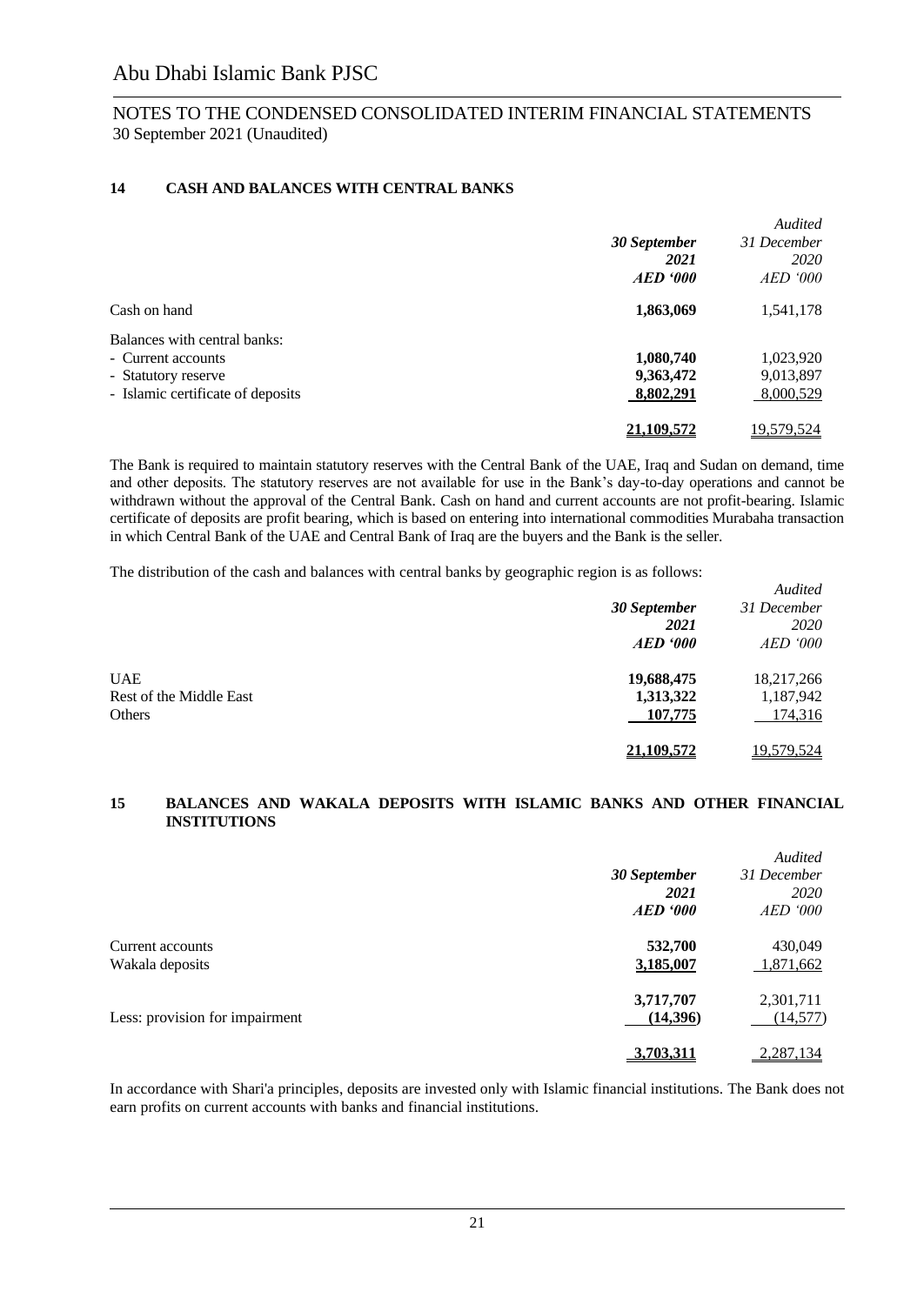### NOTES TO THE CONDENSED CONSOLIDATED INTERIM FINANCIAL STATEMENTS 30 September 2021 (Unaudited)

#### **15 BALANCES AND WAKALA DEPOSITS WITH ISLAMIC BANKS AND OTHER FINANCIAL INSTITUTIONS** continued

The distribution of the balances and wakala deposits with Islamic banks and other financial institutions by geographic region is as follows:

| ີ                       |              | Audited         |
|-------------------------|--------------|-----------------|
|                         | 30 September | 31 December     |
|                         | 2021         | 2020            |
|                         | AED 900      | <i>AED</i> '000 |
| <b>UAE</b>              | 1,168,545    | 143,180         |
| Rest of the Middle East | 1,911,625    | 1,250,374       |
| Europe                  | 100,102      | 142,506         |
| Others                  | 537,435      | 765,651         |
|                         | 3,717,707    | 2,301,711       |

#### **16 MURABAHA AND MUDARABA WITH FINANCIAL INSTITUTIONS**

|                                |                 | Audited         |
|--------------------------------|-----------------|-----------------|
|                                | 30 September    | 31 December     |
|                                | 2021            | <i>2020</i>     |
|                                | <b>AED</b> '000 | <i>AED</i> '000 |
| Murabaha                       | 984,151         | 132,912         |
| Less: provision for impairment | (148)           | (48)            |
|                                | 984.003         | 132,864         |

In accordance with Shari'a principles, Mudaraba are with Islamic financial institutions or provided for the activities that are entirely Sharia' compliant.

The distribution of the gross murabaha and mudaraba with financial institutions by geographic region is as follows:

|              | Audited         |
|--------------|-----------------|
| 30 September | 31 December     |
| 2021         | 2020            |
| AED 900      | <i>AED</i> '000 |
| 903,161      | 45,096          |
| 80,990       | 87,816          |
| 984,151      | 132,912         |
|              |                 |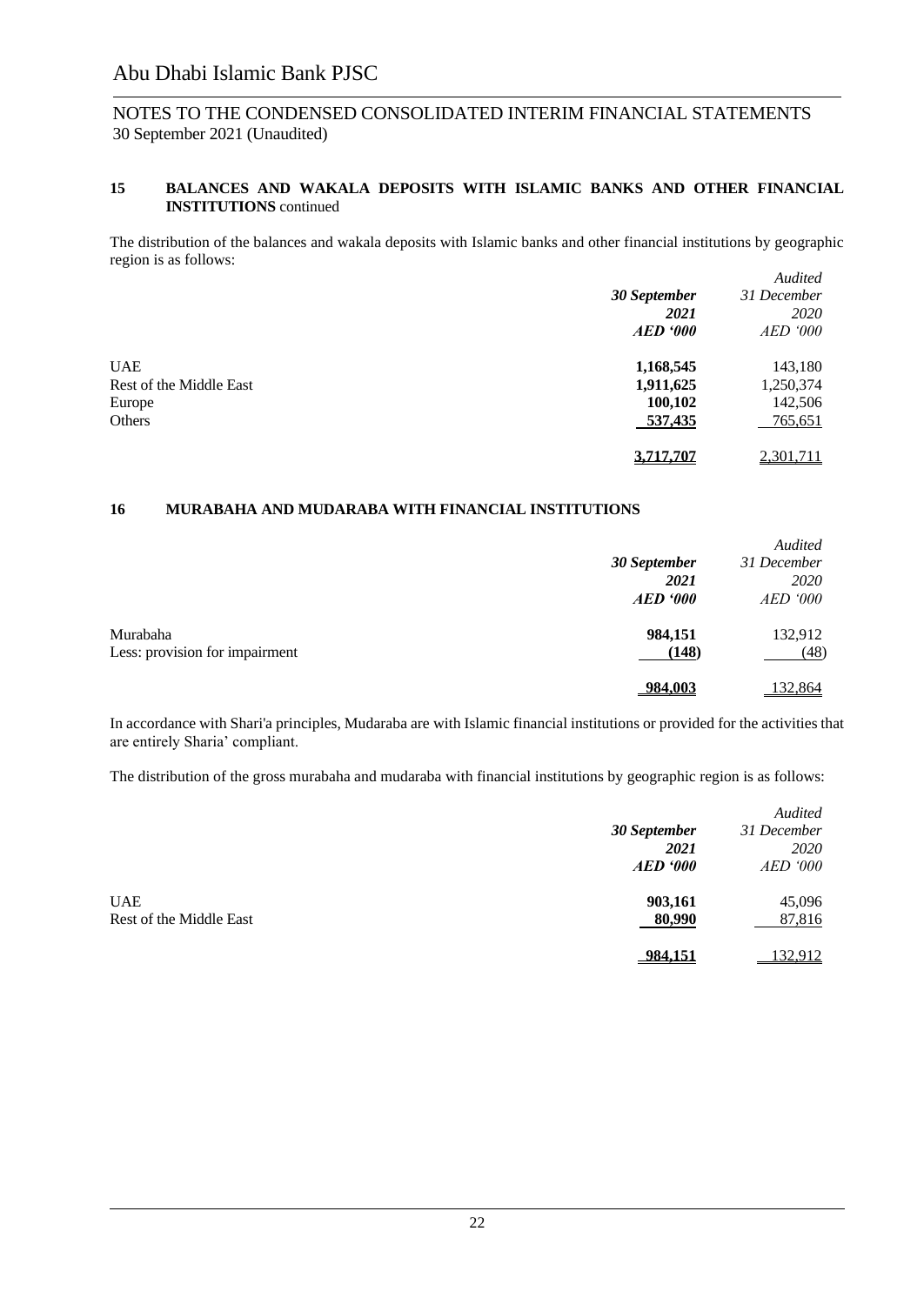### **17 MURABAHA AND OTHER ISLAMIC FINANCING**

|                                            | 30 September<br>2021<br><b>AED</b> '000 | Audited<br>31 December<br>2020<br><b>AED</b> '000 |
|--------------------------------------------|-----------------------------------------|---------------------------------------------------|
| Vehicle murabaha                           | 5,011,068                               | 5,041,904                                         |
| Goods murabaha                             | 8,457,773                               | 5,845,608                                         |
| Share murabaha                             | 15,314,973                              | 16,027,978                                        |
| Commodities murabaha - Al Khair            | 7,113,924                               | 7,049,669                                         |
| Islamic covered cards (murabaha)           | 8,732,009                               | 11,444,899                                        |
| Other murabaha                             | 6,831,215                               | 5,686,406                                         |
| Total murabaha                             | 51,460,962                              | 51,096,464                                        |
| Mudaraba                                   | 26,964                                  | 28,379                                            |
| Wakala                                     | 1,075,349                               | 1,096,471                                         |
| Istisna'a                                  | 93,170                                  | 93,950                                            |
| Other financing receivables                | 52,089                                  | 60,676                                            |
| Total murabaha and other Islamic financing | 52,708,534                              | 52,375,940                                        |
| Less: deferred income on murabaha          | (11,579,175)                            | (14, 423, 716)                                    |
|                                            | 41,129,359                              | 37,952,224                                        |
| Less: provision for impairment             | (2,235,067)                             | (1,974,133)                                       |
|                                            | 38.894.292                              | 35,978,091                                        |

The distribution of the gross murabaha and other Islamic financing by industry sector and geographic region was as follows:

|                              |                     | <b>Audited</b>  |
|------------------------------|---------------------|-----------------|
|                              | <b>30 September</b> | 31 December     |
|                              | 2021                | 2020            |
|                              | <b>AED</b> '000     | <i>AED</i> '000 |
| <b>Industry sector:</b>      |                     |                 |
| Government                   | 2,650               | 294,591         |
| Public sector                | 4,461,344           | 3,263,132       |
| Corporates                   | 2,499,683           | 2,011,543       |
| Financial institutions       | 1,859,313           | 1,441,073       |
| Individuals                  | 31,898,883          | 30,597,204      |
| Small and medium enterprises | 407,486             | 344,681         |
|                              | 41,129,359          | 37,952,224      |
| Geographic region:           |                     |                 |
| <b>UAE</b>                   | 35,096,944          | 34,309,824      |
| Rest of the Middle East      | 3,152,223           | 1,584,497       |
| Europe                       | 2,322,586           | 1,512,329       |
| Others                       | 557,606             | 545,574         |
|                              | <u>41.129.359</u>   | 37,952,224      |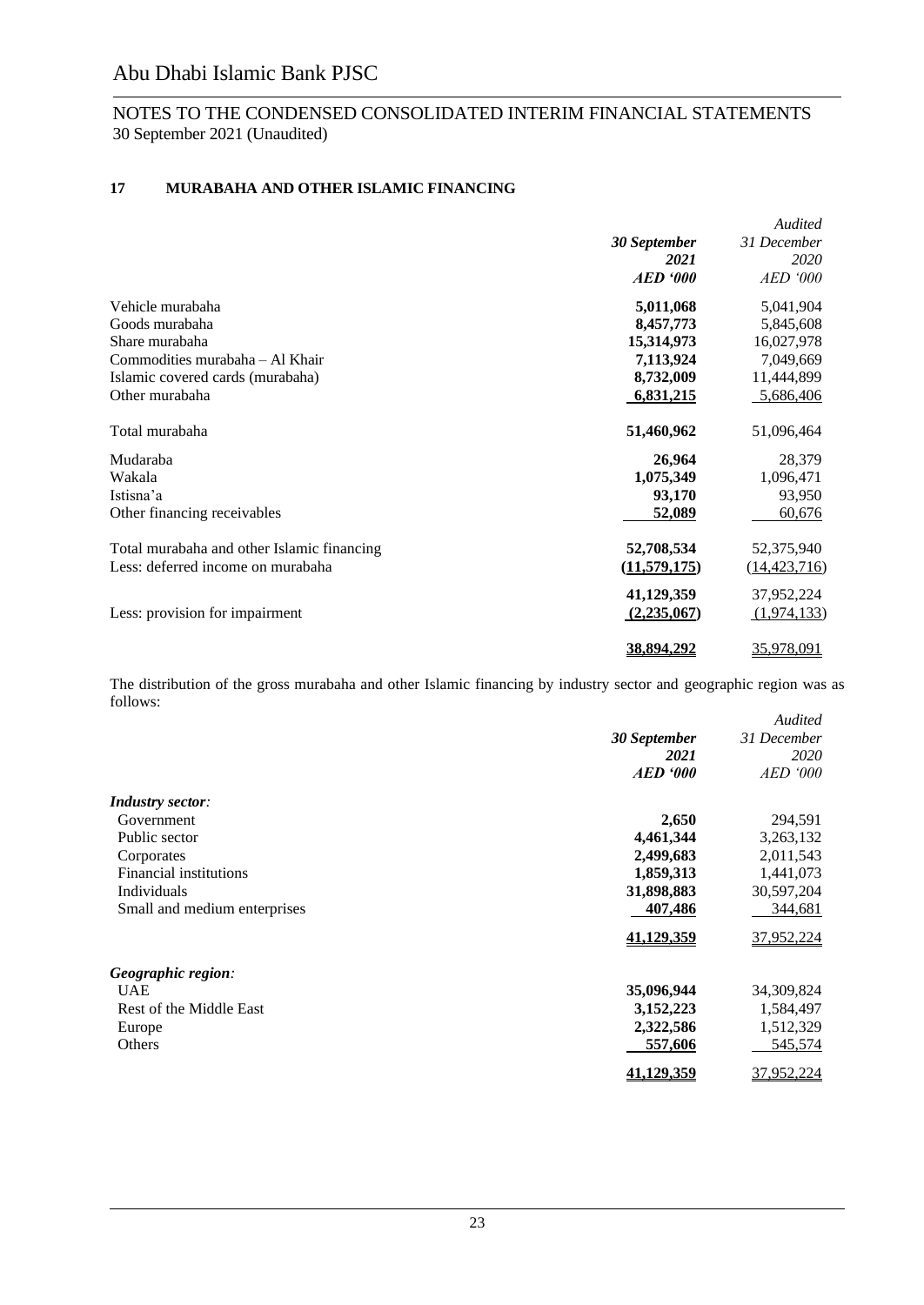### NOTES TO THE CONDENSED CONSOLIDATED INTERIM FINANCIAL STATEMENTS 30 September 2021 (Unaudited)

#### **18 IJARA FINANCING**

This represents net investment in assets leased for periods which either approximate or cover major parts of the estimated useful lives of such assets. The documentation includes a separate undertaking from the Bank to sell the leased assets to the lessee upon the maturity of the lease.

|                                                        |                   | Audited      |
|--------------------------------------------------------|-------------------|--------------|
|                                                        | 30 September      | 31 December  |
|                                                        | 2021              | <i>2020</i>  |
|                                                        | <b>AED</b> '000   | AED 000      |
| The aggregate future lease receivables are as follows: |                   |              |
| Due within one year                                    | 9,299,345         | 10,041,304   |
| Due in the second to fifth year                        | 22,560,363        | 21,777,280   |
| Due after five years                                   | 29,026,395        | 30,437,991   |
| Total Ijara financing                                  | 60,886,103        | 62,256,575   |
| Less: deferred income                                  | (12,891,600)      | (12,802,018) |
| Net present value of minimum lease payments receivable | 47,994,503        | 49,454,557   |
| Less: provision for impairment                         | (2,469,716)       | (2,023,287)  |
|                                                        | <u>45.524.787</u> | 47, 431, 270 |

The distribution of the gross ijara financing by industry sector and geographic region was as follows:

|                              |                 | <b>Audited</b>  |
|------------------------------|-----------------|-----------------|
|                              | 30 September    | 31 December     |
|                              | 2021            | 2020            |
|                              | <b>AED</b> '000 | <i>AED</i> '000 |
| <b>Industry sector:</b>      |                 |                 |
| Government                   | 391,373         |                 |
| Public sector                | 9,005,107       | 9,578,891       |
| Corporates                   | 16,748,048      | 17,725,429      |
| Individuals                  | 21,616,958      | 21,904,338      |
| Small and medium enterprises | 90,303          | 101,598         |
| Non-profit organisations     | 142,714         | 144,301         |
|                              | 47,994,503      | 49,454,557      |
| Geographic region:           |                 |                 |
| <b>UAE</b>                   | 46,160,821      | 47,808,671      |
| Rest of the Middle East      | 1,202,657       | 1,017,418       |
| Europe                       | 207,032         | 381,501         |
| Others                       | 423,993         | 246,967         |
|                              | 47.994.503      | 49,454,557      |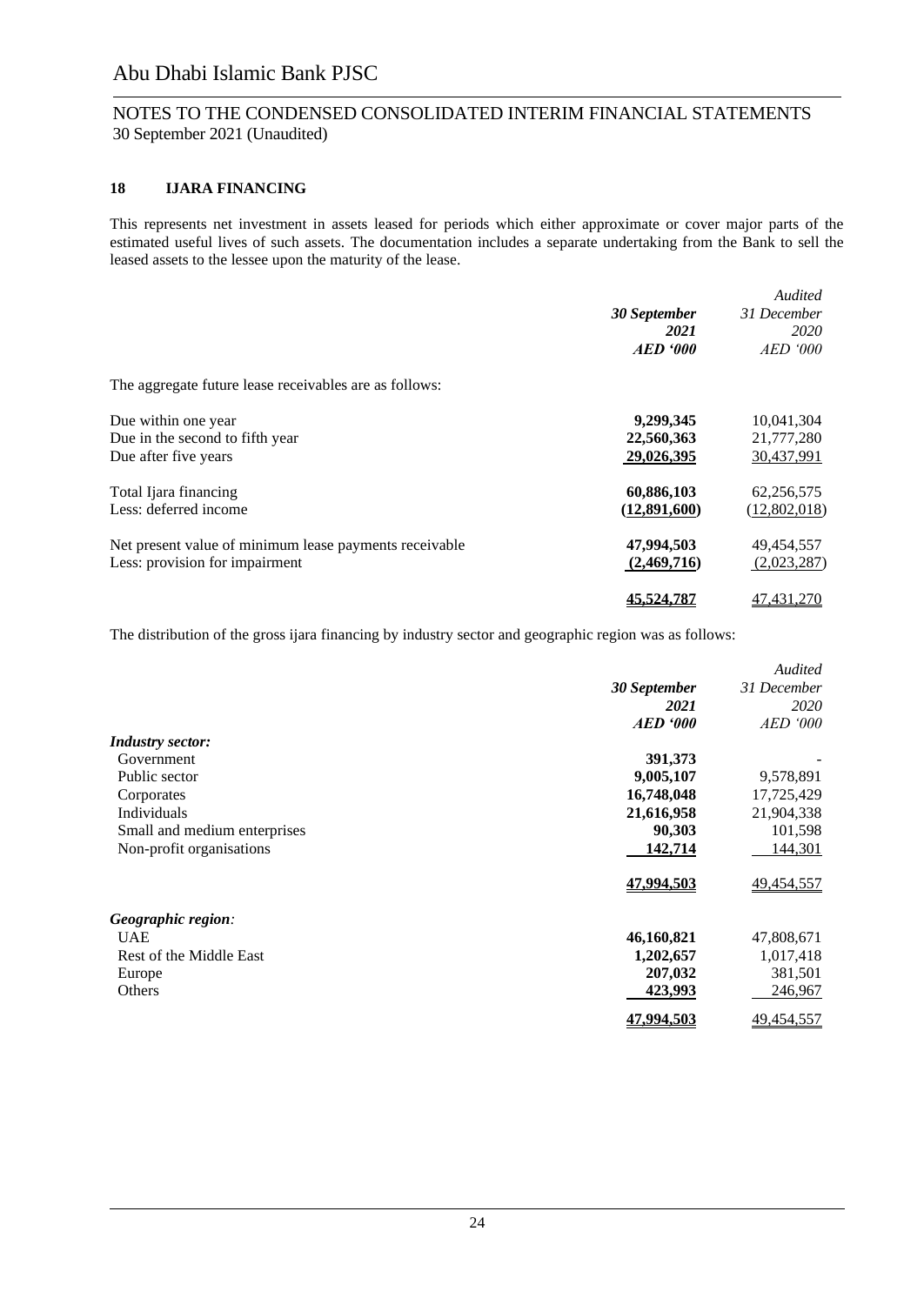### **19 INVESTMENT IN SUKUK MEASURED AT AMORTISED COST**

|                                                                                |              | <b>Audited</b>  |
|--------------------------------------------------------------------------------|--------------|-----------------|
|                                                                                | 30 September | 31 December     |
|                                                                                | 2021         | 2020            |
|                                                                                | AED 900      | <i>AED</i> '000 |
| Sukuk - Quoted                                                                 | 9,453,663    | 10,440,082      |
| Less: provision for impairment                                                 | (107, 263)   | (89,705)        |
|                                                                                | 9,346,400    | 10,350,377      |
| The distribution of the gross investments by geographic region was as follows: |              |                 |
| <b>UAE</b>                                                                     | 6,723,114    | 7,930,840       |
| Rest of the Middle East                                                        | 2,228,132    | 2,093,403       |
| Others                                                                         | 502,417      | 415,839         |

**9,453,663** 10,440,082

#### **20 INVESTMENTS MEASURED AT FAIR VALUE**

|                                                                                            | 30 September<br>2021<br><b>AED</b> '000 | Audited<br>31 December<br>2020<br>AED '000 |
|--------------------------------------------------------------------------------------------|-----------------------------------------|--------------------------------------------|
| Investments carried at fair value through profit or loss                                   |                                         |                                            |
| Quoted investments<br>Equities<br>Sukuk                                                    | 9,502<br>2,123,567                      | 5,983<br>1,646,428                         |
|                                                                                            | 2,133,069                               | 1,652,411                                  |
| Investments carried at fair value through other comprehensive income<br>Quoted investments |                                         |                                            |
| Equities                                                                                   | 26,793                                  | 25,693                                     |
| Sukuk                                                                                      | 1,762,916                               | 1,638,636                                  |
|                                                                                            | 1,789,709                               | 1,664,329                                  |
| Unquoted investments                                                                       |                                         |                                            |
| Sukuk                                                                                      | 70,455                                  | 72,437                                     |
| Funds<br>Private equities                                                                  | 33,256<br>64,290                        | 34,365<br>50,426                           |
|                                                                                            | 168,001                                 | 157,228                                    |
|                                                                                            | 1,957,710                               | 1,821,557                                  |
| Less: provision for impairment                                                             | 4,090,779<br>(16,987)                   | 3,473,968<br>(15,774)                      |
| Total investments measured at fair value                                                   | 4,073,792                               | 3,458,194                                  |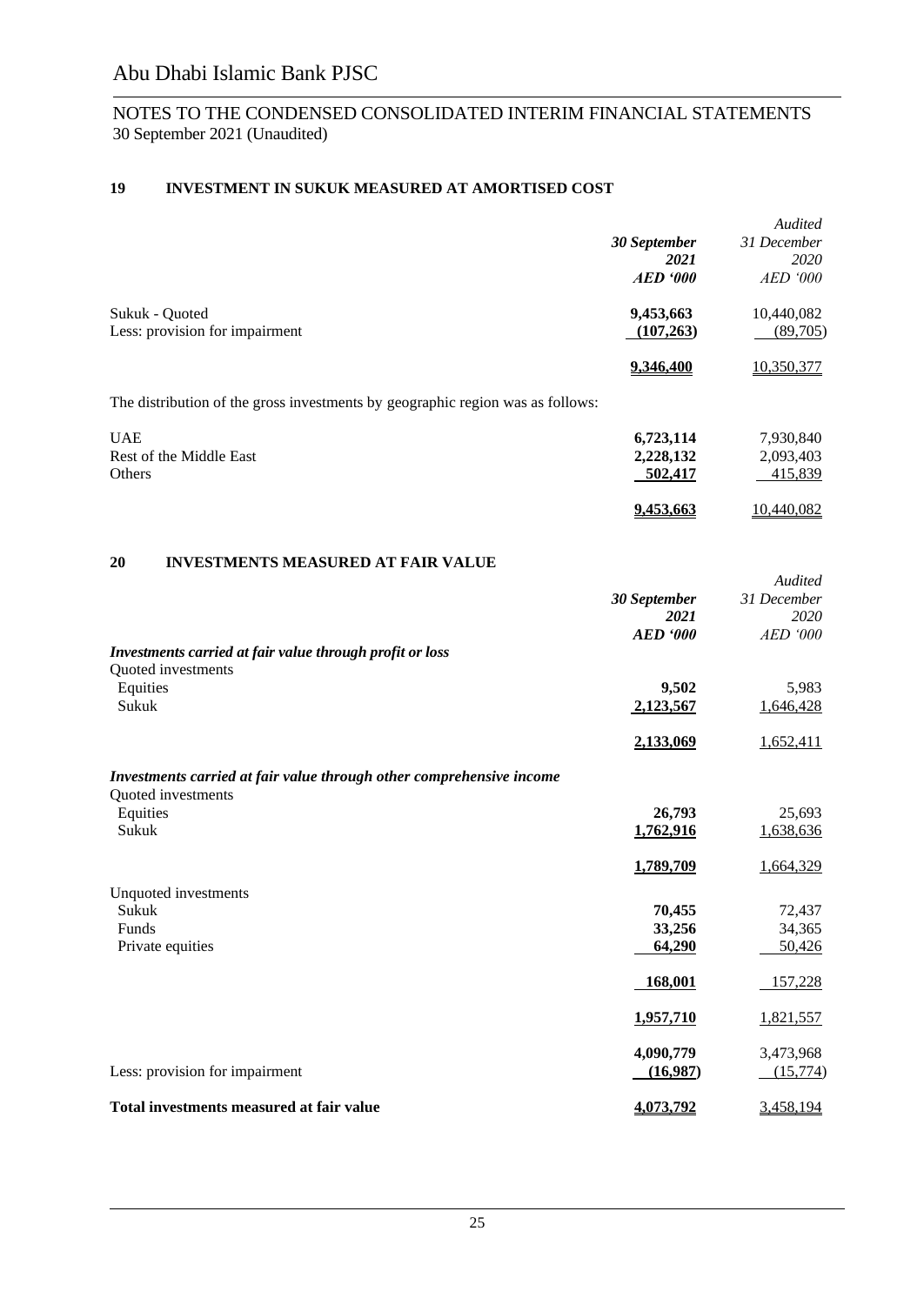### **20 INVESTMENTS MEASURED AT FAIR VALUE** continued

The distribution of the gross investments by geographic region was as follows:

|                         |                     | Audited         |
|-------------------------|---------------------|-----------------|
|                         | 30 September        | 31 December     |
|                         | 2021                | 2020            |
|                         | $AED \textit{'}000$ | <b>AED</b> '000 |
| <b>UAE</b>              | 1,884,642           | 2,141,586       |
| Rest of the Middle East | 1,218,234           | 623,276         |
| Europe                  | 6,453               | 383             |
| Others                  | 981,450             | 708,723         |
|                         | 4.090.779           | 3,473,968       |

### **21 INVESTMENT IN ASSOCIATES AND JOINT VENTURES**

The movement in the carrying amount during the period was as follows:

|                                                                                |                     | <b>Audited</b>  |
|--------------------------------------------------------------------------------|---------------------|-----------------|
|                                                                                | <b>30 September</b> | 31 December     |
|                                                                                | 2021                | 2020            |
|                                                                                | <b>AED</b> '000     | <i>AED</i> '000 |
| At the beginning of the period                                                 | 1,317,769           | 1,296,784       |
| Share of results                                                               | 134,115             | 10,781          |
| Dividends received                                                             | (8,333)             | (10, 416)       |
| Foreign currency translation                                                   | (3,282)             | 20,620          |
|                                                                                | 1,440,269           | 1,317,769       |
| Less: provision for impairment                                                 | (16, 116)           | (16,107)        |
| At the end of the period                                                       | <u>1.424.153</u>    | 1,301,662       |
| The movement in the provision for impairment during the period was as follows: |                     |                 |
| At the beginning of the period                                                 | 16,107              | 16,535          |
| Charge (reversals) for the period                                              | 9                   | (428)           |
| At the end of the period                                                       | 16,116              | 16,107          |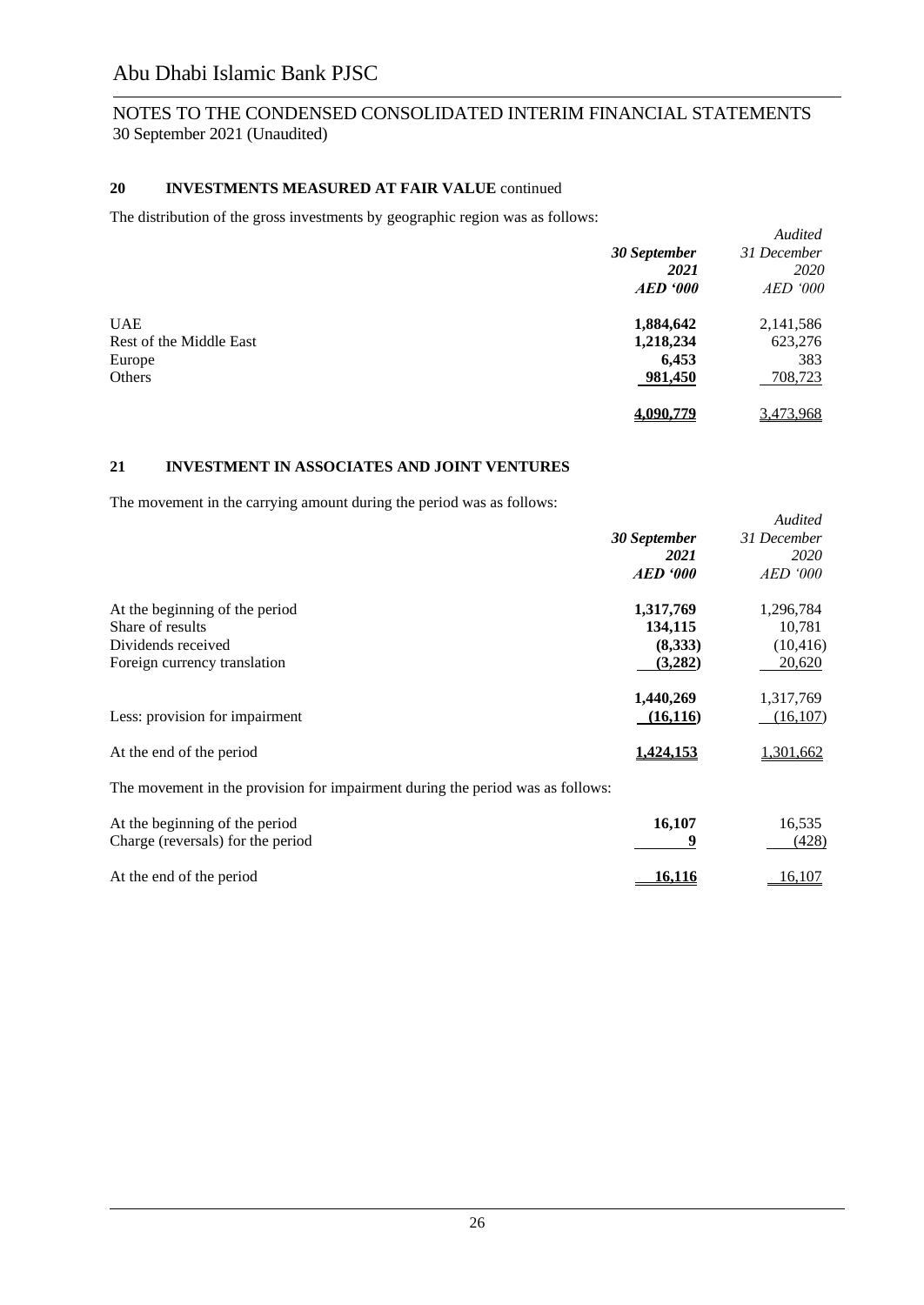### NOTES TO THE CONDENSED CONSOLIDATED INTERIM FINANCIAL STATEMENTS 30 September 2021 (Unaudited)

#### **21 INVESTMENT IN ASSOCIATES AND JOINT VENTURES** continued

Details of the Bank's investment in associates and joint ventures at 30 September is as follows:

| <b>Place of</b><br>incorporation | <b>Proportion of</b><br>ownership<br>interest |                       | Principal activity     |
|----------------------------------|-----------------------------------------------|-----------------------|------------------------|
|                                  | 2021<br>$\frac{9}{6}$                         | 2020<br>$\frac{0}{0}$ |                        |
|                                  |                                               |                       |                        |
| <b>UAE</b>                       | 42                                            | 42                    | Islamic insurance      |
| Bosnia                           | 27                                            | 27                    | Islamic banking        |
| <b>UAE</b>                       | 29                                            | 30                    | Real estate fund       |
|                                  |                                               |                       |                        |
| Egypt                            | 49                                            | 49                    | Islamic Banking        |
| Kingdom of Saudi Arabia          | 51                                            | 51                    | Islamic Retail Finance |
| <b>UAE</b>                       | 51                                            | 51                    | Currency Exchange      |
| <b>UAE</b>                       | 51                                            | 51                    | Merchant acquiring     |
|                                  |                                               |                       |                        |

#### **22 INVESTMENT PROPERTIES**

The movement in investment properties balance during the period was as follows:

|                                         |                     | Audited     |
|-----------------------------------------|---------------------|-------------|
|                                         | 30 September        | 31 December |
|                                         | 2021                | 2020        |
|                                         | $AED \text{ } '000$ | AED '000    |
| Cost:                                   |                     |             |
| Balance at the beginning of the period  | 1,507,307           | 1,529,731   |
| Disposals                               | (10, 897)           | (22, 424)   |
| Gross balance at the end of the period  | 1,496,410           | 1,507,307   |
| Less: provision for impairment          | (119,071)           | (119,071)   |
| Net balance at the end of the period    | 1,377,339           | 1,388,236   |
| Accumulated depreciation:               |                     |             |
| Balance at the beginning of the period  | 77,889              | 69,849      |
| Charge for the period                   | 6,837               | 16,859      |
| Relating to disposals                   |                     | (8, 819)    |
| Balance at the end of the period        | 84,726              | 77,889      |
| Net book value at the end of the period | <u>1,292,613</u>    | 1,310,347   |

The property rental income earned by the Group from its investment properties, that are leased out under operating leases, amounted to AED 27,849 thousand (30 September 2020: AED 28,544 thousand) for the nine months period ended 30 September 2021.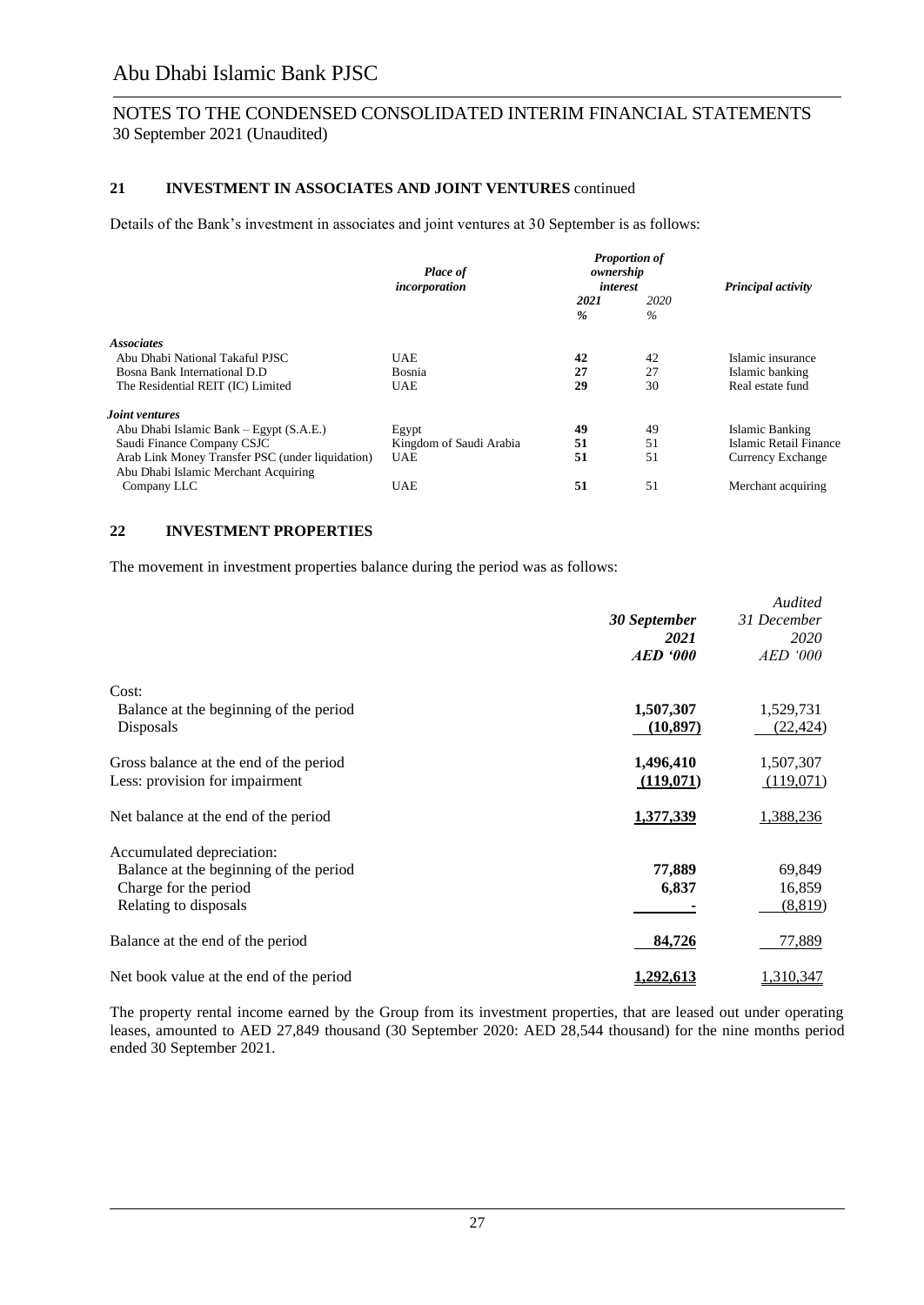### NOTES TO THE CONDENSED CONSOLIDATED INTERIM FINANCIAL STATEMENTS 30 September 2021 (Unaudited)

#### **22 INVESTMENT PROPERTIES** continued

The movement in the provision for impairment during the period was as follows:

|                                                         | 30 September<br>2021<br>AED 900 | Audited<br>31 December<br><i>2020</i><br><i>AED</i> '000 |
|---------------------------------------------------------|---------------------------------|----------------------------------------------------------|
| At the beginning of the period<br>Charge for the period | 119,071                         | 118,446<br>625                                           |
| Balance at the end of the period                        | <u> 19.07'</u>                  | 119,071                                                  |

The distribution of investment properties by geographic region was as follows:

| <b>UAE</b>              | 1,403,470        | 1,421,204 |
|-------------------------|------------------|-----------|
| Rest of the Middle East | 8.214            | 8.214     |
|                         | <u>1,411,684</u> | 1.429.418 |

### **23 DEVELOPMENT PROPERTIES**

|                                |              | Audited         |
|--------------------------------|--------------|-----------------|
|                                | 30 September | 31 December     |
|                                | 2021         | <i>2020</i>     |
|                                | AED 900      | <i>AED</i> '000 |
| Development properties         | 837,381      | 837,381         |
| Less: provision for impairment | (123,680)    | (123,680)       |
|                                | 713,701      | 713,701         |

The movement in the provision for impairment during the period was as follows:

| At the beginning of the period<br>Charge for the period | 123,680        | 92,532<br>31,148 |
|---------------------------------------------------------|----------------|------------------|
| At the end of the period                                | <b>123,680</b> | 123,680          |

Development properties include land with a carrying value of AED 676,320 thousand (2020: AED 676,320 thousand) pertaining to a subsidiary of the Bank.

All development properties are located in the UAE.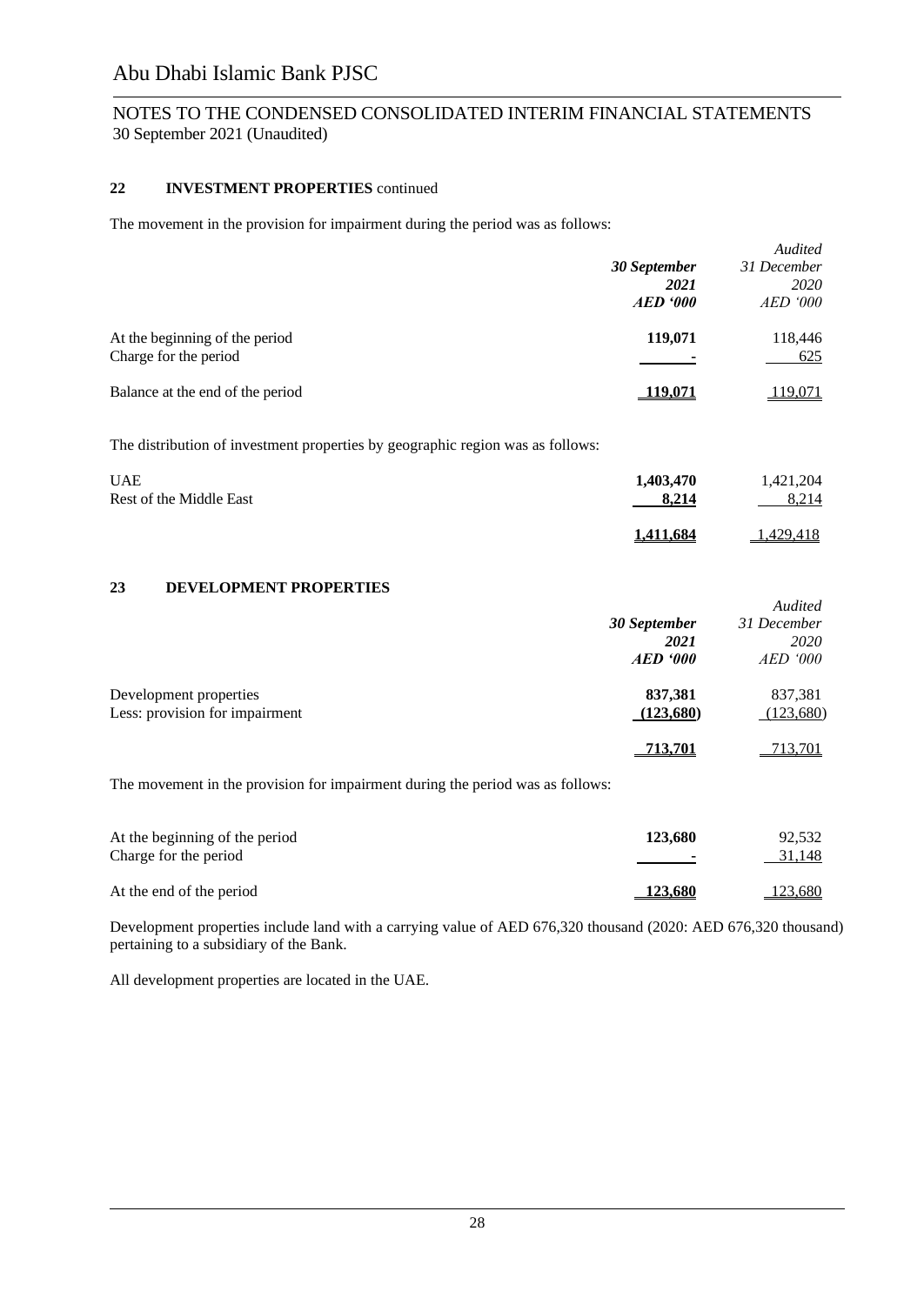### **24 OTHER ASSETS**

|                                                          |                     | Audited     |
|----------------------------------------------------------|---------------------|-------------|
|                                                          | <b>30 September</b> | 31 December |
|                                                          | 2021                | <i>2020</i> |
|                                                          | AED 900             | $AED$ '000  |
| Acceptances                                              | 340,581             | 258,622     |
| Assets acquired in satisfaction of claims                | 87,912              | 88.737      |
| Trade receivables                                        | 669,289             | 243,212     |
| Prepaid expenses                                         | 942,696             | 613,289     |
| Accrued profit                                           | 237,364             | 223,727     |
| Other receivables                                        |                     | 183,625     |
| Positive fair value of Shari'a compliant alternatives of |                     |             |
| derivative financial instruments                         | 1,097               | 2.796       |
| Others, net                                              | 1,534,245           | 1,206,601   |
|                                                          | 3,813,184           | 2,820,609   |

Assets acquired in exchange for claims in order to achieve an orderly realization are recorded as "Assets acquired in satisfaction of claims". The asset acquired is recorded at the lower of its fair value less costs to sell and the carrying amount of the claim (net of provision for impairment) at the date of exchange.

### **25 GOODWILL AND INTANGIBLES**

|                                                               | Other intangible assets     |                                              |                                    |                      |
|---------------------------------------------------------------|-----------------------------|----------------------------------------------|------------------------------------|----------------------|
|                                                               | Goodwill<br><i>AED</i> '000 | Customer<br>relationships<br><i>AED</i> '000 | Core<br>deposit<br><i>AED</i> '000 | Total<br>AED '000    |
| At 1 January 2020 - audited<br>Amortisation during the year   | 109,888                     | 121,557<br>(45,600)                          | 24.394<br>(9,152)                  | 255,839<br>(54, 752) |
| At 1 January 2021 - audited<br>Amortisation during the period | 109,888                     | 75,957<br>(34,106)                           | 15,242<br>(6,845)                  | 201,087<br>(40,951)  |
| At 30 September 2021 - unaudited                              | 109.888                     | <u>41.851</u>                                | <u>8,397</u>                       | 160.136              |

On 6 April 2014, the Bank acquired retail banking business of Barclays Bank in the U.A.E. During the second quarter 2014, the acquisition was approved by the Central Bank of the UAE. Based on the purchase price allocation, the Bank has recognized AED 438,012 thousand as intangible asset and AED 109,888 as goodwill.

### **Goodwill**

For the purpose of impairment testing, goodwill is allocated to the Bank's operating divisions which represent the lowest level within the Bank at which the goodwill is monitored for internal management purposes.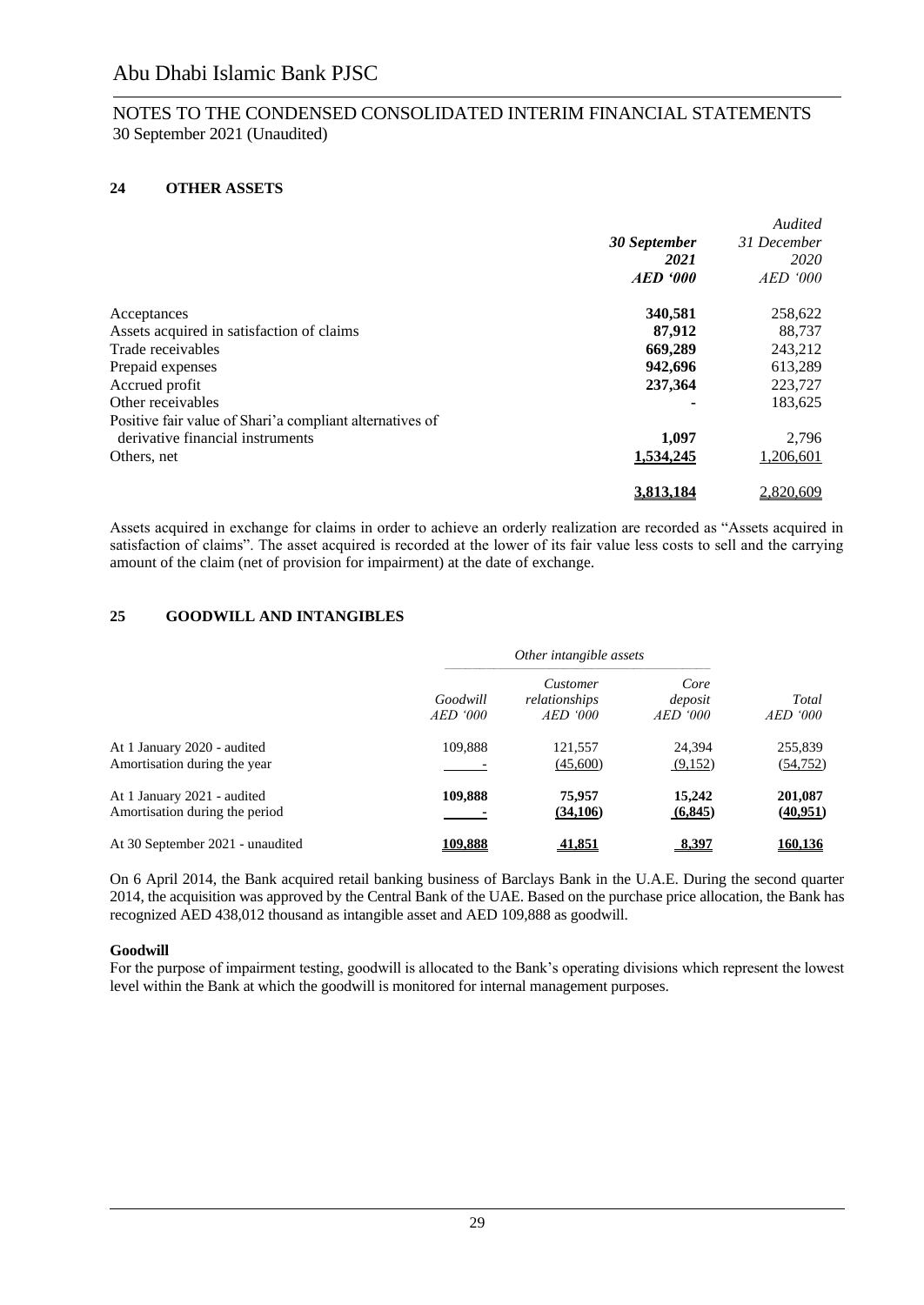### NOTES TO THE CONDENSED CONSOLIDATED INTERIM FINANCIAL STATEMENTS 30 September 2021 (Unaudited)

#### **25 GOODWILL AND INTANGIBLES** continued

#### **Other intangible assets**

- Customer relationships Customer relationship intangible asset represents the value attributable to the business expected to be generated from customers that existed at the acquisition date. In determining the fair value of customer relationships, covered cards customers were considered separately, given their differing risk profiles, relationships and loyalty. The relationships are expected to generate material recurring income in the form of customer revenues, fees and commissions.
- Core deposit The value of core deposit intangible asset arises from the fact that the expected profit distribution on these deposits, governed by their contractual terms, are expected to be lower than other wholesale or treasury sukuk instruments' expected profit distributions. The spread between the expected profit distributions on these deposits and sukuk instruments represents the value of the core deposit intangible.

#### **26 DUE TO FINANCIAL INSTITUTIONS**

|                                       |              | Audited         |
|---------------------------------------|--------------|-----------------|
|                                       | 30 September | 31 December     |
|                                       | 2021         | 2020            |
|                                       | AED 900      | <i>AED</i> '000 |
| Current accounts                      | 1,212,859    | 2,795,295       |
| Funding under the CBUAE TESS          |              | 665,000         |
| Investment deposits                   | 1,707,267    | 280,356         |
|                                       | 2,920,126    | 3,740,651       |
| Current account – Central Bank of UAE |              | 32,594          |
|                                       | 2,920,126    | 3,773,245       |

Funding under the CBUAE Targeted Economic Support Scheme (TESS) program availed by the Group amounts to nil (2020: AED 665,000 thousand) which has been fully utilized to provide payment relief to the impacted customers.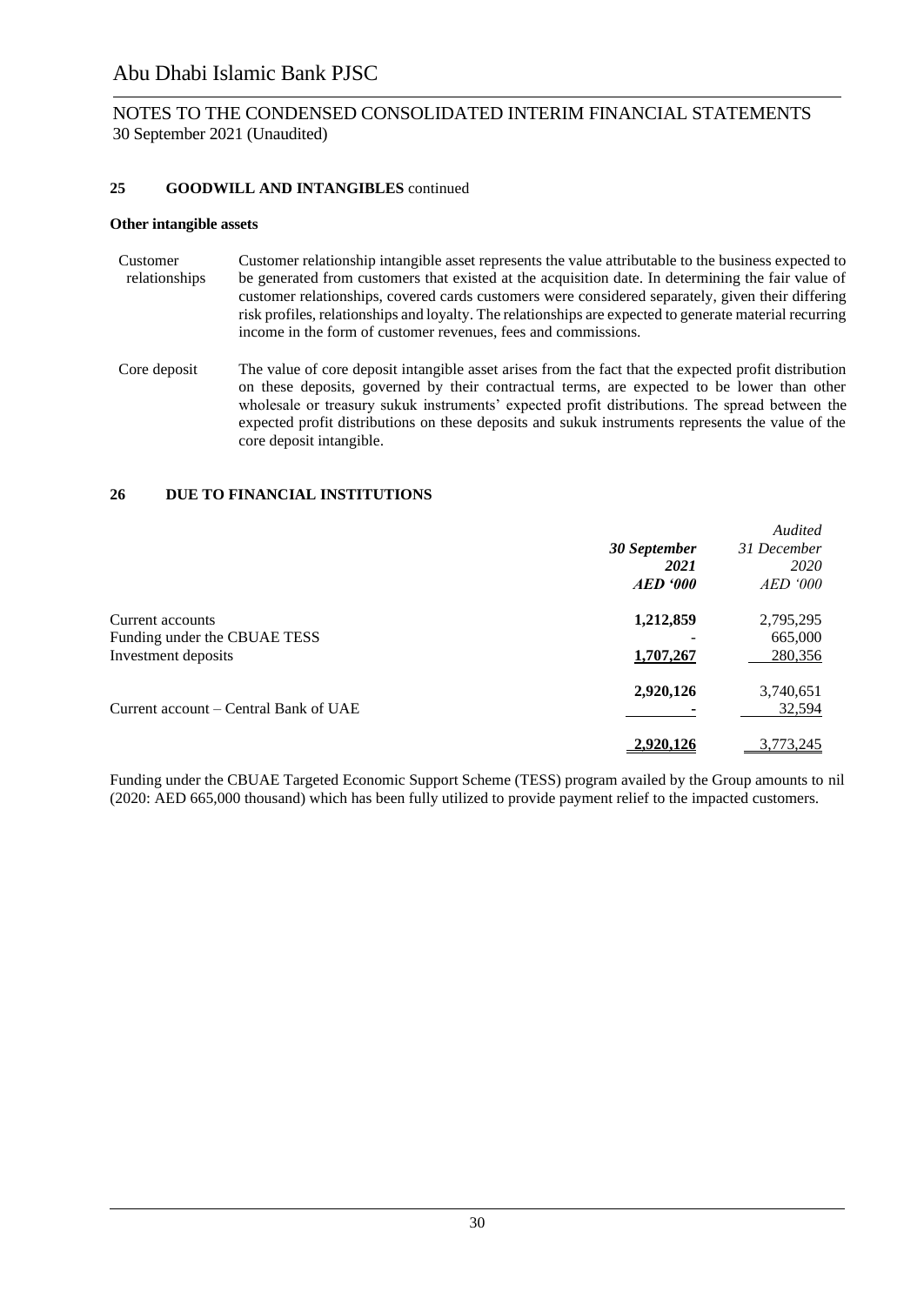### **27 DEPOSITORS' ACCOUNTS**

|                             |                 | Audited     |
|-----------------------------|-----------------|-------------|
|                             | 30 September    | 31 December |
|                             | 2021            | 2020        |
|                             | <b>AED</b> '000 | $AED$ '000  |
| Current accounts            | 33,889,105      | 31,512,411  |
| Investment accounts         | 72,387,184      | 69,079,821  |
| Profit equalisation reserve | 728,450         | 683,896     |
|                             | 107.004.739     | 101,276,128 |

The movement in the profit equalisation reserve during the period was as follows:

| At the beginning of the period<br>Share of profit for the period<br>Payment made during the period | 683,896<br>44.554 | 677,848<br>41,822<br>(35,774) |
|----------------------------------------------------------------------------------------------------|-------------------|-------------------------------|
| At the end of the period                                                                           | 728.450           | 683.896                       |

The distribution of the gross depositors' accounts by industry sector was as follows:

|                              |              | <b>Audited</b>  |
|------------------------------|--------------|-----------------|
|                              | 30 September | 31 December     |
|                              | 2021         | 2020            |
|                              | AED 900      | <i>AED</i> '000 |
| Government                   | 12, 147, 253 | 9,892,653       |
| Public sector                | 7,312,408    | 7,639,002       |
| Corporates                   | 3,752,869    | 6,028,698       |
| Financial institutions       | 2,505,726    | 1,393,956       |
| Individuals                  | 67,573,348   | 64,388,678      |
| Small and medium enterprises | 10,641,257   | 9,265,891       |
| Non-profit organisations     | 3,071,878    | 2,667,250       |
|                              | 107,004,739  | 101.276.128     |

The Bank invests all of its investment accounts including saving accounts, adjusted for UAE, Iraq and Sudan Central Bank reserve requirements and the Group's liquidity requirements.

With respect to investment deposits, the Bank is liable only in case of misconduct, negligence or breach of contract otherwise it is on the account of the fund's provider (Rab Al Mal) or the principal (the Muwakkil).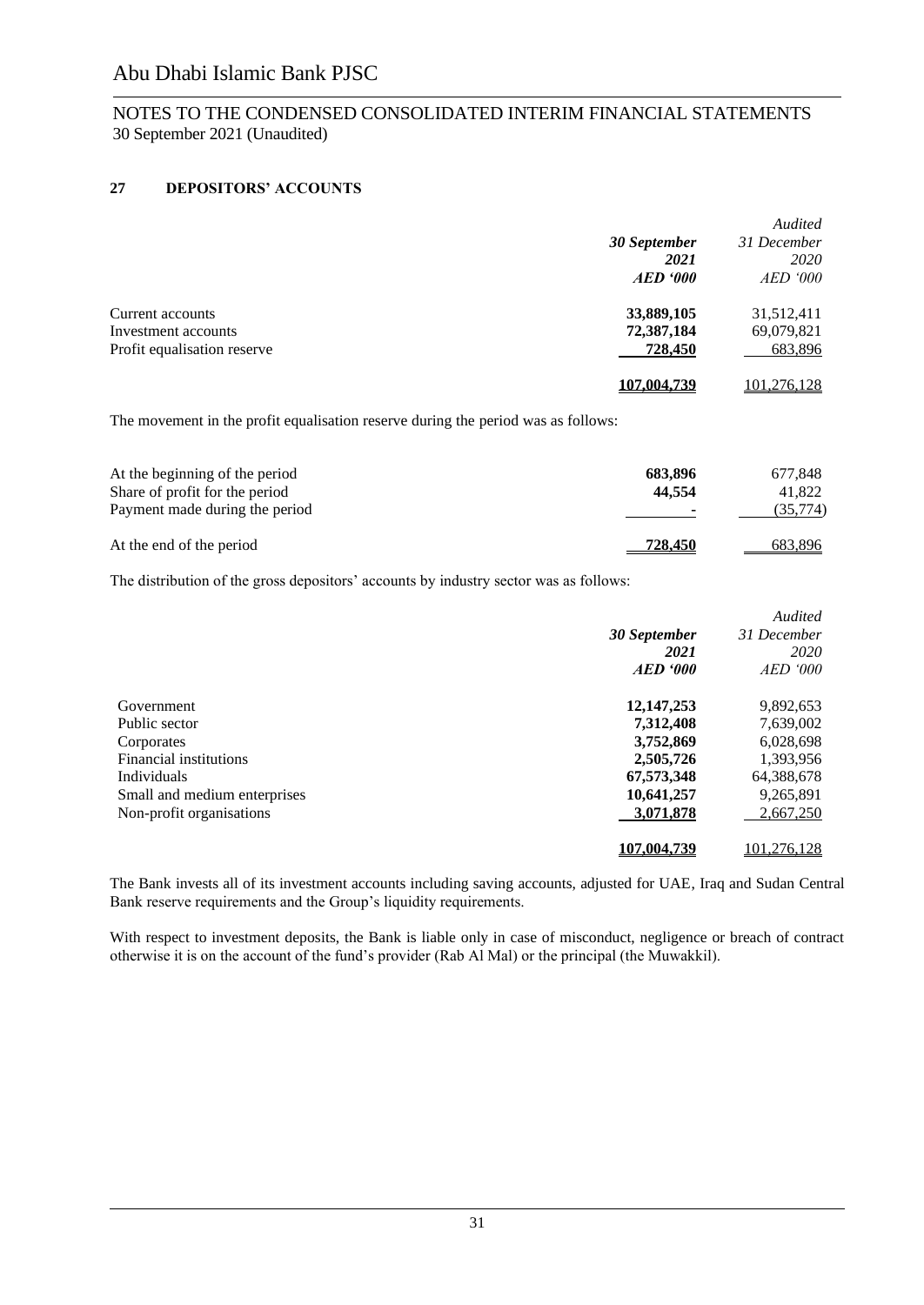### **28 OTHER LIABILITIES**

|                                                                 |                 | Audited         |
|-----------------------------------------------------------------|-----------------|-----------------|
|                                                                 | 30 September    | 31 December     |
|                                                                 | 2021            | 2020            |
|                                                                 | <b>AED</b> '000 | <i>AED '000</i> |
| Accounts payable                                                | 564,020         | 339,269         |
| Acceptances                                                     | 340,581         | 258,622         |
| Lease liabilities                                               | 252,915         | 265,549         |
| Accrued profit for distribution to depositors and sukuk holders | 170,775         | 210,342         |
| Bankers' cheques                                                | 559,034         | 542,148         |
| Provision for staff benefits and other expenses                 | 358,752         | 414,079         |
| Retentions payable                                              | 10,771          | 11,005          |
| Advances from customers                                         | 63,542          | 60,008          |
| Accrued expenses                                                | 361,135         | 415,256         |
| Unclaimed dividends                                             | 92,040          | 93,249          |
| Deferred income                                                 | 104,661         | 108,017         |
| Charity account                                                 | 1,120           | 2,531           |
| Donation account                                                | 21,845          | 18,627          |
| Zakat Payable                                                   |                 | 193,758         |
| Others                                                          | 627,668         | 672,421         |
|                                                                 | 3,528,859       | 3,604,881       |

### **29 SHARE CAPITAL**

|                                                                                                                                           | 30 September<br>2021<br>AED '000 | Audited<br>31 December<br>2020<br><i>AED '000</i> |
|-------------------------------------------------------------------------------------------------------------------------------------------|----------------------------------|---------------------------------------------------|
| Authorised share capital:<br>4,000,000 thousand (2020: 4,000,000 thousand)<br>ordinary shares of AED 1 each (2020: AED 1 each)            | 4,000,000                        | 4,000,000                                         |
| Issued and fully paid share capital:<br>3,632,000 thousand (2020: 3,632,000 thousand)<br>ordinary shares of AED 1 each (2020: AED 1 each) | 3.632,000                        | 3.632,000                                         |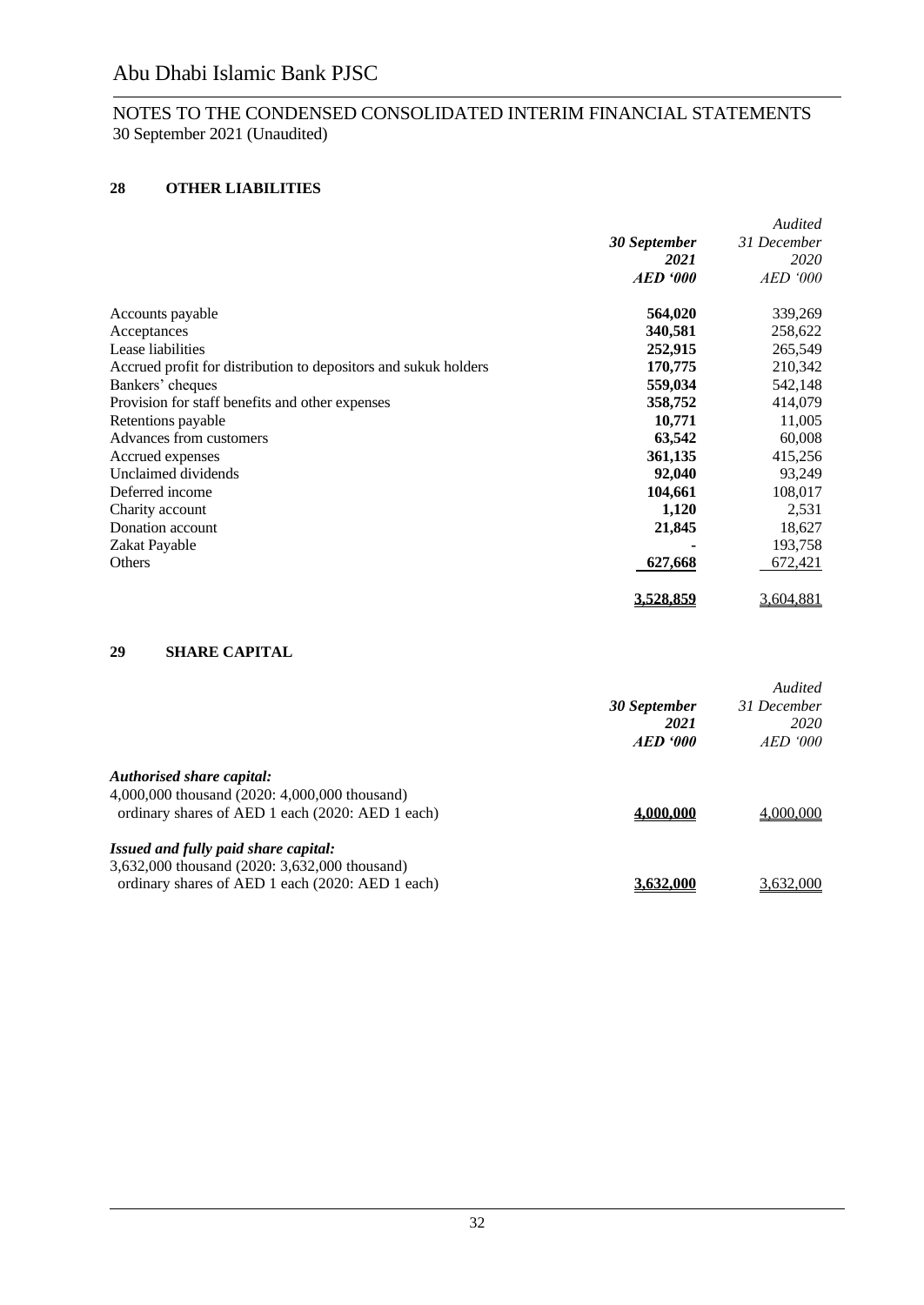### **30 OTHER RESERVES**

|                                                                                                                                      | Cumulative<br>changes in<br>fair values<br>AED '000 | Land<br>revaluation<br>reserve<br>AED '000 | Foreign<br>currency<br>translation<br>reserve<br>AED '000 | Hedging<br>reserve<br><b>AED '000</b>                           | Impairment<br>reserve -<br>Specific<br>AED '000 | Impairment<br>reserve -<br>General<br><b>AED '000</b> | Total<br>AED '000            |
|--------------------------------------------------------------------------------------------------------------------------------------|-----------------------------------------------------|--------------------------------------------|-----------------------------------------------------------|-----------------------------------------------------------------|-------------------------------------------------|-------------------------------------------------------|------------------------------|
| At 1 January 2021 - audited                                                                                                          | (143,746)                                           | 192,700                                    | (861, 367)                                                |                                                                 | 61,662                                          | 395,985                                               | (354,766)                    |
| Net movement in valuation of equity<br>investment carried at FVTOCI<br>Net movement in valuation of investment                       | 1,703                                               |                                            |                                                           |                                                                 |                                                 |                                                       | 1,703                        |
| in sukuk carried at FVTOCI<br>Net fair value changes for investment<br>in sukuk carried at FVTOCI released                           | 266                                                 |                                            |                                                           |                                                                 |                                                 |                                                       | 266                          |
| to income statement (note 6)<br>Exchange differences arising on                                                                      | (27, 632)                                           |                                            |                                                           |                                                                 |                                                 |                                                       | (27, 632)                    |
| translation of foreign operations<br>Gain on hedge of foreign operations<br>Fair value loss on cash flow hedges                      |                                                     |                                            | (3,566)<br>4,151<br>$\overline{a}$                        | (1,481)                                                         |                                                 | $\overline{\phantom{a}}$                              | (3,566)<br>4,151<br>(1,481)  |
| Net movement in impairment reserve - Specific<br>Net movement in impairment reserve - General                                        |                                                     |                                            |                                                           | $\overline{\phantom{a}}$                                        | 123,979                                         | (17,218)                                              | 123,979<br>(17,218)          |
| At 30 September 2021 - unaudited                                                                                                     | (169.409)                                           | 192.700                                    | (860.782)                                                 | (1.481)                                                         | 185,641                                         | 378,767                                               | (274, 564)                   |
| At 1 January 2020 - audited<br>Net movement in valuation of equity                                                                   | (169, 102)                                          | 192,700                                    | (791, 145)                                                | 2,336                                                           |                                                 | 403,436                                               | (361,775)                    |
| investment carried at FVTOCI<br>Net movement in valuation of investment                                                              | 494                                                 |                                            |                                                           |                                                                 |                                                 |                                                       | 494                          |
| in sukuk carried at FVTOCI<br>Net fair value changes for investment<br>in sukuk carried at FVTOCI released                           | 39,215                                              |                                            |                                                           |                                                                 |                                                 |                                                       | 39,215                       |
| to income statement (note 6)<br>Exchange differences arising on                                                                      | (29, 811)                                           |                                            |                                                           |                                                                 |                                                 | $\overline{a}$                                        | (29, 811)                    |
| translation of foreign operations<br>Gain on hedge of foreign operations                                                             |                                                     |                                            | (1,089)<br>2,913                                          |                                                                 |                                                 |                                                       | (1,089)<br>2,913             |
| Fair value loss on cash flow hedges<br>Net movement in impairment reserve - Specific<br>Net movement in impairment reserve - General |                                                     | $\overline{a}$                             | $\overline{\phantom{a}}$<br>٠<br>$\overline{\phantom{a}}$ | (1,162)<br>$\overline{\phantom{a}}$<br>$\overline{\phantom{a}}$ | 68,508                                          | L.<br>129,533                                         | (1,162)<br>68,508<br>129,533 |
| At 30 September 2020 - unaudited                                                                                                     | (159,204)                                           | 192,700                                    | (789, 321)                                                | 1,174                                                           | 68,508                                          | 532,969                                               | (153, 174)                   |

### **31 TIER 1 SUKUK**

|                                                                                | 30 September<br>2021<br>$AED \text{ } '000$ | Audited<br>31 December<br><i>2020</i><br>$AED$ '000 |
|--------------------------------------------------------------------------------|---------------------------------------------|-----------------------------------------------------|
| Tier 1 sukuk – Listed (second issue)<br>Tier 1 sukuk – Government of Abu Dhabi | 2,754,375<br>2,000,000                      | 2,754,375<br>2,000,000                              |
|                                                                                | 4,754,375                                   | 4,754,375                                           |

#### **Tier 1 sukuk – Listed (second issue)**

On 20 September 2018, the Bank through a Shari'a compliant sukuk arrangement has issued Tier 1 sukuk – Listed (second issue) (the "Sukuk") amounting to AED 2,754,375 thousand (USD 750 million). This Sukuk was issued under the authorities approved by the shareholders of the Bank in the Extraordinary General Meeting held on 19 August 2018. Issuance costs amounting to AED 19,373 thousand were incurred at the time of issuance.

This Sukuk is a perpetual security in respect of which there is no fixed redemption date and constitute direct, unsecured, subordinated obligations of the Bank upon its conclusion subject to the terms and conditions of the mudaraba. The sukuk is listed on the Irish stock exchange and is callable by the Bank after period ending on 20 September 2023 (the "First Call Date") or any achieved profit payment date thereafter subject to certain conditions. The Sukuk bear an expected mudaraba profit rate of 7.125%, such achieved profit is payable during the initial period of five years semiannually in arrears. After the initial period, and for every 5<sup>th</sup> year thereafter, resets to a new expected mudaraba profit rate based on the then 5 year US treasury rate plus an expected margin of 4.270%. Profit distributions will be reported in the consolidated statement of changes in equity.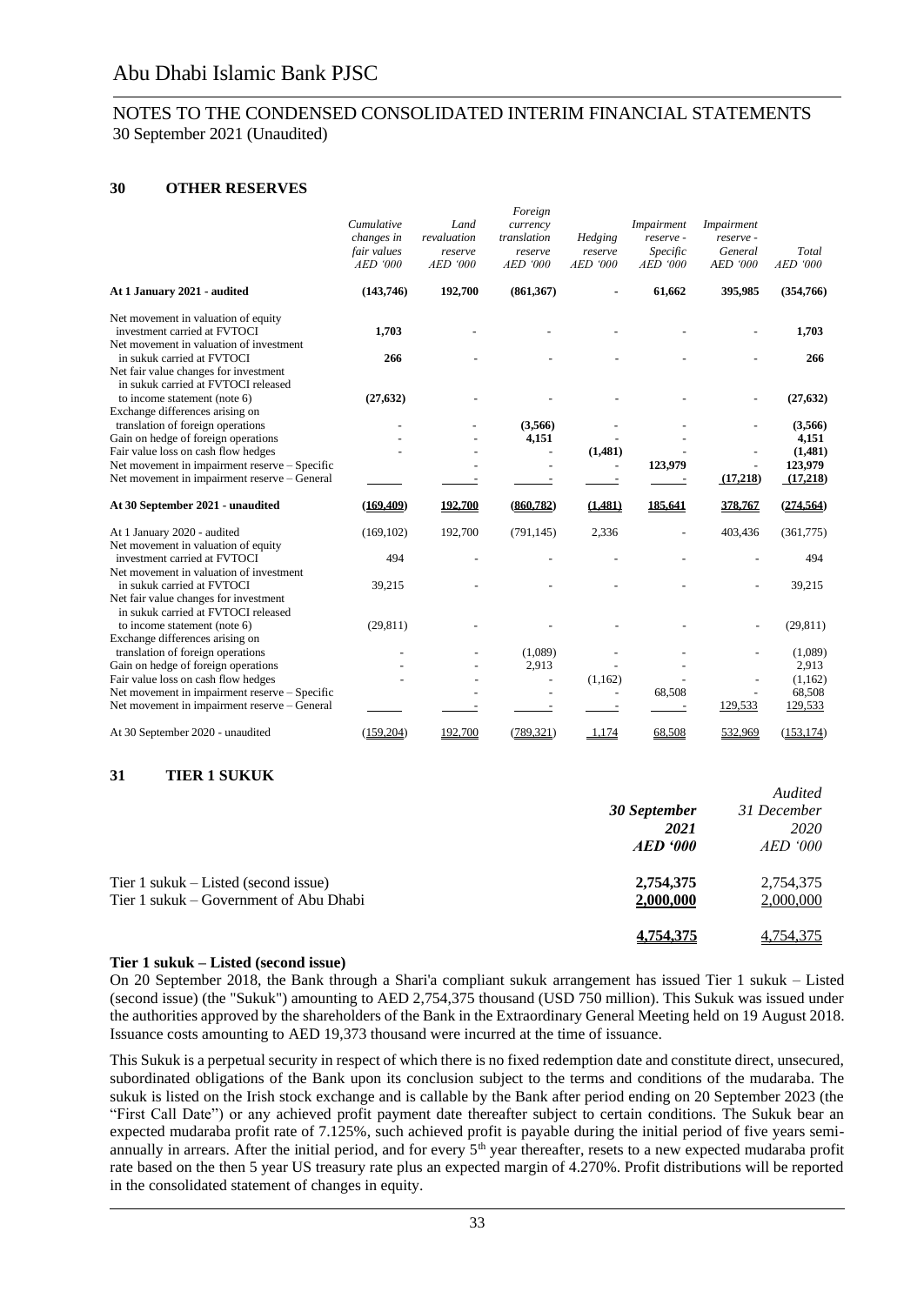### NOTES TO THE CONDENSED CONSOLIDATED INTERIM FINANCIAL STATEMENTS 30 September 2021 (Unaudited)

### **31 TIER 1 SUKUK** continued

### **Tier 1 sukuk – Listed (second issue)** continued

The Bank may, at its sole discretion, elect not to make any Mudaraba profit distributions as expected and the event is not considered an event of default. If the Bank makes a non-payment election or a non-payment event occurs, then the Bank will not (a) declare or pay any distribution or dividend or (b) redeem, purchase, cancel, reduce or otherwise acquire any of the share capital or any securities of the Bank ranking pari passu with or junior to the Sukuk except securities, the term of which stipulate a mandatory redemption or conversion into equity, in each case unless or until the occurrence of the next following payment of expected mudaraba profit distribution.

### **Tier 1 sukuk – Government of Abu Dhabi**

On 16 April 2009, under the Government of Abu Dhabi Bank capitalisation programme, the Bank has issued Tier 1 sukuk (the "Sukuk-Gov") to the Department of Finance of the Government of Abu Dhabi, with a principal amount of AED 2,000,000 thousand. Issuance of this Sukuk-Gov was approved by the shareholders of the Bank in the Extraordinary General Meeting held on 22 March 2009.

This Sukuk-Gov is a perpetual security in respect of which there is no fixed redemption date and constitute direct, unsecured, subordinated obligations of the Bank subject to the terms and conditions of the Mudaraba. The Sukuk-Gov is callable by the Bank subject to certain conditions. The Sukuk-Gov bear an expected mudaraba profit rate of 6% payable during the initial period of five years semi-annually in arrears and, after the initial period, bear an expected variable mudaraba profit rate payable of 6 months EIBOR plus an expected margin of 2.3%. Profit distributions will be reported in the consolidated statement of changes in equity.

The Bank may, at its sole discretion, elect not to make any Mudaraba profit distributions as expected and the event is not considered an event of default. If the Bank makes a non-payment election or a non-payment event occurs, then the Bank will not (a) declare or pay any distribution or dividend or (b) redeem, purchase, cancel, reduce or otherwise acquire any of the share capital or any securities of the Bank ranking pari passu with or junior to the Sukuk except securities, the term of which stipulate a mandatory redemption or conversion into equity, in each case unless or until the occurrence of two consecutive expected mudaraba profit distribution.

### **32 CONTINGENT LIABILITIES AND COMMITMENTS**

Credit related commitments include commitments to extend Islamic credit facilities, standby letters of credit, guarantees, which are designed to meet the requirements of the Bank's customers.

Commitments to extend Islamic credit facilities represent contractual commitments under Islamic financing contracts. Commitments generally have fixed expiration dates, or other termination clauses and normally require the payment of a fee. Since commitments may expire without being drawn upon, the total contract amounts do not necessarily represent future cash requirements.

Standby letters of credit and guarantees commit the Bank to make payments on behalf of customers contingent upon the failure of the customer to perform under the terms of contracts.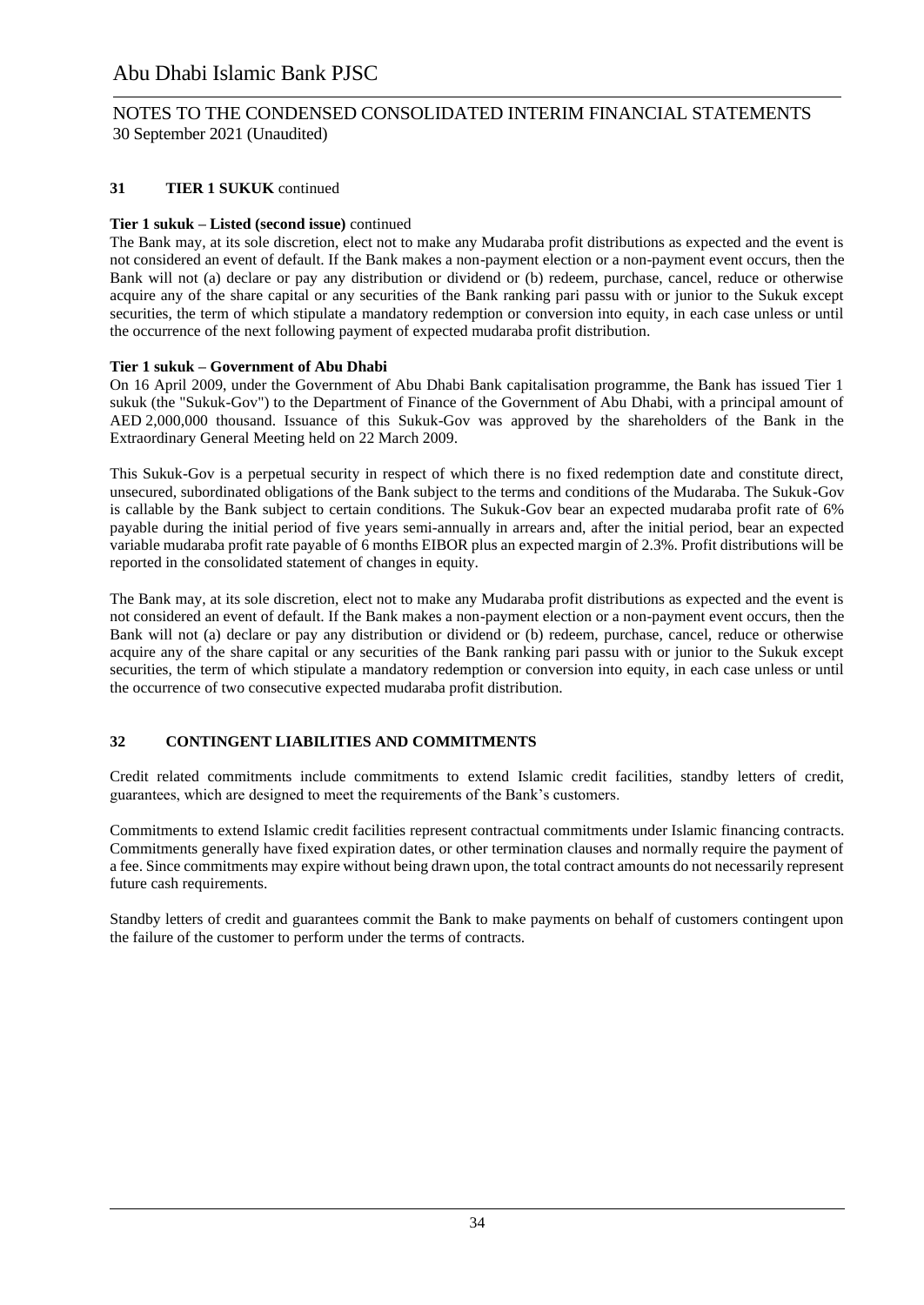### **32 CONTINGENT LIABILITIES AND COMMITMENTS** continued

The Bank has the following credit related contingencies, commitments and other capital commitments:

|                                       |                   | Audited     |
|---------------------------------------|-------------------|-------------|
|                                       | 30 September      | 31 December |
|                                       | 2021              | 2020        |
|                                       | <b>AED</b> '000   | AED '000    |
| <b>Contingent liabilities</b>         |                   |             |
| Letters of credit                     | 6,356,449         | 6,898,871   |
| Letters of guarantee                  | 5,577,434         | 6,254,485   |
|                                       | 11,933,883        | 13,153,356  |
| <b>Commitments</b>                    |                   |             |
| Undrawn facilities commitments        | 689,122           | 582,694     |
| Future capital expenditure            | 221,038           | 172,206     |
| Investment and development properties |                   | 4,986       |
|                                       | 910,160           | 759,886     |
|                                       | <u>12.844.043</u> | 13,913,242  |

### **33 ZAKAT**

As the Bank is not required to pay Zakat by laws or by its Articles and Memorandum of Association or by a decision of the General Assembly, accordingly the responsibility of paying Zakat is that of the shareholders. Based on the management valuation of the Bank's net assets, which are subject to Zakat, the share value, for Zakat purposes based on Gregorian year, was estimated at AED 259,128 thousand (2019: AED 255,539 thousand) and accordingly, Zakat is estimated at AED 0.07135 (2019: AED 0.07036) per outstanding share.

However, in few jurisdictions, Zakat of the Bank's branches is mandatory by law either by taking provision or paying to a respective governmental entity responsible for Zakat. Therefore, the Bank has acted according to the law and paid the Zakat to these entities on behalf of the Shareholders and deducted the amount paid from the above total Zakat amount and accordingly adjusted the Zakat amount per each outstanding share.

Tier 1 Sukuk Zakat, based on Gregorian year, was estimated at AED 85,571 thousand (2019: AED 86,012 thousand) and accordingly, Zakat is estimated at AED 0.01800 (2019: AED 0.01809) per each AED dirham invested in Tier 1 Sukuk.

To assist the investors in ADIB Tier 1 Sukuk, the Bank has calculated their above Zakat amount. The payment of such Zakat amount is solely the responsibility of the investors in these Tier 1 Sukuk.

### **34 COMPLIANCE RISK REVIEW**

In 2014 ADIB became aware of certain financial transactions relating to U.S. dollar payments that potentially breached U.S. sanctions laws in effect at that time. After learning of these potential breaches, ADIB appointed external legal advisers to assist it in reviewing these transactions and reviewing its compliance with U.S. sanctions laws and its compliance processes generally. Following this review, ADIB submitted its findings to relevant regulators in the UAE and the USA in early 2017. This review also assisted ADIB in identifying additional steps to ensure compliance with applicable sanctions laws, and ADIB enhanced its processes accordingly. As at 30 September 2021, the relevant regulators have not responded following receipt of ADIB's findings and, as such, the likely outcome of their review remains unknown.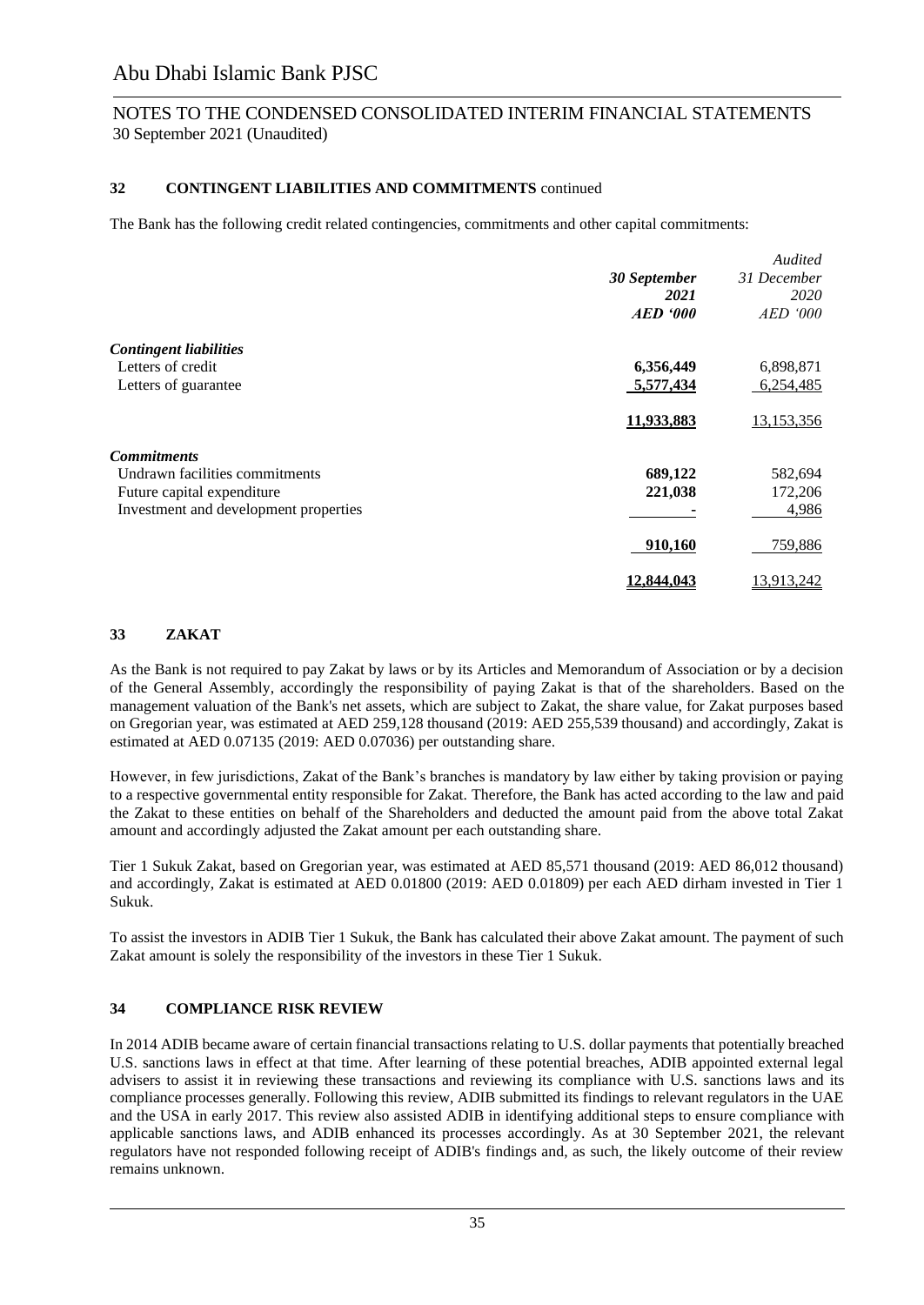### **35 CASH AND CASH EQUIVALENTS**

|                                                                                                               | 30 September<br>2021<br>AED '000 | 30 September<br>2020<br><i>AED</i> '000 |
|---------------------------------------------------------------------------------------------------------------|----------------------------------|-----------------------------------------|
| Cash and balances with central banks, short term                                                              | 5,743,971                        | 9,052,765                               |
| Balances and wakala deposits with Islamic banks                                                               |                                  |                                         |
| and other financial institutions, short term<br>Murabaha and mudaraba with financial institutions, short term | 1,707,161<br>151,226             | 1,664,810<br>77,535                     |
| Due to financial institutions, short term                                                                     | (2,542,472)                      | (2,445,094)                             |
|                                                                                                               | 5.059.886                        | 8.350.016                               |

### **36 RELATED PARTY TRANSACTIONS**

In the ordinary course of its activities, the Bank enters into transactions with related parties, comprising major shareholders, directors, associates and joint ventures, key management and their related concerns. The Bank obtains collateral, including charges over real estate properties and securities, the extent of which is dependent on the Bank's assessment of the credit risk of the related party. During 2021, related party financing were renegotiated based on the terms approved by the Board of Directors and are free of any specific provision for impairment. Transactions between the Bank and its subsidiaries have been eliminated on consolidation and are not disclosed in this note.

Profit rates earned on balances and wakala deposits with banks and financial institutions and customer financing extended to related parties during the period has ranged from 0% to 9.9% (2020: 0% to 9.9% per annum).

Profit rates paid on due to financial institution and customers' deposits placed by related parties during the period have ranged from 0% to 2.0% per annum (2020: 0% to 2.0% per annum).

During the period, significant transactions with related parties included in the condensed consolidated interim income statement were as follows:

|                                                                                                           | Major<br>shareholder<br>$AED$ '000 | <i>Directors</i><br>$AED$ '000 | <b>Associates</b><br>and joint<br>ventures<br>$AED$ '000 | <i>Others</i><br>$AED$ '000 | Total<br>$AED$ '000 |
|-----------------------------------------------------------------------------------------------------------|------------------------------------|--------------------------------|----------------------------------------------------------|-----------------------------|---------------------|
| 30 September 2021 - unaudited<br>Income from murabaha, mudaraba and wakala<br>with financial institutions |                                    |                                | 12.871                                                   |                             | 12.871              |
| Income from murabaha, mudaraba, ijara<br>and other Islamic financing from customers                       | 42,887                             | $\frac{27}{2}$                 |                                                          | 49.615                      | 92,529              |
| Fees and commission income, net                                                                           |                                    |                                | 159                                                      | 856                         | 1,021               |
| Operating expenses                                                                                        |                                    | <u>378</u>                     |                                                          |                             | $-378$              |
| Distribution to depositors and sukuk holders                                                              |                                    |                                |                                                          |                             | 761                 |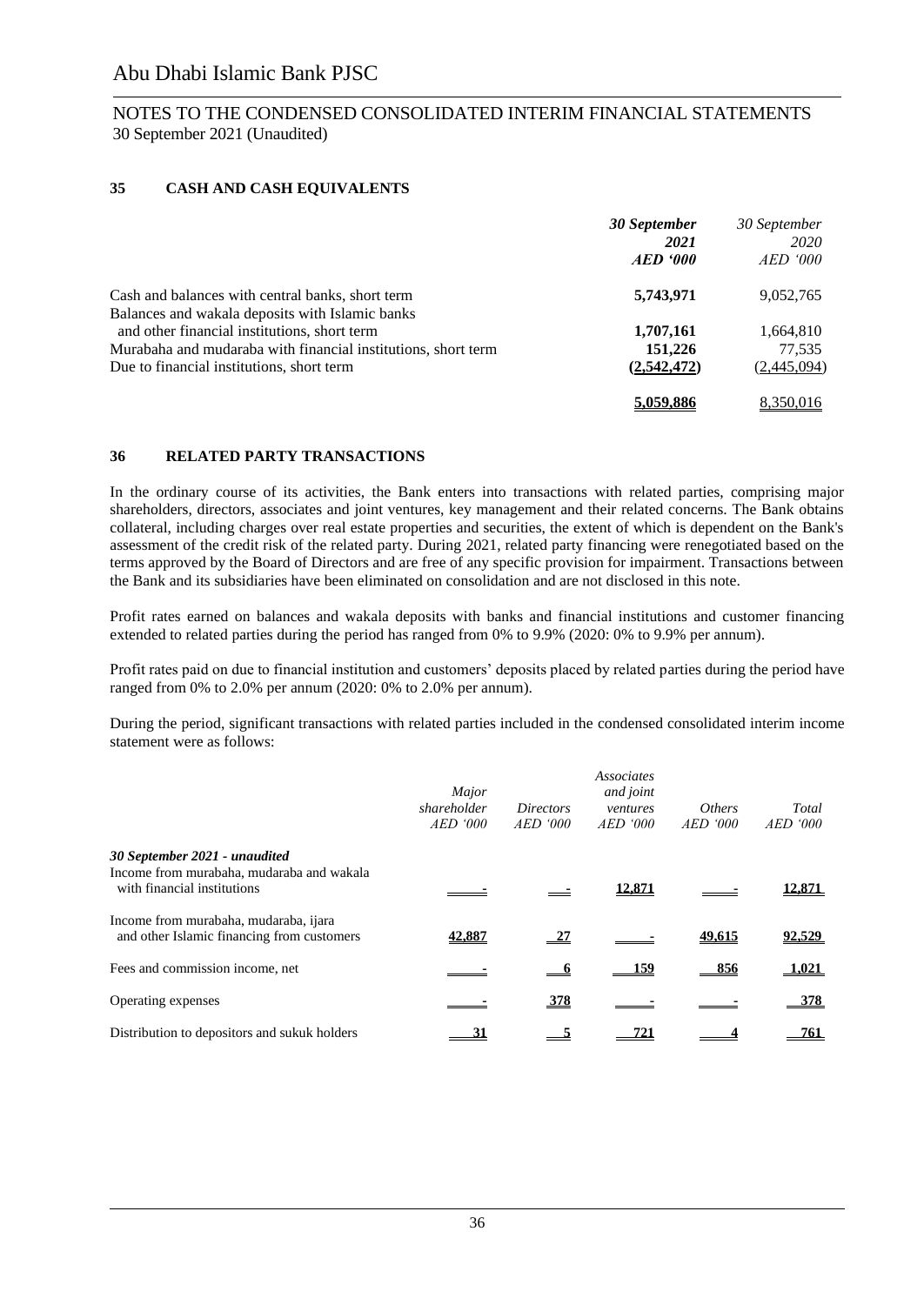### **36 RELATED PARTY TRANSACTIONS** continued

|                                                                                                           | Major<br>shareholder<br>$AED$ '000 | <i>Directors</i><br><i>AED</i> '000 | <b>Associates</b><br>and joint<br>ventures<br><i>AED</i> '000 | <i>Others</i><br>AED '000 | Total<br>$AED$ '000 |
|-----------------------------------------------------------------------------------------------------------|------------------------------------|-------------------------------------|---------------------------------------------------------------|---------------------------|---------------------|
| 30 September 2020 - unaudited<br>Income from murabaha, mudaraba and wakala<br>with financial institutions |                                    |                                     | 15,244                                                        |                           | 15,244              |
| Income from murabaha, mudaraba, ijara<br>and other Islamic financing from customers                       | 39,314                             | 1,876                               |                                                               | 51,540                    | 92,730              |
| Fees and commission income, net                                                                           |                                    |                                     | 1,196                                                         | 1,436                     | 2,632               |
| Operating expenses                                                                                        |                                    | 510                                 |                                                               |                           | 510                 |
| Distribution to depositors and sukuk holders                                                              | 479                                |                                     | 680                                                           |                           | l.170               |

The related party balances included in the condensed consolidated interim statement of financial position were as follows: *Associates*

| 30 September 2021 - unaudited                                                                                                                                             | Major<br>shareholder<br><b>AED</b> '000 | <b>Directors</b><br><b>AED</b> '000 | Associates<br>and joint<br>ventures<br><b>AED</b> '000 | <b>Others</b><br><b>AED</b> '000 | Total<br><b>AED</b> '000  |
|---------------------------------------------------------------------------------------------------------------------------------------------------------------------------|-----------------------------------------|-------------------------------------|--------------------------------------------------------|----------------------------------|---------------------------|
| Balances and wakala deposits with Islamic banks<br>and other financial institutions<br>Murabaha and mudaraba with financial institutions<br>Murabaha, mudaraba, ijara and |                                         |                                     | 319,549<br>80,594                                      |                                  | 319,549<br>80,594         |
| other Islamic financing<br>Other assets                                                                                                                                   | 2,858,238                               | 1,612                               | 540,605                                                | 3,239,418<br>212                 | 6,099,268<br>540,817      |
|                                                                                                                                                                           | 2,858,238                               | 1,612                               | 940,748                                                | 3,239,630                        | 7,040,228                 |
| Due to financial institutions<br>Depositors' accounts<br>Other liabilities                                                                                                | 115,518                                 | 8,243<br>60                         | 5,872<br>282,042<br>6                                  | 25,872<br>215                    | 5,872<br>431,675<br>281   |
|                                                                                                                                                                           | 115,518                                 | 8,303                               | 287,920                                                | 26,087                           | 437,828                   |
| Contingencies                                                                                                                                                             |                                         |                                     | 16,773                                                 | 97,801                           | 114,574                   |
| 31 December 2020 - audited<br>Balances and wakala deposits with Islamic banks<br>and other financial institutions<br>Murabaha and mudaraba with financial institutions    |                                         |                                     | 319,585<br>88,105                                      |                                  | 319,585<br>88,105         |
| Murabaha, mudaraba, ijara and<br>other Islamic financing<br>Other assets                                                                                                  | 2,651,377<br>183,625                    | 56,147<br>$\overline{\phantom{a}}$  | $\overline{\phantom{a}}$<br>517,890                    | 3,189,047<br>8,271               | 5,896,571<br>709,786      |
|                                                                                                                                                                           | 2,835,002                               | 56,147                              | 925,580                                                | 3,197,318                        | 7,014,047                 |
| Due to financial institutions<br>Depositors' accounts<br>Other liabilities                                                                                                | 129,170                                 | 7,987<br>$\overline{\phantom{a}}$   | 5,128<br>253,856<br>23                                 | 34,790<br>8,272                  | 5,128<br>425,803<br>8,296 |
|                                                                                                                                                                           | 129,171                                 | 7,987                               | 259,007                                                | 43,062                           | 439,227                   |
| Contingencies                                                                                                                                                             |                                         |                                     | 19,601                                                 | 91,510                           | 111,111                   |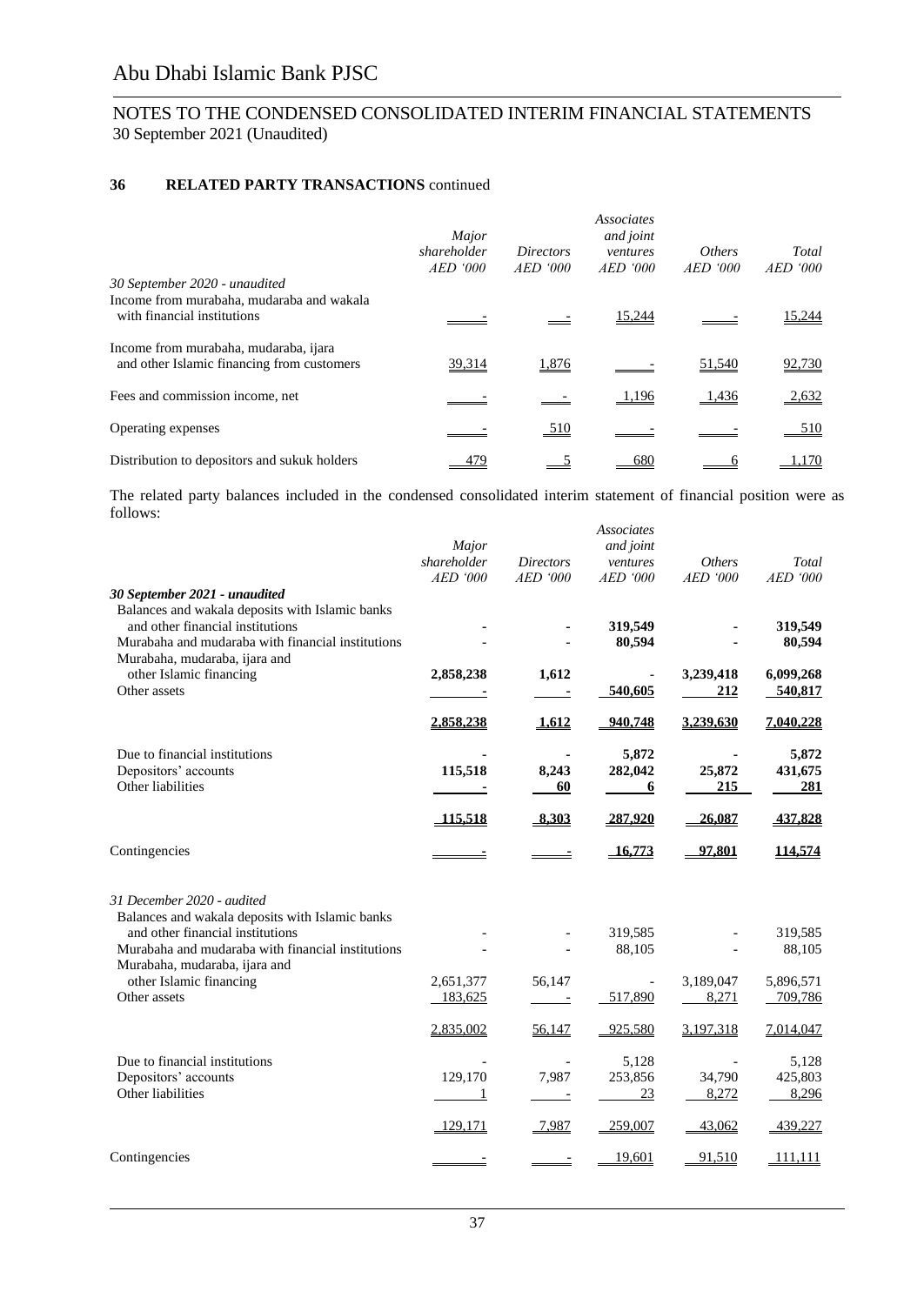### **36 RELATED PARTY TRANSACTIONS** continued

The Bank and its major shareholder jointly own a controlling stake in Abu Dhabi Islamic Bank – Egypt (S.A.E.) ("ADIB-Egypt") and have a formal joint control arrangement for their investment in ADIB-Egypt (note 21).

#### **Compensation of key management personnel**

The compensation of key management personnel during the period was as follows:

|                                                                   | Nine months<br>ended<br>30 September<br>2021<br>$AED \textit{'}000$ | Nine months<br>ended<br>30 September<br><i>2020</i><br><i>AED</i> '000 |
|-------------------------------------------------------------------|---------------------------------------------------------------------|------------------------------------------------------------------------|
| Salaries and other benefits<br>Employees' end of service benefits | 17,157<br>1,170                                                     | 20,340<br>1,617                                                        |
|                                                                   | 18.327                                                              | <u> 21.957</u>                                                         |

During 2021, AED 7,350 thousand payable to Board of Directors pertaining to the year ended 31 December 2020 was approved by the shareholders at the Annual General Assembly held on 4<sup>th</sup> April 2021.

### **37 SEGMENT INFORMATION**

Operating segments are identified on the basis of internal reports about the components of the Group that are regularly reviewed by the chief operating decision makers of the Bank in order to allocate resources to the segment and to assess its performance. Information reported to the chief operating decision makers for the purpose of resource allocation and assessment of performance is based on following strategic business units offering products and services to the different markets.

Global Retail banking - Principally handling small and medium businesses and individual customers' deposits, providing consumer and commercial murabahat, Ijara, Islamic covered card and funds transfer facilities and trade finance facilities.

Global Wholesale banking – Principally handling financing and other credit facilities and deposits and current accounts for corporate and institutional customers.

Private banking - Principally handling financing and other credit facilities, deposits and current accounts for high net worth individual customers.

Treasury – Principally handling money market, trading and treasury services, as well as the management of the Bank's funding operations by use of investment deposits.

Real estate – Subsidiaries of the Bank handling the acquisition, selling, development and leasing including both land and buildings, management and resale of properties and all associated activities.

Other operations - Other operations comprises mainly of Head Office, subsidiaries, associates and joint ventures other than above categories including unallocated costs.

Management monitors the operating results of the operating segments separately for the purpose of making decisions about resource allocation and performance assessment. Segment performance is evaluated based on operating profit or loss.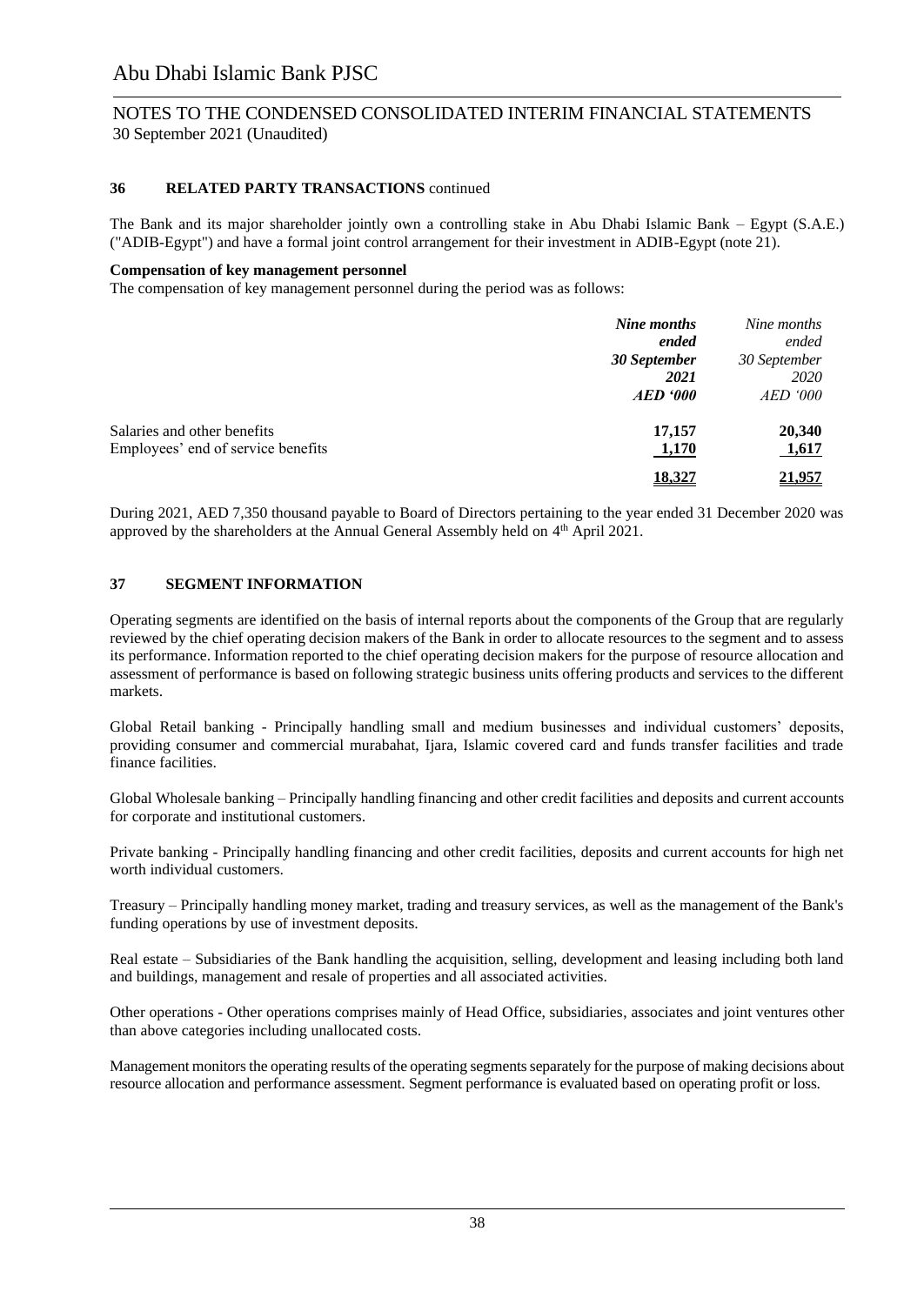#### **37 SEGMENT INFORMATION** continued

|                                                                                      | Global<br>Retail           | Global<br>Wholesale        | Private                  |                             | Real                     | <b>Other</b>                           |                   |
|--------------------------------------------------------------------------------------|----------------------------|----------------------------|--------------------------|-----------------------------|--------------------------|----------------------------------------|-------------------|
|                                                                                      | banking<br><b>AED</b> '000 | banking<br><i>AED '000</i> | banking<br>AED '000      | Treasury<br><b>AED '000</b> |                          | estate operations<br>AED '000 AED '000 | Total<br>AED '000 |
| 30 September 2021 - unaudited<br><b>Revenue and results</b><br>Segment revenues, net | 2,285,359                  | 629,906                    | 98,338                   | 597,648                     | 46,335                   | 435,023                                | 4,092,609         |
| Operating expenses excluding provision<br>for impairment, net                        | (1,365,382)                | (206, 244)                 | (46,899)                 | (30,306)                    | (44,710)                 | (35,517)                               | (1,729,058)       |
| Operating profit                                                                     | 919,977                    | 423,662                    | 51,439                   | 567,342                     | 1,625                    | 399,506                                | 2,363,551         |
| Provision for impairment, net                                                        | (35, 027)                  | (414,397)                  | 7,120                    | (154)                       |                          | (308, 550)                             | (751,008)         |
| Profit for the period before<br>zakat and tax                                        | 884,950                    | 9,265                      | 58,559                   | 567,188                     | 1,625                    | 90,956                                 | 1,612,543         |
| Zakat and tax                                                                        | $\overline{\phantom{a}}$   | (7,203)                    | (3,613)                  | $\overline{\phantom{a}}$    | $\overline{\phantom{a}}$ | $\overline{\phantom{a}}$               | (10, 816)         |
| Profit for the period after<br>zakat and tax                                         | 884,950                    | 2,062                      | 54,946                   | 567,188                     | 1,625                    | 90,956                                 | 1,601,727         |
| Non-controlling interest                                                             | ł,                         | $\overline{a}$             | $\overline{\phantom{a}}$ | ÷                           | $\overline{\phantom{a}}$ | (695)                                  | (695)             |
| Profit for the period attributable to<br>equity holders of the Bank                  | 884,950                    | 2,062                      | - 54,946                 | 567,188                     | 1,625                    | 90,261                                 | 1,601,032         |
| Assets<br>Segmental assets                                                           | 55,546,561                 | 36,831,801                 | 4,712,902                | 27,304,307                  | 2,065,870                | 6,920,270                              | 133,381,711       |
| <b>Liabilities</b><br>Segmental liabilities                                          | 75,798,231                 | 23,438,683                 | 5,681,846                | 4,365,790                   | 247,357                  | 3,921,727                              | 113,453,724       |
| 30 September 2020 - unaudited<br><b>Revenue and results</b>                          |                            |                            |                          |                             |                          |                                        |                   |
| Segment revenues, net                                                                | 2,421,056                  | 672,863                    | 101,171                  | 379,004                     | 51,969                   | 306,556                                | 3,932,619         |
| Operating expenses excluding provision<br>for impairment, net                        | (1,418,892)                | (244, 438)                 | (42,946)                 | (31, 432)                   | (50, 532)                | (83,671)                               | (1,871,911)       |
| Operating profit                                                                     | 1,002,164                  | 428,425                    | 58,225                   | 347,572                     | 1,437                    | 222,885                                | 2,060,708         |
| Provision for impairment, net                                                        | (152, 822)                 | (616,388)                  | (16,087)                 | (9,890)                     | $\sim$                   | (158, 922)                             | (954, 109)        |
| Profit (loss) for the period – before zakat and tax                                  | 849,342                    | (187,963)                  | 42,138                   | 337,682                     | 1,437                    | 63,963                                 | 1,106,599         |
| Zakat and tax                                                                        | $\sim$ $\sim$              | 14,796                     | $\overline{\phantom{a}}$ | $\overline{\phantom{a}}$    | $\sim$ 100 $\pm$         | $\sim$ $\sim$                          | 14,796            |
| Profit (loss) for the period – after zakat and tax                                   | 849,342                    | (173, 167)                 | $-42,138$                | 337,682                     | 1,437                    | 63,963                                 | 1,121,395         |
| Non-controlling interest                                                             | ÷.                         |                            | $\equiv$                 |                             | $\equiv$                 | (874)                                  | (874)             |
| Profit (loss) for the period attributable to<br>equity holders of the Bank           | 849,342                    | (173, 167)                 | $-42,138$                | 337,682                     | 1,437                    | 63,089                                 | 1,120,521         |
| 31 December 2020 - audited<br><b>Assets</b>                                          |                            |                            |                          |                             |                          |                                        |                   |
| Segmental assets                                                                     | 53,559,868                 | 36,017,012                 | 4,376,098                | 24,884,974                  | 2,135,387                | 6,842,799                              | 127,816,138       |
| <b>Liabilities</b><br>Segmental liabilities                                          | 71,403,278                 | 22,787,507                 | 5,405,937                | 4,700,564                   | 249,473                  | 4,107,495                              | 108,654,254       |

#### **Geographical information**

The Group operates in two principal geographic areas that are domestic and international. The United Arab Emirates is designated as domestic area which represents the operations of the Group that originates from the U.A.E. branches, associates and subsidiaries; and international area represents the operations of the Bank that originates from its branches in Iraq, Qatar and Sudan and through its subsidiaries and associates outside U.A.E. Given that, UAE contributes the majority of the revenues and the Group's total assets in UAE represent a significant portion of its total assets and liabilities, hence no further geographical analysis of segment revenues, expenses, operating profit (margin), assets and liabilities is presented.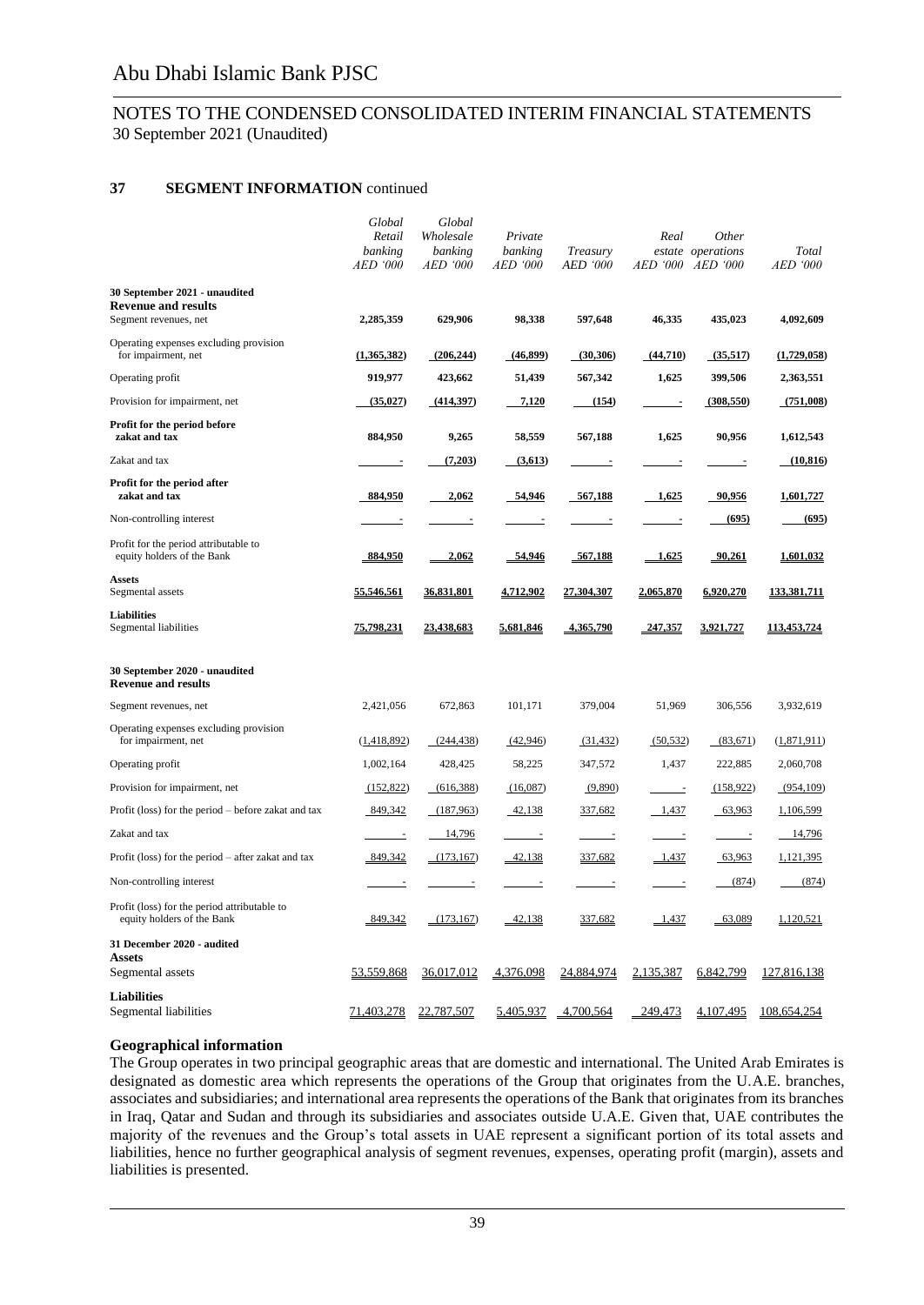### **38 RISK MANAGEMENT**

### **38.1 Credit quality per stage for financial assets**

The details of gross exposure of financial assets and their expected credit losses per stages was as follows:

|                                                   | <b>Gross Exposure</b>      |                            |                                |                                 |                            | <b>Expected Credit Losses - (ECL)</b> |                            |                                 |
|---------------------------------------------------|----------------------------|----------------------------|--------------------------------|---------------------------------|----------------------------|---------------------------------------|----------------------------|---------------------------------|
|                                                   | Stage 1<br><b>AED</b> '000 | Stage 2<br><b>AED</b> '000 | Stage 3<br>$AED \textit{'}000$ | <b>Total</b><br><b>AED</b> '000 | Stage 1<br><i>AED '000</i> | Stage 2<br><i>AED '000</i>            | Stage 3<br><i>AED</i> '000 | <b>Total</b><br><i>AED</i> '000 |
| 30 September 2021 - unaudited                     |                            |                            |                                |                                 |                            |                                       |                            |                                 |
| Balances and wakala deposits with                 |                            |                            |                                |                                 |                            |                                       |                            |                                 |
| Islamic banks and other financial institutions    | 3,541,385                  | 176,322                    | $\sim$                         | 3,717,707                       | 119                        | 14,277                                |                            | 14,396                          |
| Murabaha and mudaraba with financial institutions | 984,151                    |                            |                                | 984,151                         | 148                        |                                       |                            | 148                             |
| Murabaha and other Islamic financing              | 36,438,157                 | 1,745,746                  | 2,945,456                      | 41,129,359                      | 178,424                    | 209,515                               | 1,847,128                  | 2,235,067                       |
| Ijara financing                                   | 36,483,499                 | 6,431,860                  | 5,079,144                      | 47,994,503                      | 272,199                    | 232,180                               | 1,965,337                  | 2,469,716                       |
| Investment in sukuk measured at amortised cost    | 9,326,723                  |                            | 126,940                        | 9,453,663                       | 14,565                     |                                       | 92,698                     | 107,263                         |
| Investments measured at fair value                | 1,833,115                  |                            | 256                            | 1,833,371                       | 16,885                     |                                       | 102                        | 16,987                          |
| Other assets                                      | 786,938                    |                            |                                | 786,938                         | 1,913                      | 16                                    |                            | 1,929                           |
|                                                   | 89,393,968                 | 8,353,928                  | 8,151,796                      | 105,899,692                     | 484,253                    | 455,988                               | 3,905,265                  | 4,845,506                       |
| Contingent liabilities and commitments            | 10,708,772                 | 1,741,317                  | 172,916                        | 12,623,005                      | 5,475                      | 56,202                                | 59,402                     | 121,079                         |
|                                                   | 100.102.740                | 10,095,245                 | 8,324,712                      | 118,522,697                     | 489,728                    | 512,190                               | 3,964,667                  | 4,966,585                       |

֠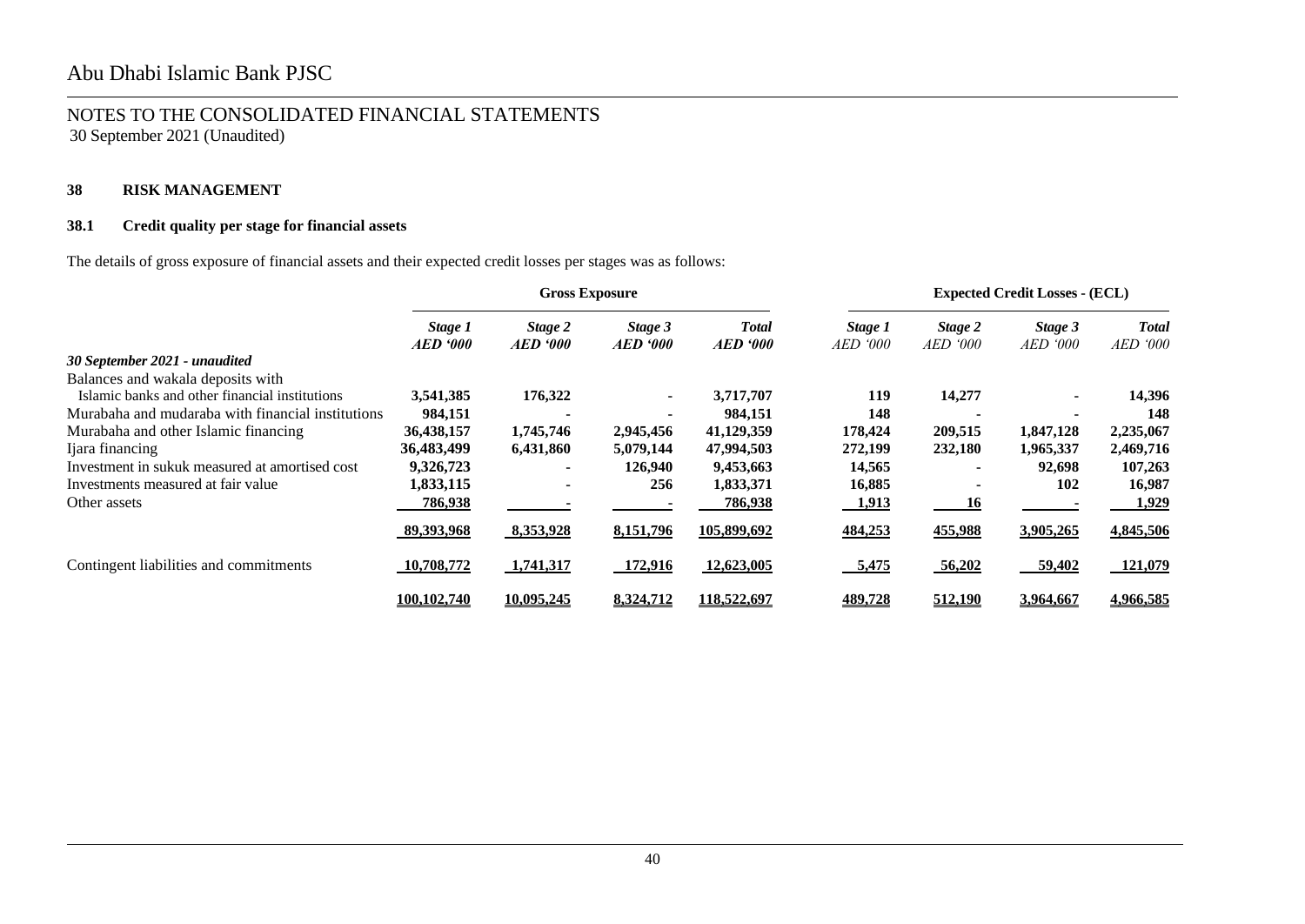### **38 RISK MANAGEMENT** continued

### **38.1 Credit quality per stage for financial assets** continued

|                                                   | <b>Gross Exposure</b>             |                            |                                   |                                 |                            | <b>Expected Credit Losses - (ECL)</b> |                            |                                 |
|---------------------------------------------------|-----------------------------------|----------------------------|-----------------------------------|---------------------------------|----------------------------|---------------------------------------|----------------------------|---------------------------------|
|                                                   | Stage 1<br><i><b>AED '000</b></i> | Stage 2<br><b>AED</b> '000 | Stage 3<br><i><b>AED '000</b></i> | <b>Total</b><br><b>AED</b> '000 | Stage 1<br><i>AED</i> '000 | Stage 2<br><i>AED '000</i>            | Stage 3<br><i>AED '000</i> | <b>Total</b><br><i>AED</i> '000 |
| 31 December 2020 - audited                        |                                   |                            |                                   |                                 |                            |                                       |                            |                                 |
| Balances and wakala deposits with                 |                                   |                            |                                   |                                 |                            |                                       |                            |                                 |
| Islamic banks and other financial institutions    | 1,982,126                         | 319,585                    | $\overline{\phantom{a}}$          | 2,301,711                       | 98                         | 14,479                                |                            | 14,577                          |
| Murabaha and mudaraba with financial institutions | 54,753                            | 78,159                     |                                   | 132,912                         | 24                         | 24                                    |                            | 48                              |
| Murabaha and other Islamic financing              | 33, 362, 644                      | 1,596,250                  | 2,993,330                         | 37,952,224                      | 192,821                    | 225,817                               | 1,555,495                  | 1,974,133                       |
| Ijara financing                                   | 38,983,893                        | 5,775,370                  | 4,695,294                         | 49,454,557                      | 139,221                    | 256,352                               | 1,627,714                  | 2,023,287                       |
| Investment in sukuk measured at amortised cost    | 10,174,709                        | 140,120                    | 125,253                           | 10,440,082                      | 18,326                     | 2,352                                 | 69,027                     | 89,705                          |
| Investments measured at fair value                | .685.741                          | 18,045                     | 7,287                             | 1,711,073                       | 12,186                     | 695                                   | 2,893                      | 15,774                          |
| Other assets                                      | 335,943                           | 355,805                    |                                   | 691,748                         | 751                        | 783                                   |                            | <u>1,534</u>                    |
|                                                   | 86,579,809                        | 8,283,334                  | 7,821,164                         | 102,684,307                     | 363,427                    | 500,502                               | 3,255,129                  | 4,119,058                       |
| Contingent liabilities and commitments            | 12,337,040                        | 1,230,089                  | $-168,921$                        | 13,736,050                      | 7,151                      | 49,523                                | 64,588                     | 121,262                         |
|                                                   | 98,916,849                        | 9,513,423                  | 7,990,085                         | 116,420,357                     | 370,578                    | 550,025                               | 3,319,717                  | 4,240,320                       |

֠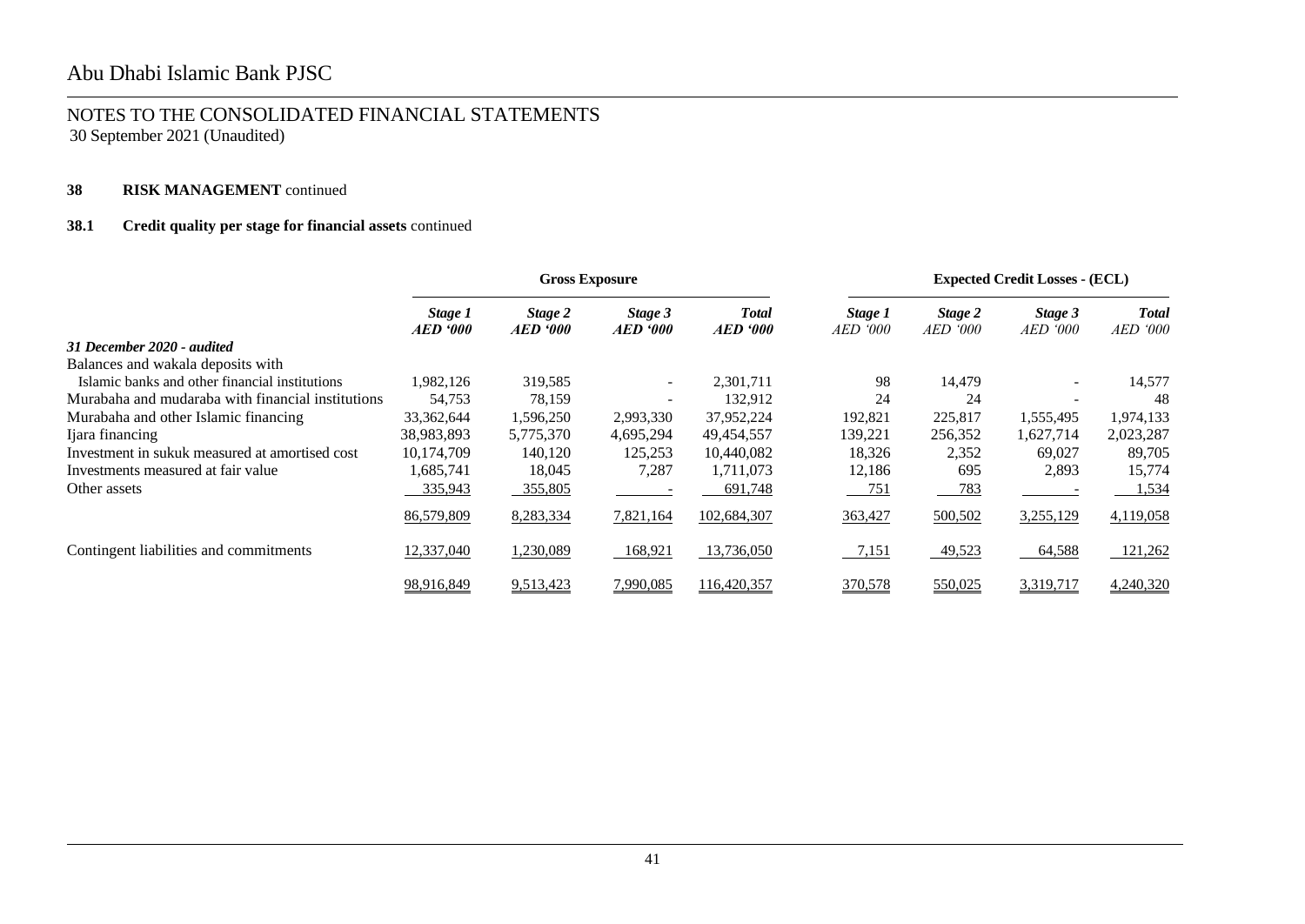### **38 RISK MANAGEMENT** continued

### **38.2 Covid-19 and Expected Credit Loss (ECL)**

The existence of novel coronavirus (Covid-19) was confirmed in early 2020 and has spread globally, causing disruptions to businesses and economic activity. In response, governments and central banks have launched economic support and relief measures (including payment reliefs) to minimize the impact on individuals and corporates.

On 27 March 2020, IASB issued a guidance note, advising that both the assessment Significant Increase in Credit Risk ("SICR") and the measurement of ECLs are required to be based on reasonable and supportable information that is available to an entity without undue cost or effort. In assessing forecast conditions, considerations should be given both to the effects of COVID-19 and significant government support measures being undertaken. It is difficult at this time to incorporate the specific effects of COVID-19 and government support measures on reasonable and supportable basis.

In line with other global regulators, the Central Bank of the UAE ("CB UAE"), under the Targeted Economic Support Scheme ('TESS'), has facilitated the provisions of temporary relief from the payments of principal and / or profit on customer financing for all the affected private sector corporates, SMEs and individuals with specific conditions. Additionally, the program seeks to facilitate additional financing and liquidity capacity of banks, through the relief of existing capital and liquidity buffers.

In the determination of Q3 2021 ECL, the Group has considered the potential impact (based on the best available information) of the uncertainties caused by the Covid-19 pandemic and taken in to account the economic support and relief measures of governments and central banks. The Group has also considered the notices issued by the Central Bank of UAE with regards to the Targeted Economic Support Scheme (TESS) and guidance issued by the International Accounting Standards Board (IASB) on 27 March 2020.

### **38.2.1 Identifying whether a significant increase in credit risk (SICR) has occurred for IFRS 9**

Under IFRS 9, financial instruments are required to be moved from Stage 1 to Stage 2 if and only if they have been the subject of a SICR since origination. A SICR occurs when there has been a significant increase in the risk of a default occurring over the expected life of a financial instrument.

The Group continues to assess financing customers for other indicators of unlikeliness to pay, taking into consideration the underlying cause of any financial difficulty and whether it is likely to be temporary as a result of Covid-19 or longer term.

In the absence of sufficient and timely data to update the credit ratings, which are a core element of assessing SICR, for the purpose of Q3 2021 reporting, the Group has applied variety of factors to quantify the potential impact.

As required by the TESS, the Group has also initiated a programme of payment relief for its impacted customers by deferring installment due for a period of one month to six months. These payment reliefs are considered as short-term liquidity to address financing customers cash flow issues. The relief offered to customers may indicate a SICR. However, the Group believes that the extension of these payment reliefs do not automatically trigger a SICR and a stage migration for the purposes of calculating ECL, where the impact on customer's business is expected to be short term, as these are being made available to assist financing customers affected by the Covid-19 outbreak to resume regular payments. For all other customers, the Group continues to consider severity and extent of potential Covid-19 impact on economic sector and future outlook, cash flow and financial strength, agility and change in risk profile along with the past track record in determining SICR. This approach is consistent with the expectations of the Central Bank of UAE as referred to in the TESS notice.

As per the disclosure requirements of the Central Bank of UAE in the context of Covid-19, for the UAE operations, the Group has divided its customers benefitting from payment deferrals into two groups (Group 1 and Group 2). Customers not expected to face substantial changes in their creditworthiness, beyond liquidity issues caused by the Covid-19 crisis, have been retained in the same Stage as before entry into TESS scheme and categorized in Group 1.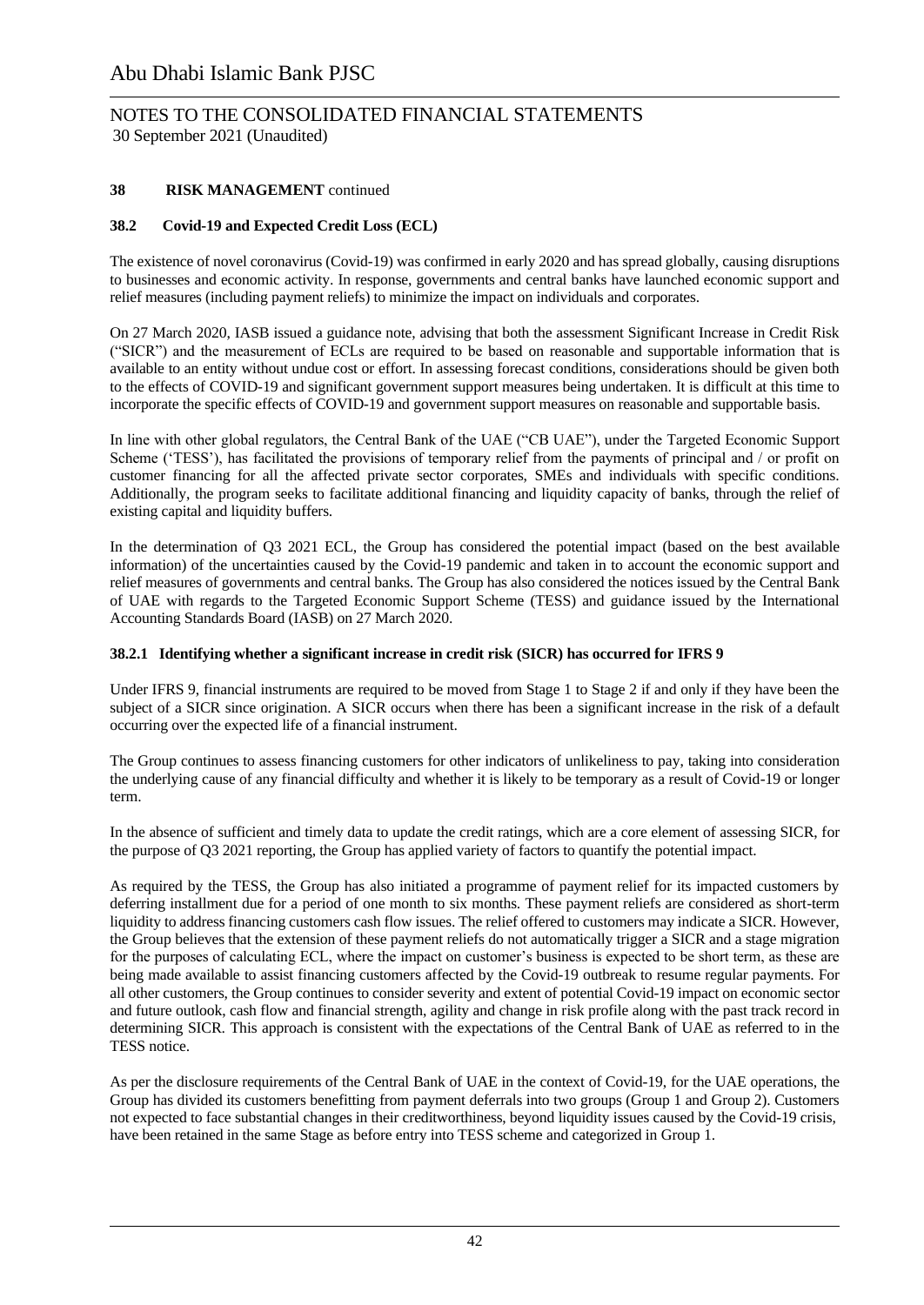**38 RISK MANAGEMENT** continued

### **38.2 Covid-19 and Expected Credit Loss (ECL)** continued

### **38.2.1 Identifying whether a significant increase in credit risk (SICR) has occurred for IFRS 9** continued

Customers expected to be significantly impacted by Covid-19 in the long term and that are expected to face substantial deterioration in their creditworthiness have been categorized as Group 2. These customers have been assigned to Stage 2. In exceptional circumstances, Stage 3 migration may have also been triggered where a customer's business, income streams and installment payment capacity were expected to be permanently impaired. Such customers have also been categorized in Group 2 with the respective ECL overlay.

The Group will continue to work with CB UAE and other regulatory authorities to refine and operationalize relief schemes being deployed to assist clients impacted by COVID-19.

### **38.2.2 Reasonableness of Forward Looking Information and probability weights**

In view of wide spread impact of COVID 19 on customer's change in credit profile and overall impact on forward looking macroeconomic indicators, any changes in ECL models and estimate will be subject to high degree of uncertainty.

The Group has previously performed historical analysis and identified key economic variables impacting credit risk and ECL for each portfolio and expert judgement has also been applied in this process. These economic variables and their associated impact on PD, EAD and LGD vary by financial instrument. Forecast of these economic variables (the "base, upside and downside economic scenario") are obtained externally on a monthly basis.

As per the CBUAE guidelines on the IFRS 9 under COVID 19, the Group has used the latest macroeconomic data and scenarios for Q3 2021 ECL estimates. The Group estimated Q3 2021 ECL using baseline, upside and downside scenarios with 40%, 30% and 30% weightings respectively.

The Bank has reviewed the potential impact of COVID-19 on inputs and assumptions for IFRS 9 ECL measurement on the basis of available information. In view of very fluid and developing considerations, ascertaining reliability and reasonableness of any forward looking information is challenging. Notwithstanding this, recognizing the likely impacts of the crises on market-credit environment, the Group has assessed the impact of an increased probability for the pessimistic scenario in ECL management.

As with any economic forecasts, the projections and likelihoods of the occurrence are subject to a high degree of inherent uncertainty and therefore the actual outcomes may be significantly different to those projected.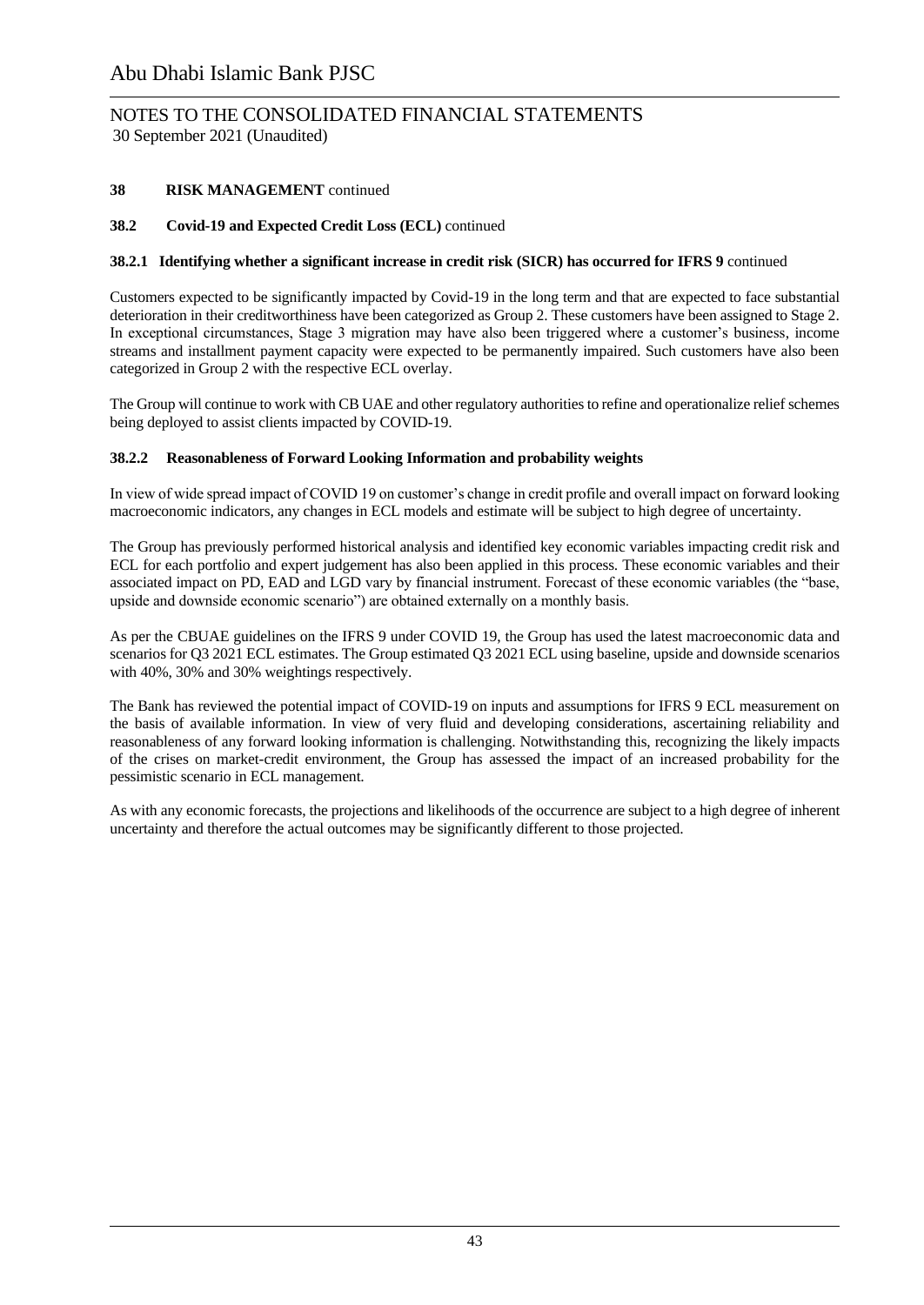# NOTES TO THE CONSOLIDATED FINANCIAL STATEMENTS

30 September 2021 (Unaudited)

### **38 RISK MANAGEMENT** continued

#### **38.2 Covid-19 and Expected Credit Loss (ECL)** continued

#### **38.2.3 Analysis of customers benefiting from payment deferrals**

#### **Deferral amount, Exposure at Default (EAD) and related Expected Credit Losses (ECL) for customers benefitting from payment deferrals**

The table below contains analysis of the deferral amount, Exposure at Default (EAD) and Expected Credit Losses (ECL) benefiting from deferrals under CBUAE TESS program as of 30 September 2021:

|                                                                             | Number of<br>customers | Deferra1<br>amount<br><b>AED</b> '000 | <b>Exposure</b> at<br>default<br>(EAD)<br><b>AED '000</b> | <b>Expected</b><br>credit losses<br>(ECL)<br><b>AED</b> '000 |
|-----------------------------------------------------------------------------|------------------------|---------------------------------------|-----------------------------------------------------------|--------------------------------------------------------------|
| <b>Retail banking:</b>                                                      |                        |                                       |                                                           |                                                              |
| Stage 1<br>Group 1<br>$\overline{\phantom{0}}$<br>Group 2<br>$\overline{a}$ | 159,871<br>41          | 1,170,623<br>712                      | 7,212,947                                                 | 26,648                                                       |
|                                                                             | 159,912                | <u>1,171,335</u>                      | 7,212,947                                                 | 26,648                                                       |
| Stage 2                                                                     |                        |                                       |                                                           |                                                              |
| Group 1<br>Group 2                                                          | 2,851<br>242           | 42,677<br>6,482                       | 385,758<br>74,492                                         | 39,732<br>3,100                                              |
|                                                                             | 3,093                  | 49,159                                | 460,250                                                   | 42,832                                                       |
| Stage 3                                                                     |                        |                                       |                                                           |                                                              |
| Group 1<br>$\overline{\phantom{a}}$<br>Group 2<br>$\overline{\phantom{a}}$  | 1,785<br>126           | 17,796<br>5,971                       | 108,648<br>54,435                                         | 42,248<br>16,095                                             |
|                                                                             | 1,911                  | 23,767                                | 163,083                                                   | 58,343                                                       |
| <b>Total Retail banking</b>                                                 | 164,916                | 1,244,261                             | 7,836,280                                                 | 127,823                                                      |
| <b>Wholesale banking:</b>                                                   |                        |                                       |                                                           |                                                              |
| Stage 1<br>Group 1                                                          | 142                    | 272,889                               | 167,676                                                   | 1,878                                                        |
| Group 2                                                                     | 42                     | 117,675                               | 329,834                                                   | <u>142</u>                                                   |
|                                                                             | <u>184</u>             | 390,564                               | 497,510                                                   | 2,020                                                        |
| Stage 2                                                                     |                        |                                       |                                                           |                                                              |
| Group 1                                                                     | 22                     | 65,917                                | 627,105                                                   | 7,646                                                        |
| Group 2<br>$\overline{\phantom{a}}$                                         | $\overline{7}$         | 57,808                                | 361,516                                                   | 2,605                                                        |
|                                                                             | 29                     | 123,725                               | 988,621                                                   | 10,251                                                       |
| Stage 3                                                                     |                        |                                       |                                                           |                                                              |
| Group 1                                                                     | 31                     | 4,635                                 | 19,113                                                    | 4,744                                                        |
| Group 2                                                                     | 17                     | 807                                   | 4,133                                                     | 1,138                                                        |
|                                                                             | 48                     | 5,442                                 | 23,246                                                    | 5,882                                                        |
| <b>Total Wholesale banking</b>                                              | 261                    | 519,731                               | 1,509,377                                                 | <u>18,153</u>                                                |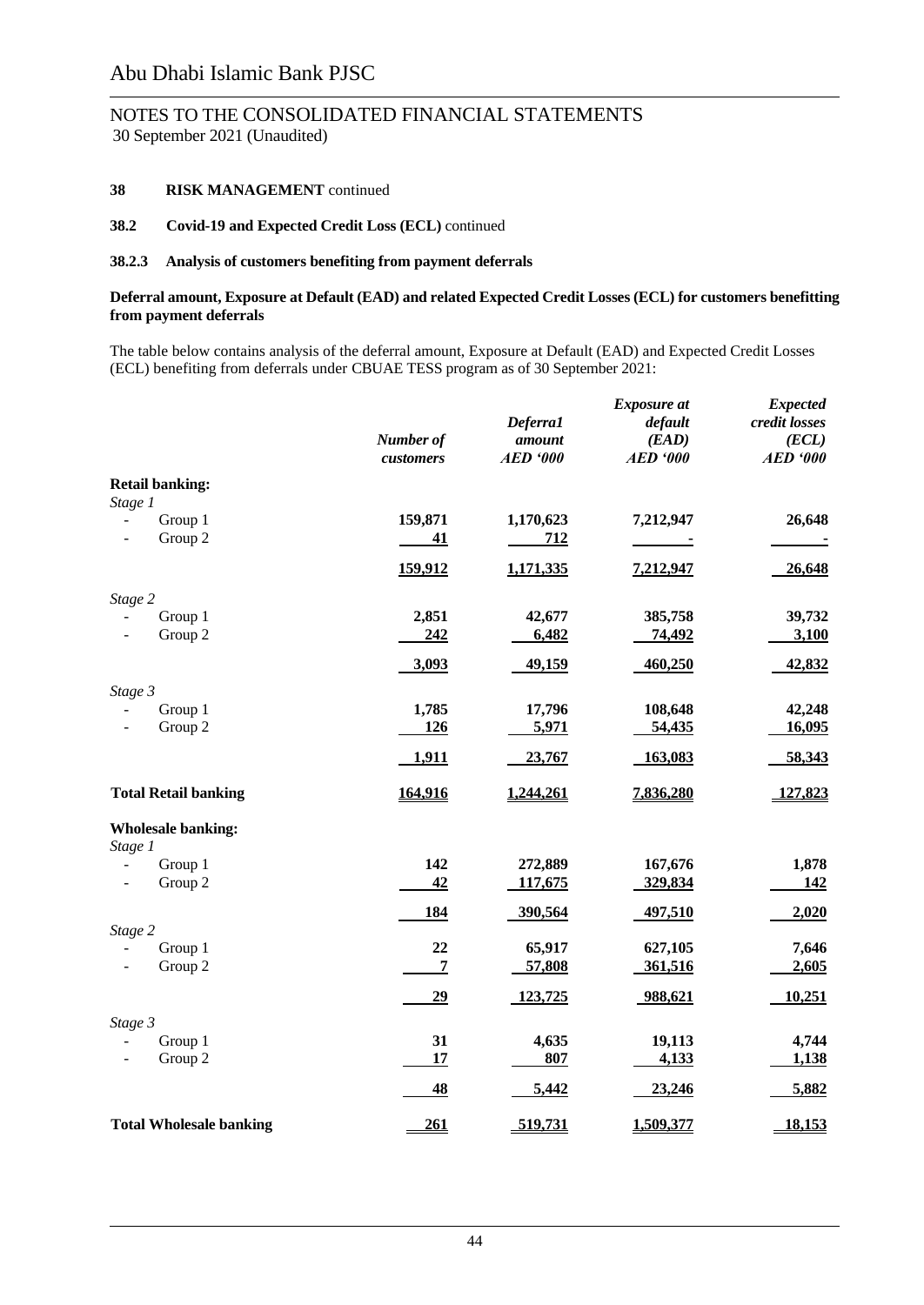#### **38 RISK MANAGEMENT** continued

#### **38.2 Covid-19 and Expected Credit Loss (ECL)** continued

#### **38.2.3 Analysis of customers benefiting from payment deferrals** continued

As per the requirements of the Central Bank of UAE, the Group has divided its customers benefitting from payment deferrals into two groups as follows:

**Group 1:** includes those customers that are not expected to face substantial changes in their creditworthiness, beyond liquidity issues and are temporarily and mildly impacted by the Covid-19 crisis.

For these clients, the payment deferrals are believed to be effective and thus the economic value of the facilities is not expected to be materially affected. These customers will remain in their current IFRS 9 stage, at least for the duration of the crisis, or their distress, whichever is shorter.

**Group 2:** includes those customers that are expected to face substantial changes in their creditworthiness, in addition to liquidity issues that will be addressed by payment deferrals.

For these customers, there is sufficient deterioration in credit risk to trigger IFRS 9 stage migration. The Group continues to monitor the creditworthiness of these customers, particularly indications of potential inability to pay any of their obligations as and when they become due.

The impact of Covid-19 crisis continues to filter through into the real economy. In view of this, the Group has taken a proactive approach and on an ongoing basis for all customers, the Group continues to consider the severity and extent of potential Covid-19 impact on economic sectors and outlook, cash flow, financial strength, agility and change in risk profile along with the past track record and ongoing adaptation. Accordingly, all staging and grouping decisions are subject to regular review to ensure these reflect an accurate view of the Group's assessment of the customers' creditworthiness, staging and grouping as of the reporting date.

#### **Stage migrations of EAD and ECL since 31 December 2020 for customers benefiting from payment deferrals**

|                          | 30 September 2021 - IFRS 9 (EAD) |                            |                            |                                 |  |  |
|--------------------------|----------------------------------|----------------------------|----------------------------|---------------------------------|--|--|
|                          | Stage 1<br><b>AED</b> '000       | Stage 2<br><b>AED</b> '000 | Stage 3<br><b>AED</b> '000 | <b>Total</b><br><b>AED</b> '000 |  |  |
| <b>Retail banking:</b>   |                                  |                            |                            |                                 |  |  |
| At 1 January 2021        | 13,279,561                       | 574,226                    | 42,503                     | 13,896,290                      |  |  |
| Transferred from Stage 1 | (285,300)                        | 200,121                    | 85,179                     |                                 |  |  |
| Transferred from Stage 2 | 65,375                           | (118, 737)                 | 53,362                     |                                 |  |  |
| Transferred from Stage 3 |                                  | 5,508                      | (5,508)                    |                                 |  |  |
| Other movements          | (5,846,689)                      | (200, 868)                 | (12, 453)                  | (6,060,010)                     |  |  |
| At 30 September 2021     | 7,212,947                        | 460,250                    | 163,083                    | <u>7,836,280</u>                |  |  |
| Wholesale banking:       |                                  |                            |                            |                                 |  |  |
| At 1 January 2021        | 1,613,031                        | 245,888                    | 1,080                      | 1,859,999                       |  |  |
| Transferred from Stage 2 | 329,834                          | (329, 834)                 |                            |                                 |  |  |
| Other movements          | (1,445,355)                      | 1,072,567                  | <b>22,166</b>              | (350, 622)                      |  |  |
| At 30 September 2021     | <u>497,510</u>                   | <u>988,621</u>             | 23,246                     | <u>1,509,377</u>                |  |  |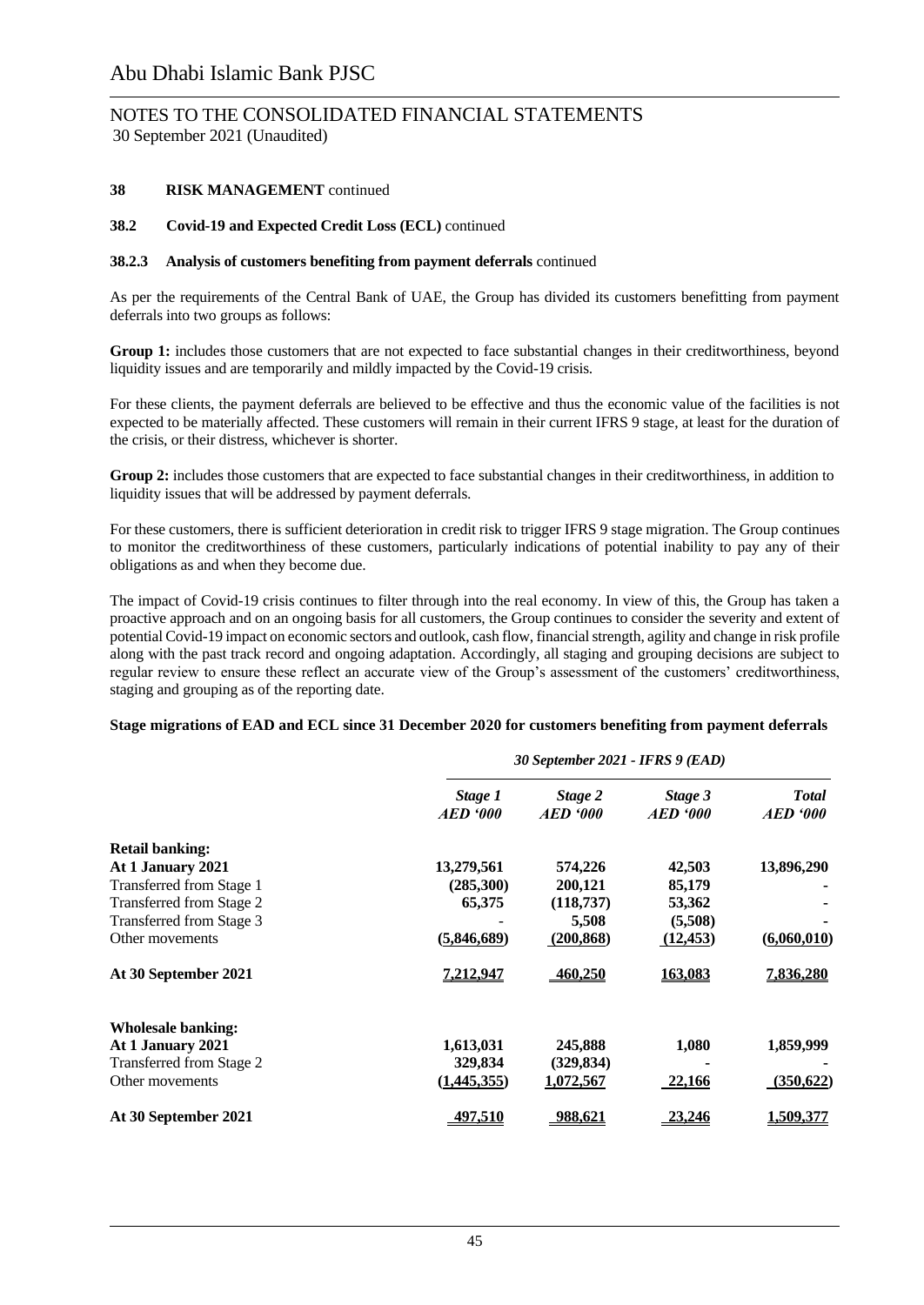# NOTES TO THE CONSOLIDATED FINANCIAL STATEMENTS

30 September 2021 (Unaudited)

### **38 RISK MANAGEMENT** continued

#### **38.2 Covid-19 and Expected Credit Loss (ECL)** continued

#### **38.2.3 Analysis of customers benefiting from payment deferrals** continued

**Stage migrations of EAD and ECL since 31 December 2020 for customers benefiting from payment deferrals**  continued

|                           | 30 September 2021 - IFRS 9 (ECL) |                            |                            |                                 |  |  |
|---------------------------|----------------------------------|----------------------------|----------------------------|---------------------------------|--|--|
|                           | Stage 1<br><b>AED</b> '000       | Stage 2<br><b>AED</b> '000 | Stage 3<br><b>AED</b> '000 | <b>Total</b><br><b>AED</b> '000 |  |  |
| <b>Retail banking:</b>    |                                  |                            |                            |                                 |  |  |
| At 1 January 2021         | 63,573                           | 69,562                     | 44,863                     | 177,998                         |  |  |
| Transferred from Stage 1  | (47, 461)                        | 15,482                     | 31,979                     |                                 |  |  |
| Transferred from Stage 2  | 617                              | (20,318)                   | 19,701                     |                                 |  |  |
| Transferred from Stage 3  |                                  | 824                        | (824)                      |                                 |  |  |
| Other movements           | 9,919                            | (22, 718)                  | (37,376)                   | (50, 175)                       |  |  |
| At 30 September 2021      | <u>26,648</u>                    | 42,832                     | 58,343                     | 127,823                         |  |  |
| <b>Wholesale banking:</b> |                                  |                            |                            |                                 |  |  |
| At 1 January 2021         | 5,044                            | 3,541                      | 4,904                      | 13,489                          |  |  |
| Transferred from Stage 2  | 142                              | (142)                      |                            |                                 |  |  |
| Other movements           | (3,166)                          | 6,852                      | 978                        | 4,664                           |  |  |
| At 30 September 2021      | <u>2,020</u>                     | <u>10,251</u>              | 5,882                      | <u>18,153</u>                   |  |  |

**Change in ECL charge by products for Retail banking and wholesale banking customers benefiting from payment deferrals:**

|                                  | 30 September 2021 - IFRS 9 (ECL) |                            |                            |                                 |  |  |
|----------------------------------|----------------------------------|----------------------------|----------------------------|---------------------------------|--|--|
|                                  | Stage 1<br><b>AED</b> '000       | Stage 2<br><b>AED</b> '000 | Stage 3<br><b>AED</b> '000 | <b>Total</b><br><b>AED</b> '000 |  |  |
| <b>Retail banking:</b>           |                                  |                            |                            |                                 |  |  |
| At 1 January 2021                | 60,449                           | 49,301                     | 60,142                     | 169,892                         |  |  |
| Vehicle murabaha                 | (1,135)                          | (378)                      | 2,240                      | 727                             |  |  |
| Islamic covered cards (murabaha) |                                  | 10                         |                            | 11                              |  |  |
| Other murabaha                   | (29,376)                         | (12,900)                   | (18, 024)                  | (60, 300)                       |  |  |
| Ijara                            | (3,291)                          | 6,799                      | <u>13,985</u>              | <u>17,493</u>                   |  |  |
| At 30 September 2021             | 26,648                           | 42,832                     | 58,343                     | 127,823                         |  |  |
| <b>Wholesale banking:</b>        |                                  |                            |                            |                                 |  |  |
| At 1 January 2021                | 4,410                            | 4,176                      | 4,904                      | 13,490                          |  |  |
| Corporates                       | (2,390)                          | 6,075                      | 978                        | 4,663                           |  |  |
| At 30 September 2021             | $-2,020$                         | 10,251                     | 5,882                      | 18,153                          |  |  |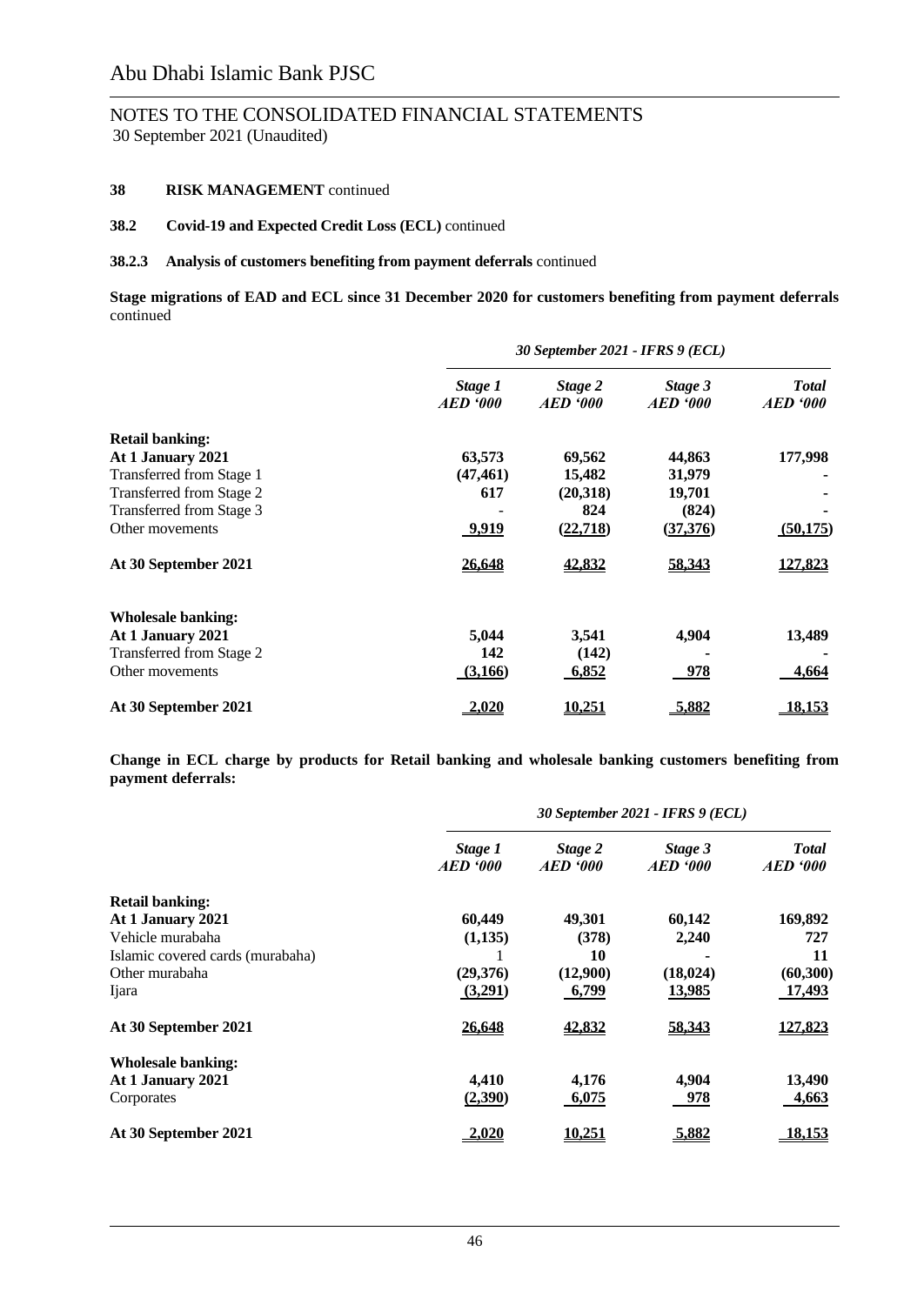### **39 CAPITAL ADEQUACY RATIO**

The Central Bank of the UAE sets and monitors capital requirements for the Group as a whole. The CBUAE issued Basel III capital regulations, which came into effect from 1 February 2017 introducing minimum capital requirements at three levels, namely Common Equity Tier 1 ("CET1"), Additional Tier 1 ("AT1") and Total Capital.

The additional capital buffers (Capital Conservation Buffer ("CCB") and Countercyclical Capital Buffer ("CCyB") - maximum up to 2.5% for each buffer) introduced are over and above the minimum CET1 requirement of 7%.

For 2020 and onwards, CCB will be required to be maintained at 2.5% (2020: 2.5%) of the Capital base. CCyB is not yet in effect and is not required to be maintained for 2021 (2020: Nil).

As per the Central Bank regulation for Basel III, the minimum capital requirement as at 30 September 2021 is 13.0% inclusive of capital conservation buffer of 2.5%. However, effective from 15 March 2020 until 31 December 2021, banks are allowed to tap into the capital conservation buffer up to a maximum of 60% without supervisory consequences, as part of the measures adopted by the CBUAE to help banks deal with the COVID-19 crisis. Further, CBUAE has issued guidance on Accounting Provisions and Capital Requirements - Transitional Arrangement dated 22 April 2020. The Prudential Filter allows banks to add back increases in IFRS9 ECL provision, stage 1 and 2, from 31 December 2019 to the regulatory capital and transition over 5 years.

|                                                                               |                                         | <b>Basel III</b>                           |  |
|-------------------------------------------------------------------------------|-----------------------------------------|--------------------------------------------|--|
|                                                                               | 30 September<br>2021<br><b>AED</b> '000 | Audited<br>31 December<br>2020<br>AED '000 |  |
| Capital base<br>Common Equity Tier 1<br>Additional Tier 1 capital             | 14,172,625<br>4,754,375                 | 12,884,982<br>4,754,375                    |  |
| Tier 1 capital<br>Tier 2 capital                                              | 18,927,000<br>1,116,767                 | 17,639,357<br>1,079,597                    |  |
| <b>Total capital base</b>                                                     | 20,043,767                              | 18,718,954                                 |  |
| <b>Risk weighted assets</b><br>Credit risk<br>Market risk<br>Operational risk | 89, 341, 382<br>3,096,359<br>10,513,631 | 86, 367, 747<br>2,546,050<br>10,659,881    |  |
| <b>Total risk weighted assets</b>                                             | 102,951,372                             | 99,573,678                                 |  |
| Capital ratios<br>Common Equity Tier 1 ratio                                  | 13.77%                                  | 12.94%                                     |  |
| Total Tier 1 capital ratio                                                    | 18.38%                                  | 17.71%                                     |  |
| Total capital ratio                                                           | <u> 19.47%</u>                          | 18.80%                                     |  |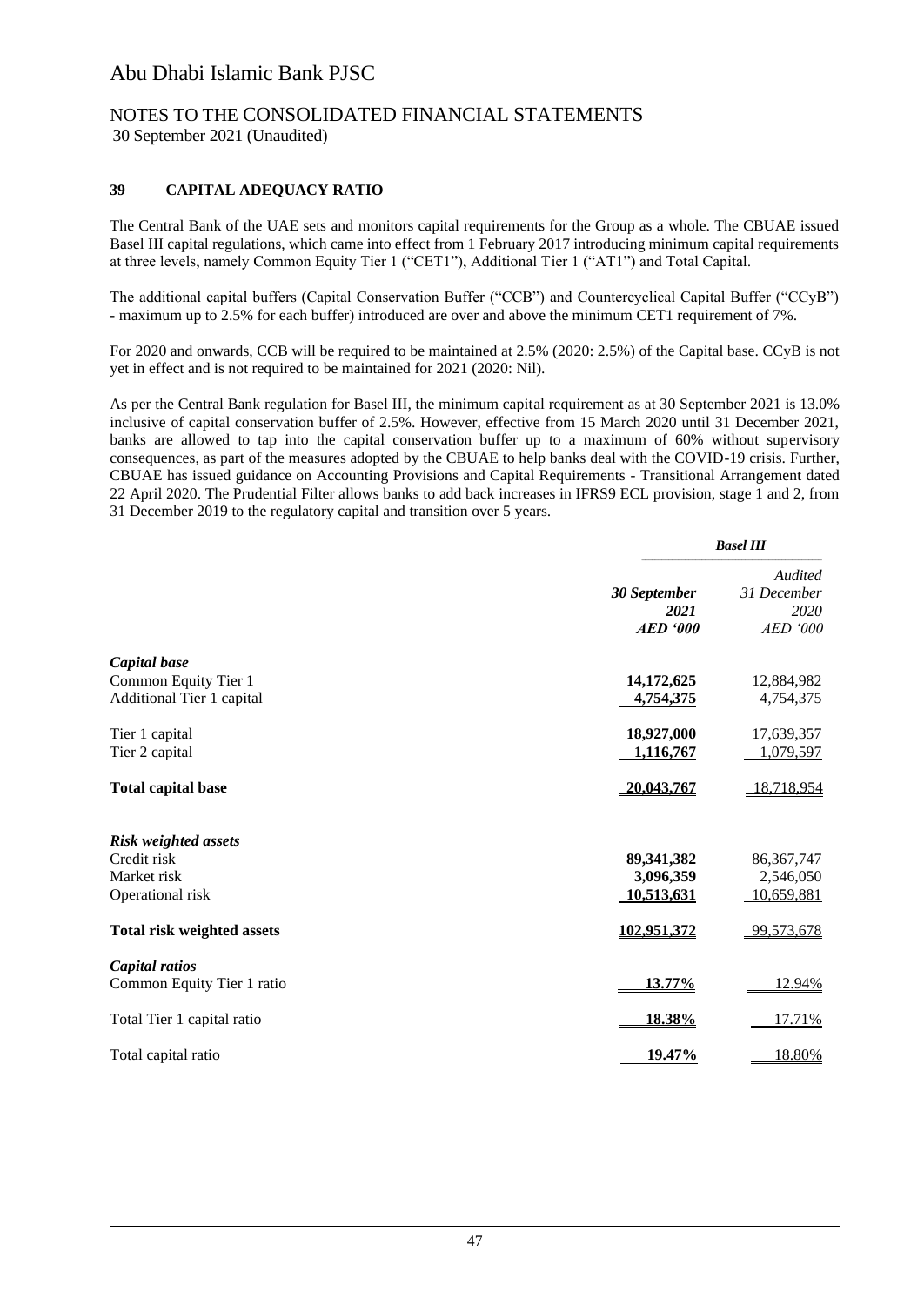### NOTES TO THE CONSOLIDATED FINANCIAL STATEMENTS 30 September 2021 (Unaudited)

### **40 DIVIDENDS**

During 2021, cash dividend of 20.58% of the paid up capital relating to year ended 31 December 2020 amounting to AED 747,343 thousand, was paid after the approval by the shareholders at the Annual General Assembly held on 4 th April 2021.

During 2020, cash dividend of 27.38% of the paid up capital relating to year ended 31 December 2019 amounting to AED 994,313 thousand, was paid after the approval by the shareholders in the Annual General Assembly held on 29th March 2020.

### **41 SEASONALITY OF RESULTS**

The nature of Group's business is such that the income and expenditure are incurred in a manner, which is not impacted by any forms of seasonality. These condensed consolidated interim financial statements were prepared based upon accrual concept, which requires income and expenses to be recorded as earned or incurred and not as received or paid throughout the period.

### **42 FAIR VALUE OF FINANCIAL INSTRUMENTS**

#### **Fair value measurement recognized in the consolidated statement of financial position**

The Group uses the following hierarchy for determining and disclosing the fair value of financial instrument by valuation technique:

*Level 1:* quoted (unadjusted prices in active markets for identical assets or liabilities).

- *Level 2:* other techniques for which all inputs which have a significant effect on the recorded fair value are observable, either directly or indirectly.
- *Level 3:* techniques which use inputs which have a significant effect on the recorded fair value that are not based on observable market data.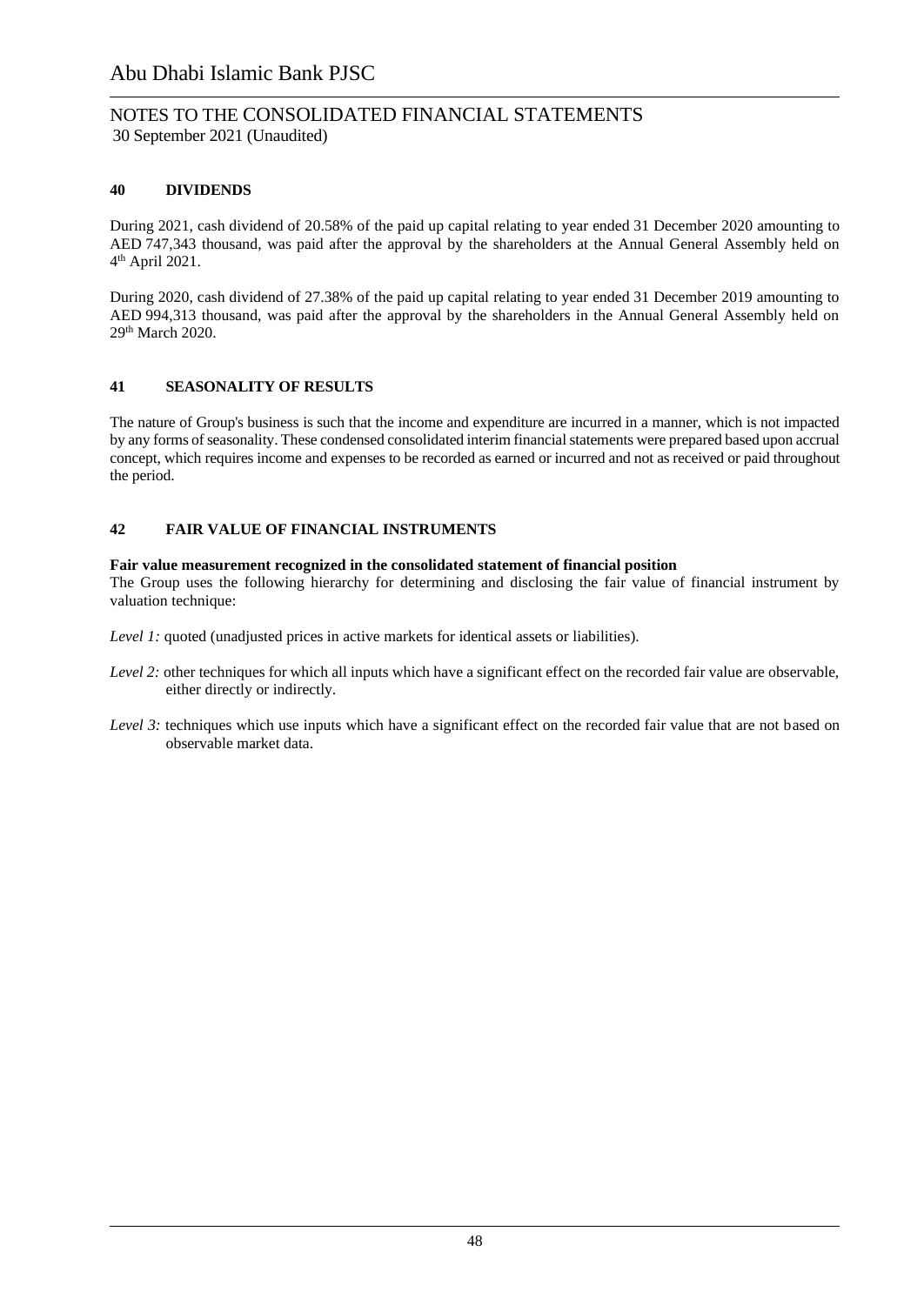## NOTES TO THE CONSOLIDATED FINANCIAL STATEMENTS

30 September 2021 (Unaudited)

### **42 FAIR VALUE OF FINANCIAL INSTRUMENTS** continued

#### **Fair value measurement recognized in the interim consolidated statement of financial position** continued

The following table provides an analysis of financial instruments that are measured subsequent to initial recognition at fair value, grouped into level 1 to 3 based on the degree to which the fair value is observable.

|                                                                                                                                                                        | Level 1<br>AED '000 | Level 2<br>AED '000 | Level 3<br>AED '000        | Total<br>AED '000          |
|------------------------------------------------------------------------------------------------------------------------------------------------------------------------|---------------------|---------------------|----------------------------|----------------------------|
| 30 September 2021 - unaudited<br>Assets and liabilities measured at fair value:<br><b>Financial assets</b><br>Investments carried at fair value through profit or loss |                     |                     |                            |                            |
| Quoted investments<br>Equities<br>Sukuk                                                                                                                                | 9,502<br>2,123,567  |                     |                            | 9,502<br>2,123,567         |
|                                                                                                                                                                        | 2,133,069           |                     |                            | 2,133,069                  |
| Investments carried at fair value through other comprehensive<br>income                                                                                                |                     |                     |                            |                            |
| Quoted investments<br>Equities                                                                                                                                         | 26,793              |                     |                            | 26,793                     |
| Sukuk                                                                                                                                                                  | 1,762,916           |                     |                            | 1,762,916                  |
|                                                                                                                                                                        |                     |                     |                            |                            |
|                                                                                                                                                                        | 1,789,709           |                     |                            | 1,789,709                  |
| Unquoted investments<br>Sukuk<br>Funds<br>Private equities                                                                                                             |                     |                     | 70,455<br>33,256<br>64,290 | 70,455<br>33,256<br>64,290 |
|                                                                                                                                                                        |                     |                     | 168,001                    | 168,001                    |
|                                                                                                                                                                        | 1,789,709           |                     | 168,001                    | 1,957,710                  |
|                                                                                                                                                                        | 3,922,778           |                     | 168,001                    | 4,090,779                  |
| Shari'a compliant alternatives of swap (note 24)                                                                                                                       |                     | 1,097               |                            | 1,097                      |
| Assets for which fair values are disclosed:<br>Investment properties                                                                                                   |                     |                     | 1,517,814                  | 1,517,814                  |
| Investment carried at amortised cost - Sukuk                                                                                                                           | 9,526,586           |                     |                            | 9,526,586                  |
| Assets acquired in satisfaction of claims                                                                                                                              |                     | 130,900             |                            | 130,900                    |